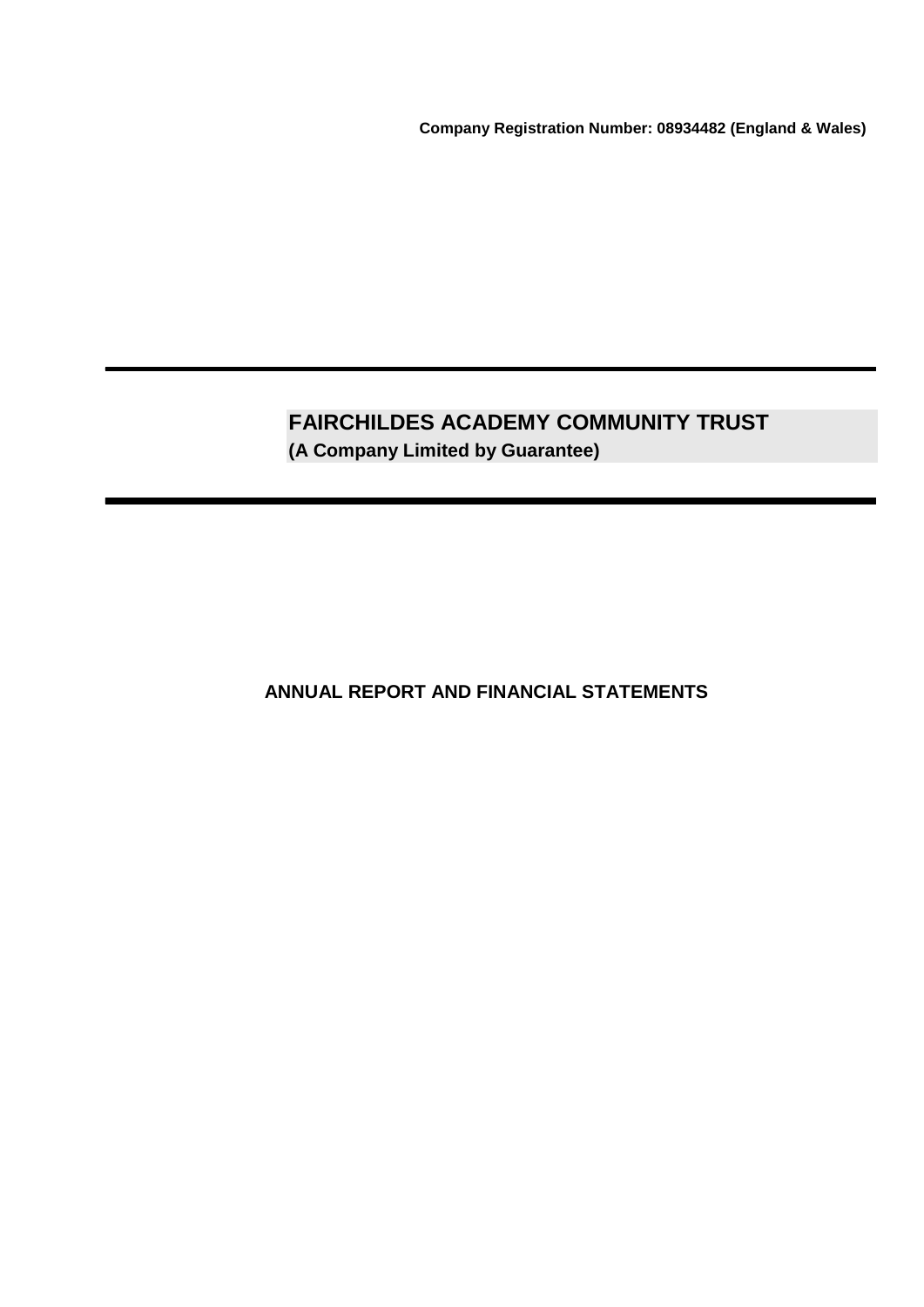# **FAIRCHILDES ACADEMY COMMUNITY TRUST (A Company Limited by Guarantee) FOR THE YEAR ENDED 31 AUGUST 2019**

# **CONTENTS**

|                                                                                | Page      |
|--------------------------------------------------------------------------------|-----------|
| <b>Reference and Administrative Details</b>                                    | 1         |
| <b>Trustees' Report</b>                                                        | $2 - 8$   |
| <b>Governance Statement</b>                                                    | $9 - 11$  |
| <b>Statement on Regularity, Propriety and Compliance</b>                       | 12        |
| <b>Statement of Trustees' Responsibilities</b>                                 | 13        |
| <b>Independent Auditors' Report on the Financial Statements</b>                | $14 - 16$ |
| Independent Reporting Accountant's Report on Regularity                        | $17 - 18$ |
| Statement of Financial Activities Incorporating Income and Expenditure Account | $19 - 20$ |
| <b>Balance Sheet</b>                                                           | $21 - 22$ |
| <b>Statement of Cash Flows</b>                                                 | 23        |
| <b>Notes to the Financial Statements</b>                                       | $24 - 52$ |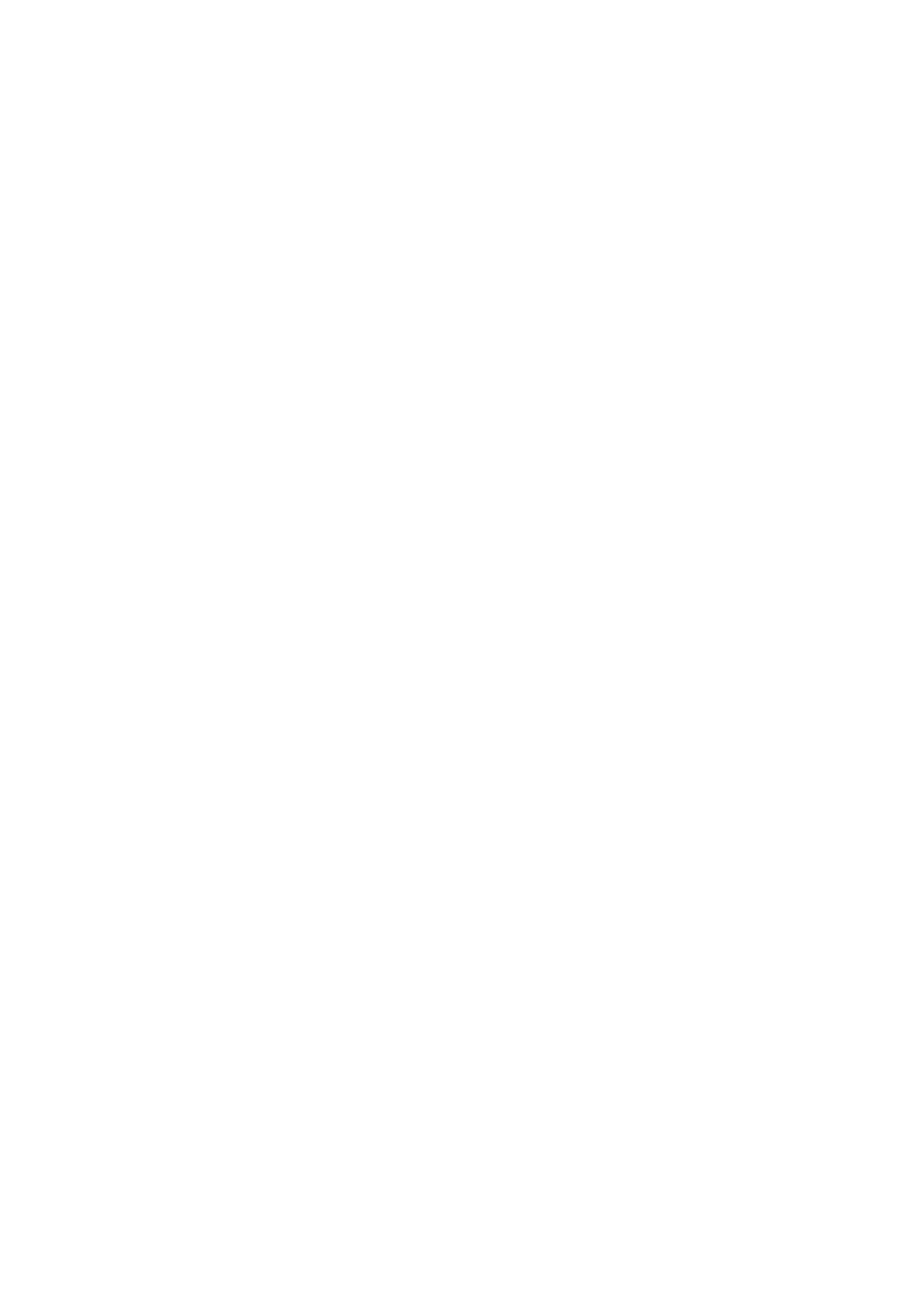# **REFERENCE AND ADMINISTRATIVE DETAILS**

| <b>Members</b>                                                                | Mrs R Ellis                                                               |  |  |  |  |
|-------------------------------------------------------------------------------|---------------------------------------------------------------------------|--|--|--|--|
| Mrs L Cress                                                                   |                                                                           |  |  |  |  |
| Mrs C Warner (resigned 13 December 2019)                                      |                                                                           |  |  |  |  |
| Mr R Hitchcock                                                                |                                                                           |  |  |  |  |
| <b>Trustees</b>                                                               | Mrs R Ellis, Chair                                                        |  |  |  |  |
| Ms N Patel                                                                    |                                                                           |  |  |  |  |
| Mrs K Conroy                                                                  |                                                                           |  |  |  |  |
| Mr R Hitchcock                                                                |                                                                           |  |  |  |  |
|                                                                               | Miss R Sandell, Executive Head Teacher and Accounting Officer             |  |  |  |  |
| <b>Company registered</b><br>number                                           | 08934482                                                                  |  |  |  |  |
| <b>Company name</b>                                                           | Fairchildes Academy Community Trust                                       |  |  |  |  |
| Principal and registered Fairchildes Avenue                                   |                                                                           |  |  |  |  |
| office                                                                        | New Addington                                                             |  |  |  |  |
| Croydon                                                                       |                                                                           |  |  |  |  |
| Surrey                                                                        |                                                                           |  |  |  |  |
| CR00AH                                                                        |                                                                           |  |  |  |  |
| <b>Company secretary</b>                                                      | Mrs R Huque-Dowlet                                                        |  |  |  |  |
| <b>Chief executive officer</b>                                                | Miss R Sandell                                                            |  |  |  |  |
| Senior management                                                             |                                                                           |  |  |  |  |
| team<br>Mrs R Huque-Dowlett, Chief Financial Officer (CFO)                    | Miss R Sandell, Chief Executive Officer (CEO) and Accounting Officer      |  |  |  |  |
|                                                                               | Ms J Hussey, Head of School (Fairchildes Primary School)                  |  |  |  |  |
| Mr J Taylor, Head of School (Rowdown Primary School - up to 31 December 2018) |                                                                           |  |  |  |  |
|                                                                               | Mr J Green, Head of School (Rowdown Primary School - from 1 January 2019) |  |  |  |  |
|                                                                               | Mr G Fairbairn, Headteacher (Monks Orchard Primary School)                |  |  |  |  |
| <b>Independent auditors</b>                                                   | Landau Baker Limited                                                      |  |  |  |  |
| <b>Chartered Accountants</b>                                                  |                                                                           |  |  |  |  |
| <b>Statutory Auditors</b>                                                     |                                                                           |  |  |  |  |
| Mountcliff House                                                              |                                                                           |  |  |  |  |
| 154 Brent Street                                                              |                                                                           |  |  |  |  |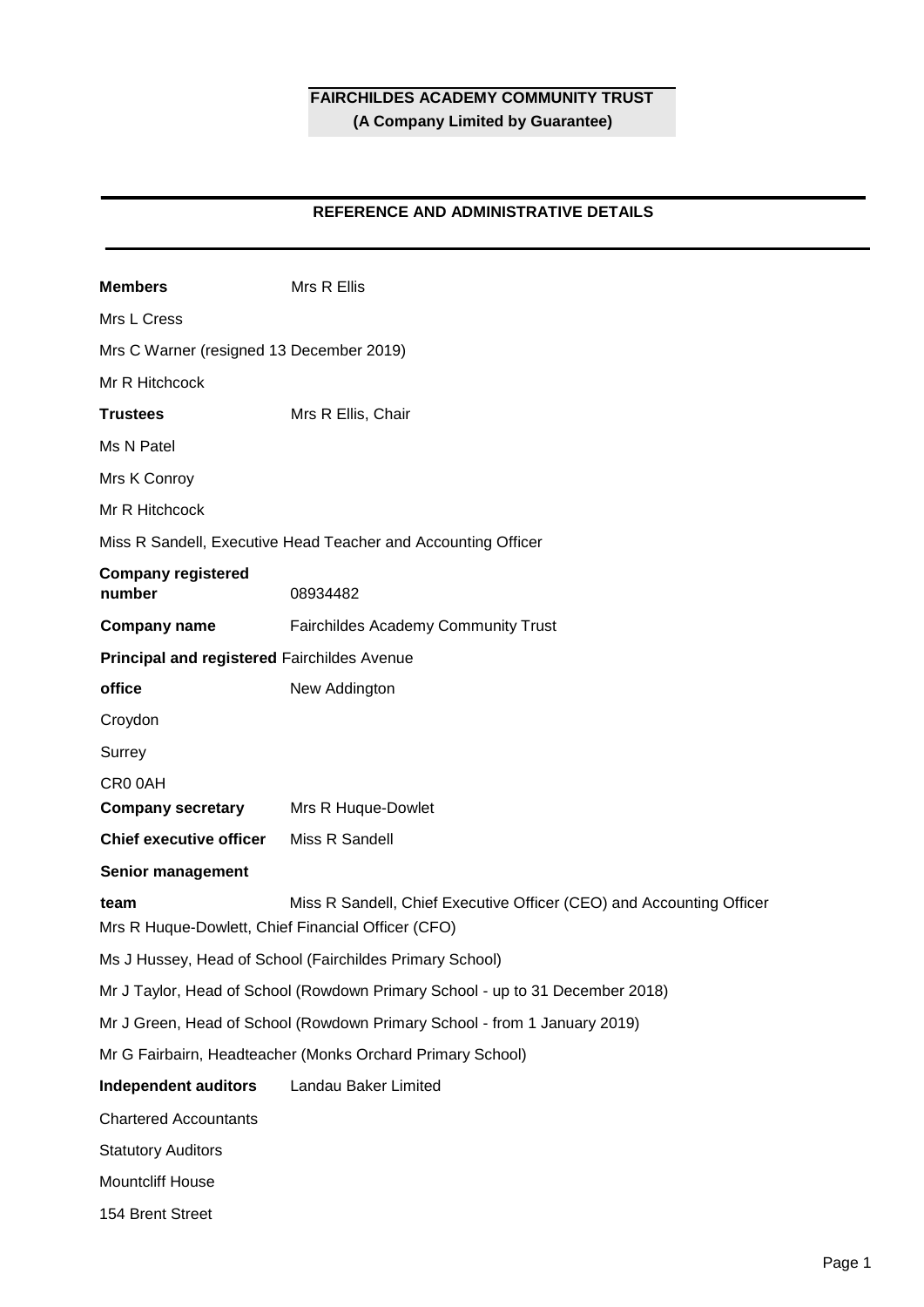**(A Company Limited by Guarantee)**

## **FOR THE YEAR ENDED 31 AUGUST 2019** London

| NW4 2DR              |                     |
|----------------------|---------------------|
| <b>Bankers</b>       | Lloyds Bank         |
| 25 Gresham Street    |                     |
| London               |                     |
| EC <sub>2V</sub> 7HN |                     |
| <b>Solicitors</b>    | Winckworth Sherwood |
| Minerva House        |                     |
| 5 Montagu Close      |                     |
| London               |                     |
| SE1 9BB              |                     |

## **TRUSTEES' REPORT**

The trustees present their annual report together with the financial statements and auditor's report of the charitable company for the period 1st September 2018 to 31 August 2019. The annual report serves the purposes of both a trustees' report, and a directors' report under company law.

The Academy Trust's primary object, as set out in the Articles of Association, is to advance, for the public benefit, education by offering a broad and balanced curriculum. The trust operates 3 primary academies in Croydon; Fairchildes Primary School, Rowdown Primary School and Monks Orchard Primary School. The trust also runs a children centre under a service level agreement on behalf of Croydon Council. The trust has a combined pupil capacity of 1412 and had a roll of 1233 in the school census in January 2019.

## **Structure, Governance and Management**

#### **Constitution**

The academy trust is a company limited by guarantee and an exempt charity. The charitable company's memorandum and articles of association are the primary governing documents of the academy trust. The trustees of Fairchildes Academy Community Trust Limited are also the directors of the charitable company for the purposes of company law. The charitable company is known as Fairchildes Academy Community Trust. Details of the trustees who served during the year are included in the Reference and Administrative Details on page 1.

## **Members' Liability**

Each member of the charitable company undertakes to contribute to the assets of the charitable company in the event of it being wound up while they are a member, or within one year after they cease to be a member, such amount as may be required, not exceeding £10, for the debts and liabilities contracted before they ceased to be a member.

#### **Method of Recruitment and Appointment or Election of Trustees**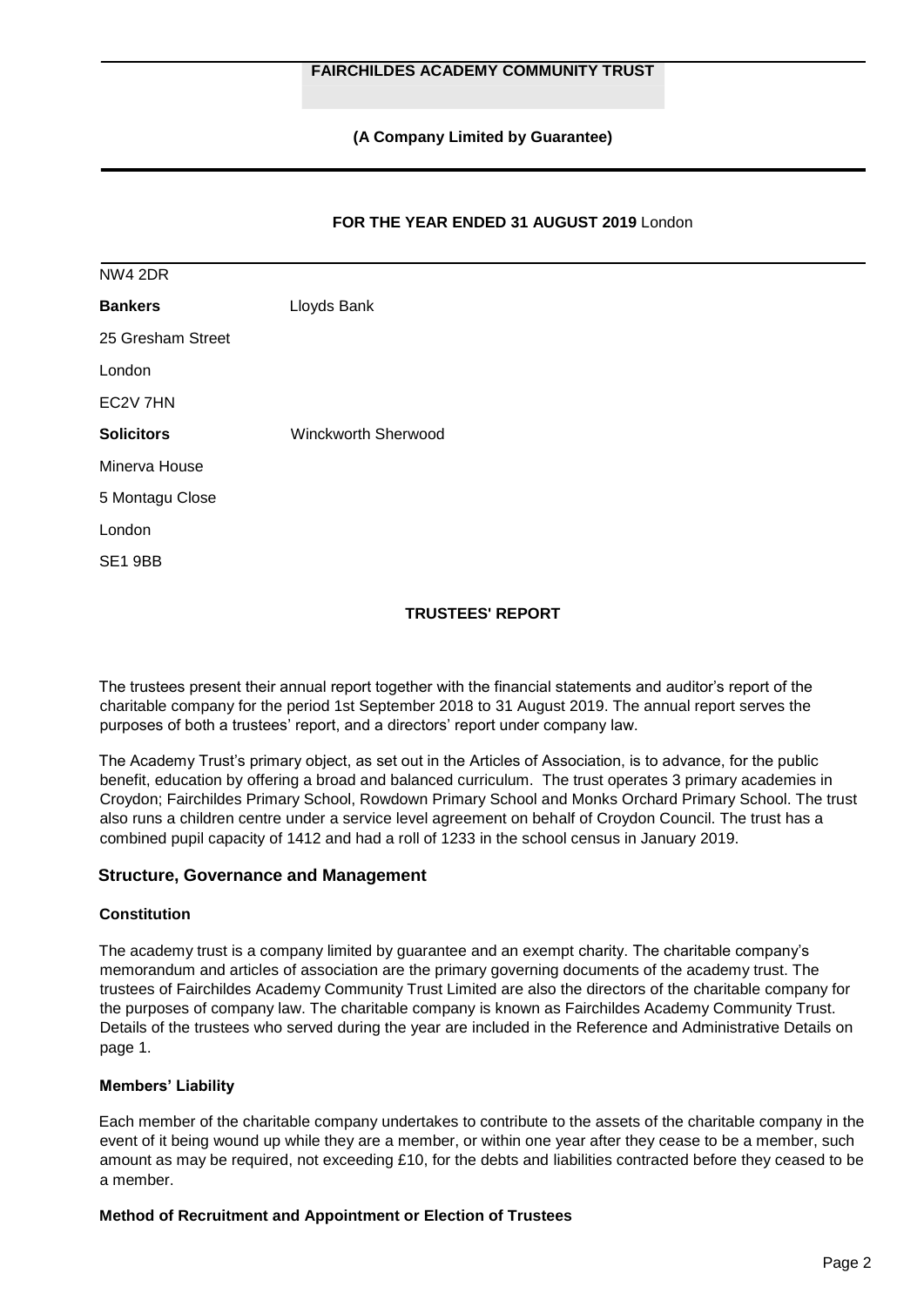The management of the academy is the responsibility of the Trustees who are elected and co-opted under the terms of the Articles of Association and funding agreement. The board of trustees is accountable for all of the **(A Company Limited by Guarantee)**

### **TRUSTEES' REPORT (CONTINUED) FOR THE YEAR ENDED 31 AUGUST 2019**

academies within the trust. However, it can choose to delegate governance functions to local governing bodies

or LGBs. The Trustees in order to discharge their responsibilities, will appoint people who are more locally based to serve on a board (the "Local Governing Body") which has been established to ensure the good governance of the Academy. The Board of Directors draws representation from the Local Governing Bodies. The LGB Chairs are elected by the LGB boards, although their appointment requires ratification by the Board of trustees. New Trustees will be appointed to the Board by the existing Trustees until the date of the next Annual General Meeting, at which time they are eligible for re-election for a further term. The senior executive leader (executive Headteacher) should be appointed as accounting officer, under the guidance of the board. The Directors, in consultation with the Local Governing Body, must appoint a headteacher (also known as Head of School) to the academy who will also act as an ex-officio governor.

Individual trustees and governors attend training courses organised by appropriate bodies in order to ensure their knowledge and understanding is fully up to date.

#### **Policies and procedures adopted for the induction and training of trustees**

During the period under review, the Trustees held 7 Full Director meetings covering Teaching and Learning and Pupil Focus and one Annual General Meeting. In addition, there were 5 meetings of a sub-committee Finance, Personnel & Audit covering Finance and audit. The training and induction provided for new Trustees and governors will depend on their existing experience. Where necessary an induction will provide training on charity and educational legal and financial matters.

All new Trustees are given a tour of the Academy and the chance to meet with staff and pupils. All Trustees and governors are provided with copies of policies, procedures, minutes, accounts, budgets, plans and other documents that they will need to undertake their role as Trustees of the Academy

#### **Organisational Structure**

Fairchildes Academy Community Trust has established a management structure to enable its efficient running. The structure consists of two levels: the Trustees and the executives who are in the senior leadership team. The Board of Trustees has considered its role thoughtfully and decided that the role of the Trustees is to approve the strategic direction and objectives of the Academy and monitor its progress towards these objectives. Trustees are responsible for setting general policies, adopting an annual plan and budget, monitoring the Academy by use of budgets and making major decisions about the direction of the Academy, including capital expenditure and senior staff appointments. The trustees decided to take the responsibility for financial and other corporate functions being carried centrally, leaving the Local Governing Body of each academy free to focus on teaching and learning. Therefore, the schools within the trust have their financial systems, governance and legal issues managed for them by the trust. This in turn, may mean LGB are free to focus on the core business of their pupils' attainment and progress

The Board of Trustees has approved a scheme of delegation which sets out a statement on the system of internal control, responsibilities, standing orders, and a scheme of delegation and terms of reference. The Head of School is directly responsible for the day to day running of the Academy and is assisted by a Senior Leadership Team of the school.

The Trust has appointed a Responsible Officer (RO) who provides oversight of the operation of financial management arrangements. The RO undertakes checks to help ensure that the financial responsibilities of the board of Trustees are properly discharged.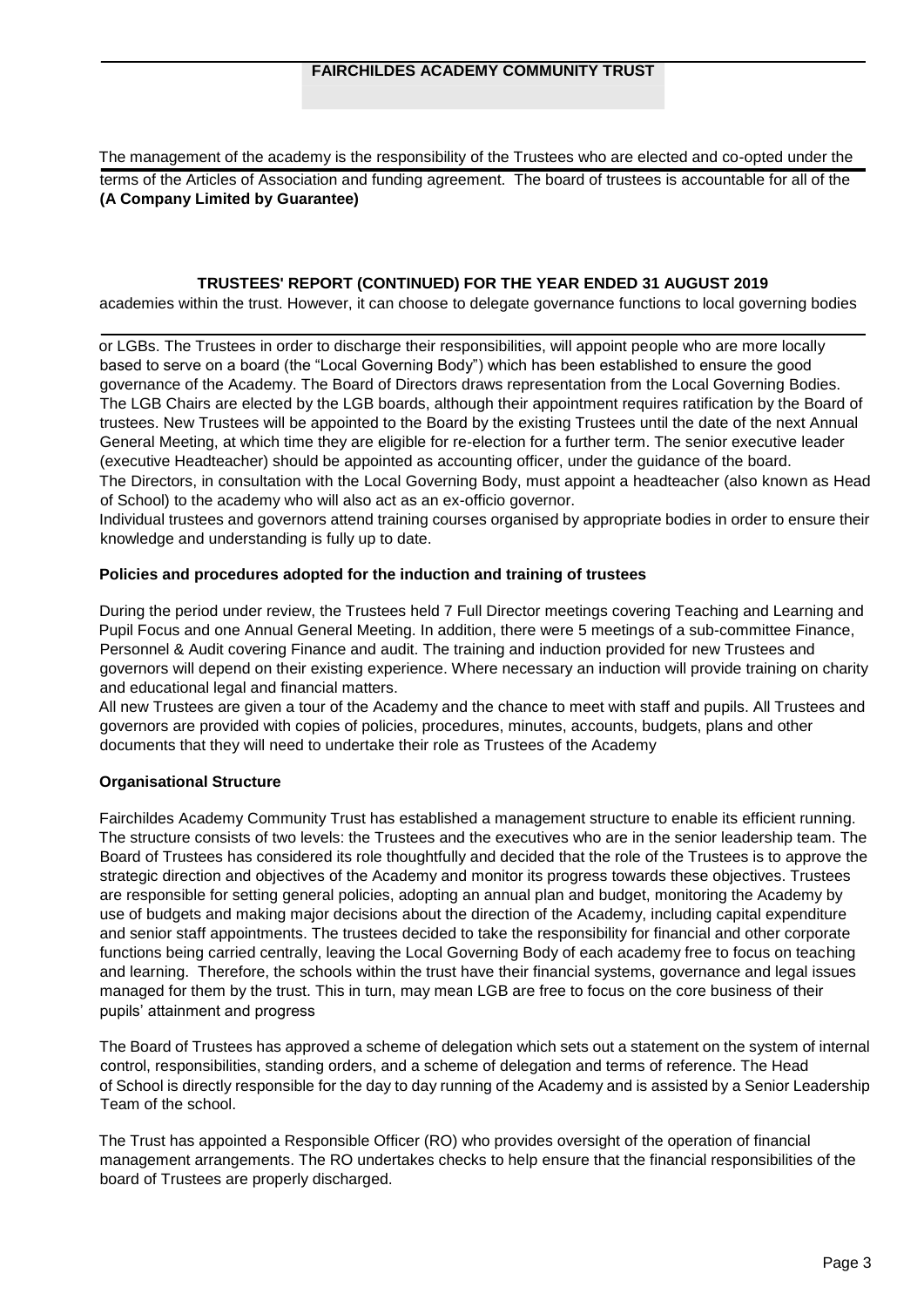## **FAIRCHILDES ACADEMY COMMUNITY TRUST**

The Executive Head teacher assumes the accounting officer role, the Finance and Business Director assumes the CFO role.

#### **Arrangement for setting pay and remuneration of key management personnel**

The key management personnel of academies of Faichchildes Academy Community Trust are the executive Head teacher, Finance and Business Director, and the heads of the schools.

## **(A Company Limited by Guarantee)**

## **FOR THE YEAR ENDED 31 AUGUST 2019**

The executive head teacher and the Finance & Business director are part of the trust's executive team and are paid by the trust on behalf of its 3 academies from its central pot which is retained as a percentage of each

#### academy's EFA annual funding.

The board of trustees sets up the pay and remuneration of key management personnel.

The board of trustees must ensure its decisions about levels of executive pay (including salary and any other benefits) follow a robust evidence-based process and are a reasonable and defensible reflection of the individual's role and responsibilities. The trustees must discharge its responsibilities effectively, ensuring its approach to pay and benefits is transparent, proportionate and justifiable including

#### **Connected organisations, including related party relationships**

The composition of the Board of Trustees is drawn from local public and private sector organisations. It is therefore inevitable that transactions may take place with organisations in which a member of the board of Trustees may have an interest. All such transactions would be conducted at arm's length.

## **Risk Management**

The Trustees have assessed the major risks to which the Academy is exposed, in particular those relating to the specific teaching, provision of facilities and other operational areas of the Academy, and its finances. The Trustees have implemented a number of systems to assess risks that the Academy faces, especially in the operational areas (e.g. in relation to teaching, health and safety, bullying and school trips) and in relation to the control of finance. They have introduced systems, including operational procedures (e.g. vetting of new staff and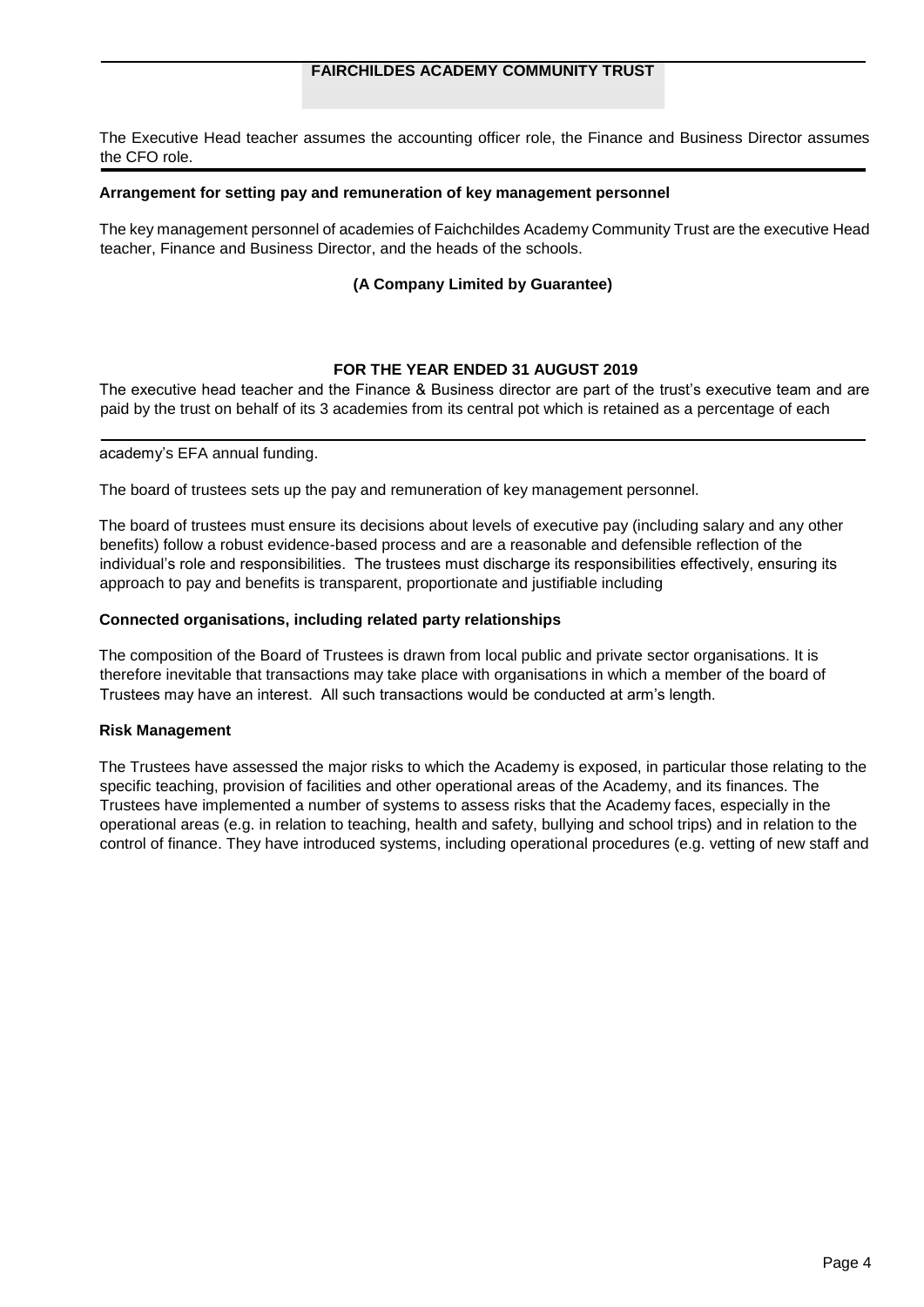# **TRUSTEES' REPORT (CONTINUED) FOR THE YEAR ENDED 31 AUGUST 2019 FAIRCHILDES ACADEMY COMMUNITY TRUST (A Company Limited by Guarantee)**

visitors, supervision of school grounds) and internal financial controls in order to minimise risk.

Risks are scored and prioritised in terms of their potential operational or financial impact and assessed in terms of the likelihood of occurrence. Where significant financial risk still remains they have ensured they have adequate insurance cover.

The Academy has an effective system of internal financial controls.

### **Trustees' indemnities**

Subject to the provisions of the Companies Act 2006 s236, every Trustee or other officer of the Charitable. Company shall be indemnified out of the assets of the Charitable Company against any liability incurred by them in that capacity in defending any proceedings, whether civil or criminal, in which judgment is given in favour or in which they are acquitted or in connection with any application in which relief is granted to them by the court from liability for negligence, default, breach of duty or breach of trust in relation to the affairs of the Charitable Company.

## **Objectives and Activities**

#### **Objects and aims**

The principal object and activity of the Academy is the operation of Fairchildes Academy Community Trust, to advance for the public benefit education in the United Kingdom, by establishing, maintaining, carrying on, managing and developing schools offering a broad and balanced curriculum. The Trustees have referred to the guidance issued by the Charity Commission in respect of public benefit when reviewing the aims and objectives of the Trust. In accordance with the articles of association, the Trust has adopted a "Scheme of Government" approved by the Secretary of State for Education. The Scheme of Government is part of the wider 'Master Funding Agreement' between the Company and the Secretary of State and 'Supplemental Funding Agreements' for each Academy.

# **OBJECTIVES, STRATEGIES AND ACTIVITIES**

The Scheme of Government specifies, amongst other things, the basis for admitting pupils to the Academy, the catchment area from which the pupils are drawn, and that the curriculum should comply with the substance of the national curriculum.

The main objectives of the Academy during the period ended 31 August 2019 are summarised below:

- To develop more effective relationships between all stakeholders to positively impact on the ethos of the academies and behaviour of pupils within the academies.
- to ensure that every child enjoys the same high quality education in terms of resourcing, tuition and care;
- to raise the standard of educational achievement of all pupils;
- to improve the effectiveness of the Academy by keeping the curriculum and organisational structure under continual review
- to comply with all appropriate statutory and curriculum requirements;
- to maintain close links with industry and commerce;
- Provide support building upon individual learning and/or areas of strength between schools to improve key aspects of performance.
- Achieve best value in service delivery especially where partnership working can add value.
- to conduct the Academy's business in accordance with the highest standards of integrity, probity and openness.
- to provide support building upon individual learning and/or areas of strength between schools to improve key aspects of performance.

## **FAIRCHILDES ACADEMY COMMUNITY TRUST**

#### **(A Company Limited by Guarantee)**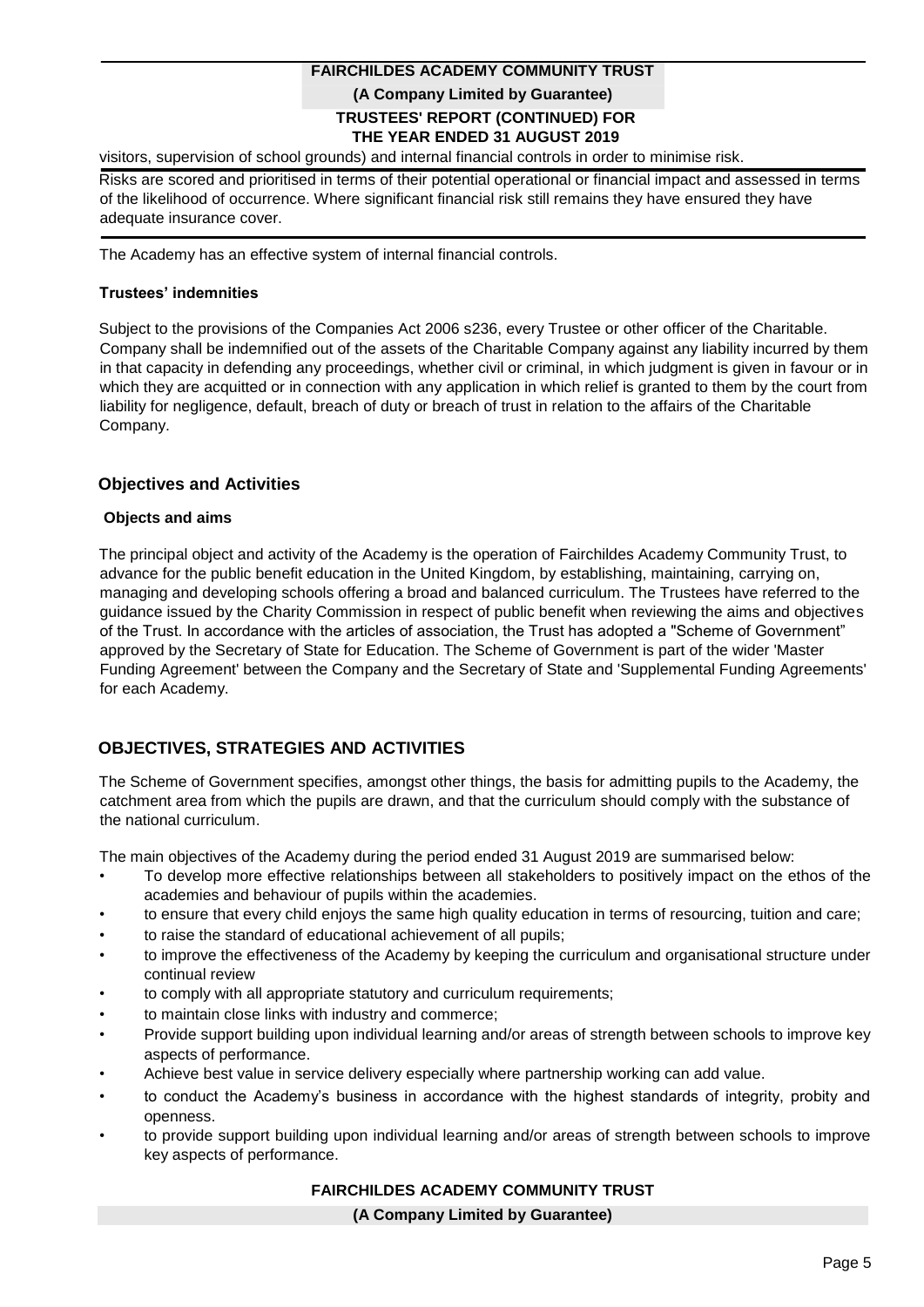# **TRUSTEES' REPORT (CONTINUED) FOR THE YEAR ENDED 31 AUGUST 2019**

• The trust will strengthen its accountability structure through a review of the effectiveness of leadership and management. It will achieve this through developing a more effective appraisal framework.

The Academy's vision is to create:

- a strong ethos of achievement leading to improved standards
- personal confidence
- appropriate thinking skills
- It is the responsibility of all of the adult staff in each academy to remove the barriers to each individual child's development and create the conditions in which they are able to love and enjoy learning.
- It is the responsibility of each academy to reach out and raise and support the aspiration of their community to believe in their children's potential.

This is achieved through developing:

- a sense of personal identity
- a sense of belonging to an individual academy
- an emphasis on personal and community responsibility
- a positive learning climate in terms of the nature of courses offered and teaching styles utilised
- positive relationships with external partners

The main activities for achieving objectives the academy will undertake will be:

- Developing a new teaching and learning policy and implementing this effectively.
- The academy will review and develop its curriculum provision to enhance creativity and engagement. The accountability of the academy will be strengthened by the development of new policies and procedures and implementation of a new self-evaluation framework.
- Where possible the Trust secures value for money and consistent quality of support services through a combination of centrally procured and provided services

## **Public Benefit**

In setting the objectives, the Trustees have given careful consideration to the Charity Commission's general guidance on public benefit and in particular to its supplementary public benefit guidance on advancing education. As a multi academy trust we make the best use of our skills, expertise and experience with regards to the community. Some examples of this are:

- Raising money for local, and national charities.
- Providing community events.

# **STRATEGIC REPORT**

#### **Key Performance Indicators**

| <b>School Details</b>                                      |                              |                                              | At Expected Standard |              |                                                               |                  | Working at a Greater Depth |              |               |                  |
|------------------------------------------------------------|------------------------------|----------------------------------------------|----------------------|--------------|---------------------------------------------------------------|------------------|----------------------------|--------------|---------------|------------------|
| Academy                                                    | Date<br>joined<br><b>MAT</b> | Sponsored,<br>converter,<br>new<br>provision | Reading<br>$\%$      | Writing<br>% | <b>Maths</b><br>%                                             | <b>SPAG</b><br>% | Writing<br>$\frac{0}{0}$   | Writing<br>% | Maths<br>$\%$ | <b>SPAG</b><br>% |
| <b>Fairchildes</b><br>Primary                              | April 2014                   | Converter                                    | 78                   | 87           | 91                                                            | 75               | 29                         | 25           | 29            | 14               |
| Rowdown<br>Primary                                         | June 2014                    | Sponsored                                    | 70                   | 73           | 73                                                            | 60               | 18                         | 13           | 18            | 13               |
| Monks<br>Orchard                                           | Sep 2018                     | Converter                                    | 62                   | 61           | 72                                                            | 73               | 28                         | 4            | 21            | 34               |
| Expected standard in Reading, Writing<br>and Maths<br>$\%$ |                              |                                              |                      |              | Working at a Greater Depth in<br>Reading, Writing and Maths % |                  |                            |              |               |                  |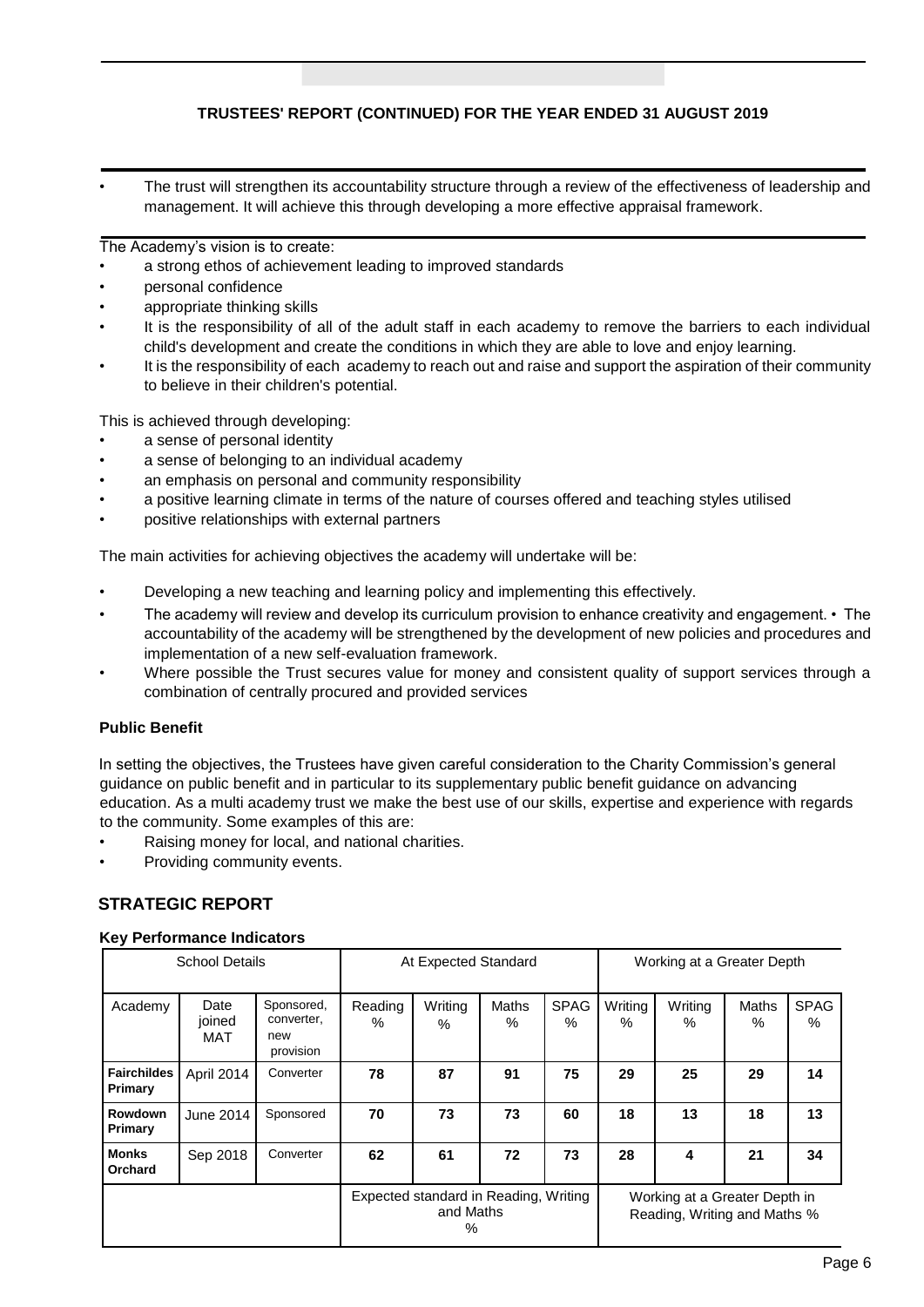# **TRUSTEES' REPORT (CONTINUED) FOR THE YEAR ENDED 31 AUGUST 2019 FAIRCHILDES ACADEMY COMMUNITY TRUST (A Company Limited by Guarantee)**

| <b>Fairchildes Primary</b> |  | 74                                |                               | 14 |                                        |  |
|----------------------------|--|-----------------------------------|-------------------------------|----|----------------------------------------|--|
| <b>Rowdown Primary</b>     |  | 68                                |                               |    | 3                                      |  |
| <b>Monks Orchard</b>       |  | 50                                |                               |    | 4                                      |  |
| Progress Information       |  |                                   |                               |    |                                        |  |
|                            |  | <b>Fairchildes Progress score</b> | <b>Rowdown Progress score</b> |    | <b>Monks Orchard Progress</b><br>score |  |
| Reading                    |  | 0.4                               | 0.18                          |    | $-2.24$                                |  |
| Writing                    |  | 1.1                               | 0.42                          |    | $-5.42$                                |  |
| Maths                      |  | 1.4                               | 0.57                          |    | $-2.3$                                 |  |
| School Absence Data        |  |                                   |                               |    |                                        |  |
| 2018/19                    |  | <b>Fairchildes Primary</b>        | <b>Rowdown Primary</b>        |    | <b>Monks Orchard</b><br><b>Primary</b> |  |
| Authorised                 |  | 3.36%                             | 3%                            |    | 2.93%                                  |  |
| Unauthorised               |  | 1.14%                             | 2%                            |    | 1.37%                                  |  |
| <b>Total</b>               |  | 4.50%                             | 5%                            |    | 4.30%                                  |  |

#### **Going Concern**

After making appropriate enquiries, the Board of trustees has a reasonable expectation that the Academy has adequate resources to continue in operational existence for the foreseeable future. For this reason it continues to adopt the going concern basis in preparing the financial statements. Further details regarding the adoption of the going concern basis can be found in the Accounting Policies.

## **Financial Review**

Most of the Academy's income is obtained from the Education Funding Agency (ESFA) in the form of recurrent grants, the use of which is restricted to particular purposes. The grants received from the ESFA during the 12 month period ended 31 August 2019 and the associated expenditure are shown as restricted funds in the Statement of Financial Activities.

The Academy Trust also receives specific grants from Croydon Council. The grant relate to pupils with Special Educational need and pupils in Nursery and Children Centre. The Academy Trust has also generated income via extended services offering to pupils.

The Academy also received grants for fixed assets from the ESFA. In accordance with the Charities Statement of Recommended Practice, "Accounting for Reporting by Charities" (SORP 2005), such grants are shown in the Statement of Financial Activities as restricted income in the fixed asset fund. The restricted fixed asset fund balance is reduced by annual depreciation charges over the expected useful life of the assets concerned.

Under the Charities SORP, it is necessary to charge projected deficits on the Local Government Pension Scheme, which is provided to support staff, to a restricted fund. This results in reducing reserves shown in the total funds of the Academy. It should be noted that this does not present the Academy with any current liquidity problem.

The employer contributions are currently being assessed and it is expected that they will increase to bring a further reduction in this pension deficit in future, although this may not be achieved until stock market investment values start to recover.

## **FAIRCHILDES ACADEMY COMMUNITY TRUST**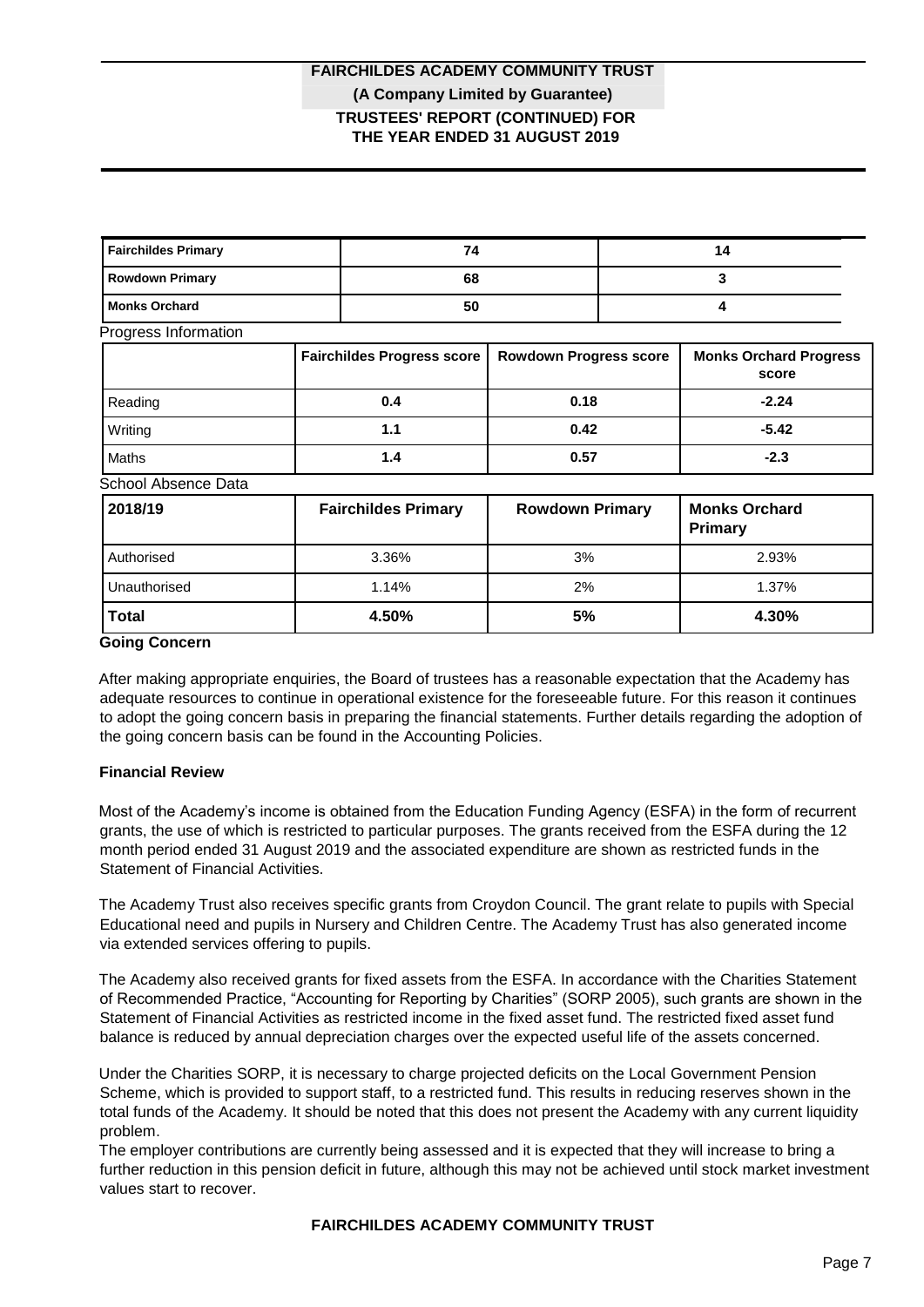# **TRUSTEES' REPORT (CONTINUED) FOR THE YEAR ENDED 31 AUGUST 2019**

The Finance Director has subsequently been reviewing the financial processes and controls. The Board of Trustees, the Finance Committee receive financial progress reports throughout the year and compare against budgets submitted to the Education and Skills Funding Agency. The Finance Committee also review medium and longer term financial plan to plan and organise resources most effectively to fulfil the aims of the Academies.

## **Financial risk and risk management objectives and policies**

The Academy is exposed to a number of financial risks including credit, cash flow and liquidity risks. Exposure principally relates to bank balances, cash and trade creditors, with limited trade (and other) debtors. The Academy's system of internal controls ensures risk is minimal in these areas.

## **Reserve policy**

The definition of reserves in the SORP is 'that part of a charity's income funds that is freely available for its general purposes'. This definition of reserves therefore normally excludes:

- permanent endowment funds
- expendable endowment funds
- restricted income funds
- any part of unrestricted funds not readily available for spending, specifically income funds which could only be realised by disposing of fixed assets held for charitable use.

The Academy Trust's free reserves are total funds less the amount held in fixed assets and restricted funds.

Reserves are therefore the resources the trust has or can make available to spend for its purposes once it has met its commitments. The level of reserves held take into account the nature of income and expenditure streams, they need to match them with commitments, including future capital projects, and the nature of reserves. The trusts review the reserves annually, but are mindful of budget forecast when discussing reserves.

## **Investment Policy**

It should be noted that the Trust has substantial power with regards to investments due to cash balances held. Investment policies are determined at academy level, which is agreed by the trust. This ensures the level of funds the Academy holds can cover any immediate expenditure, without exposing the Academies to additional risk. Should any potential investment opportunity arise this would be escalated to the Board for consideration.

## **Principal Risks and Uncertainties**

The Companies Act 2006 s417(3b) requires disclosure of the principal risks and uncertainties facing a company. The trust is exposed to a number of financial risks including credit, cash flow and liquidity risks. Given the trust's exposure to financial instruments being limited, the exposure principally relates to bank balances, cash and trade creditors, with limited trade (and other) debtors. The academy's system of internal controls ensures risk is minimal in these areas.

A risk register has been established and is updated regularly. Where appropriate, systems or procedures have been established to mitigate the risks the trust faces. Internal control risks are minimised by the implementation of procedures for authorisation of all transactions and projects.

The trustees have assessed the major risks to which the trust is exposed, in particular those relating to the specific teaching, provision of facilities and other operational areas of the trust, and its finances. The trustees have implemented a number of systems to assess risks that the school faces, especially in the operational areas (e.g. in relation to teaching, health and safety, bullying and school trips) and in relation to the control of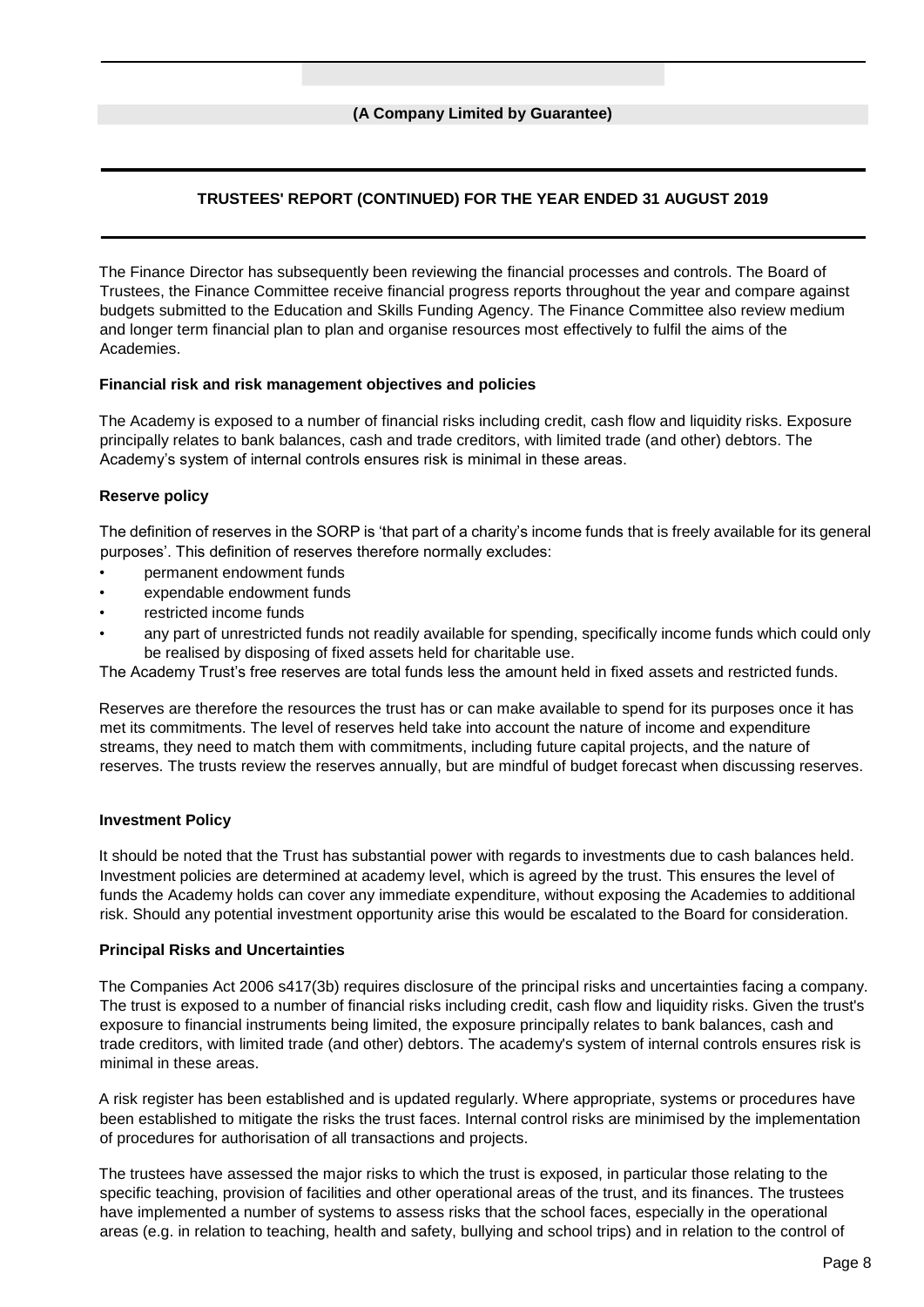# **TRUSTEES' REPORT (CONTINUED) FOR THE YEAR ENDED 31 AUGUST 2019 FAIRCHILDES ACADEMY COMMUNITY TRUST (A Company Limited by Guarantee)**

finance. They have introduced systems, including operational procedures (e.g. vetting of new staff and visitors,

supervision of school grounds) and internal financial controls in order to minimise risk. Where significant financial risk still remains they have ensured they have adequate insurance cover.

It should also be noted that procedures are in place to ensure compliance with the health and safety regulations, pertaining to both staff and pupils.

#### **Future Development**

To increase the level of pupil support to address the growing numbers of EAL and SEN pupils. This will require recruiting additional skilled staff. We also would like to continue to improve the ICT suite and have more computer/ hardware available for all schools.

## **DISCLOSURE OF INFORMATION TO AUDITORS**

Each of the persons who are Trustees at the time when this Trustees' Report is approved has confirmed that: Insofar as the trustees are aware:

• there is no relevant audit information of which the charitable company's auditor is unaware

• the trustees have taken all steps that they ought to have taken to make themselves aware of any relevant auditinformation and to establish that the auditor is aware of that information.

This report, incorporating the Strategic Report, was approved by order of the board of trustees, as the company directors, on 13 December 2019 and signed on the board's behalf by:

SChi

**Mrs R Ellis** Chair of Trustees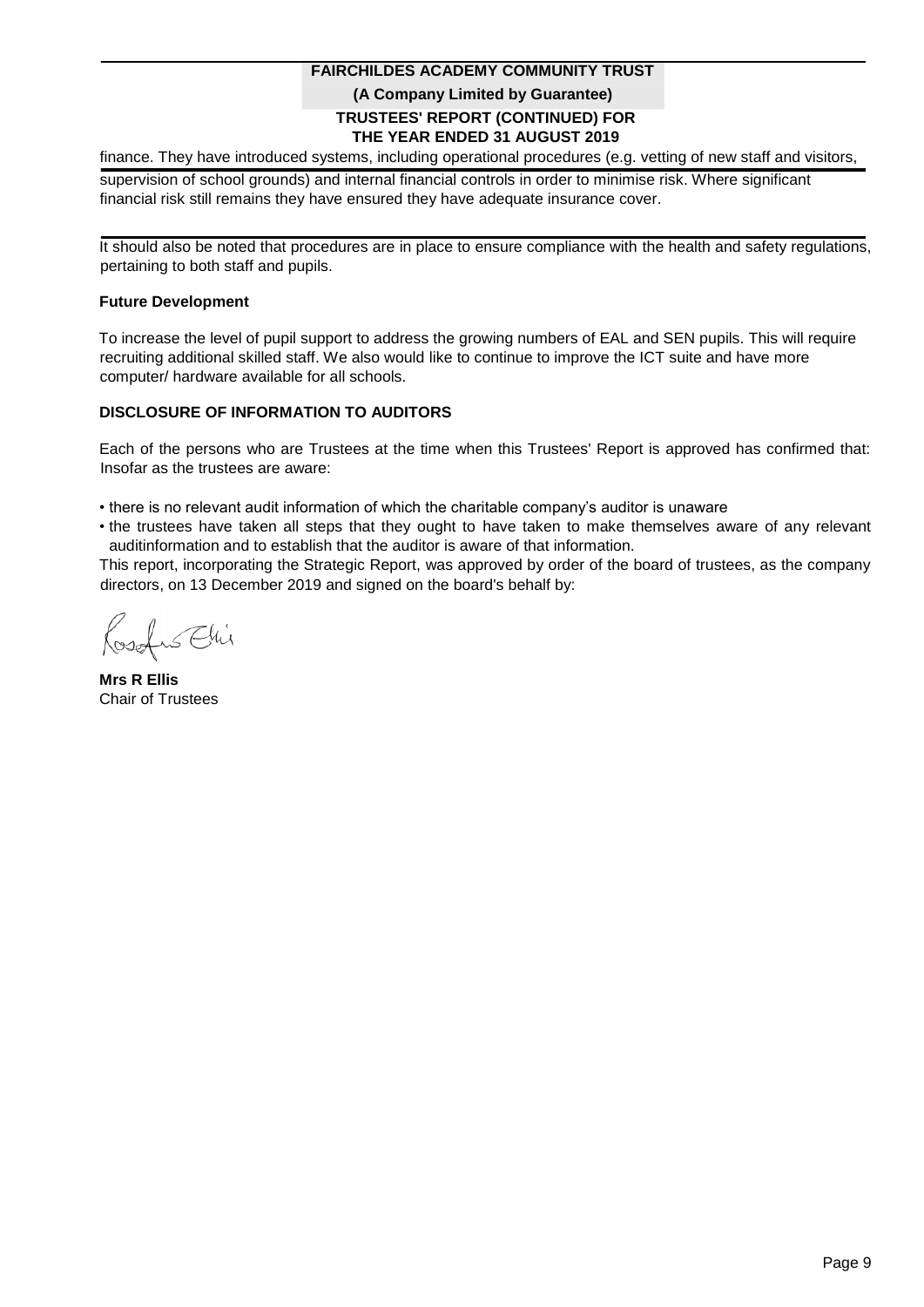# **GOVERNANCE STATEMENT**

#### **Scope of responsibility**

As Trustees, we acknowledge we have overall responsibility for ensuring that Fairchildes Academy Community Trust has an effective and appropriate system of control, financial and otherwise. However, such a system is designed to manage rather than eliminate the risk of failure to achieve business objectives, and can provide only reasonable and not absolute assurance against material misstatement or loss.

The board of Trustees has delegated the day-to-day responsibility to the Chief Executive Officer, as accounting officer, for ensuring financial controls conform with the requirements of both propriety and good financial management and in accordance with the requirements and responsibilities assigned to it in the funding agreement between Fairchildes Academy Community Trust and the Secretary of State for Education. They are also responsible for reporting to the board of Trustees any material weaknesses or breakdowns in internal control.

#### **Governance**

The information on governance included here supplements that described in the Trustees' Report and in the Statement of Trustees' Responsibilities. The board of Trustees has formally met 7 times during the year.

Attendance during the year at meetings of the board of Trustees was as follows:

| Trustee                                    | Meetings attended | Out of a possible |
|--------------------------------------------|-------------------|-------------------|
| Mrs R Ellis, Chair                         |                   |                   |
| Ms N Patel                                 | 4                 |                   |
| Mrs K Conroy                               | 3                 |                   |
| Mr R Hitchcock                             | 6                 |                   |
| Miss R Sandell, Executive Head Teacher and |                   |                   |

Accounting Officer

Trustees typically also serve on a number of other sub committees, Finance personnel and audit committee and academy local governing bodies.

The Finance, Personnel and audit committee is a combined committee of Finance & personnel committee and Audit Committee (Both committees have same members).

- The purpose this committee is to receive financial monitoring reports from individual academies and consider individual academy budget proposals for authorisation.
- To monitor the integrity of the financial statements;
- review internal financial controls and review the Academy's internal control and risk management systems;
- make recommendations to the Governing Body in relation to the appointment, re-appointment and removal of the external auditor and approve the remuneration and terms of engagement of the auditor; and • review the auditor's independence and objectivity.

No significant issues to note were dealt with during the period.

The Finance, Personnel and audit committee of the trust met 5 times during the year.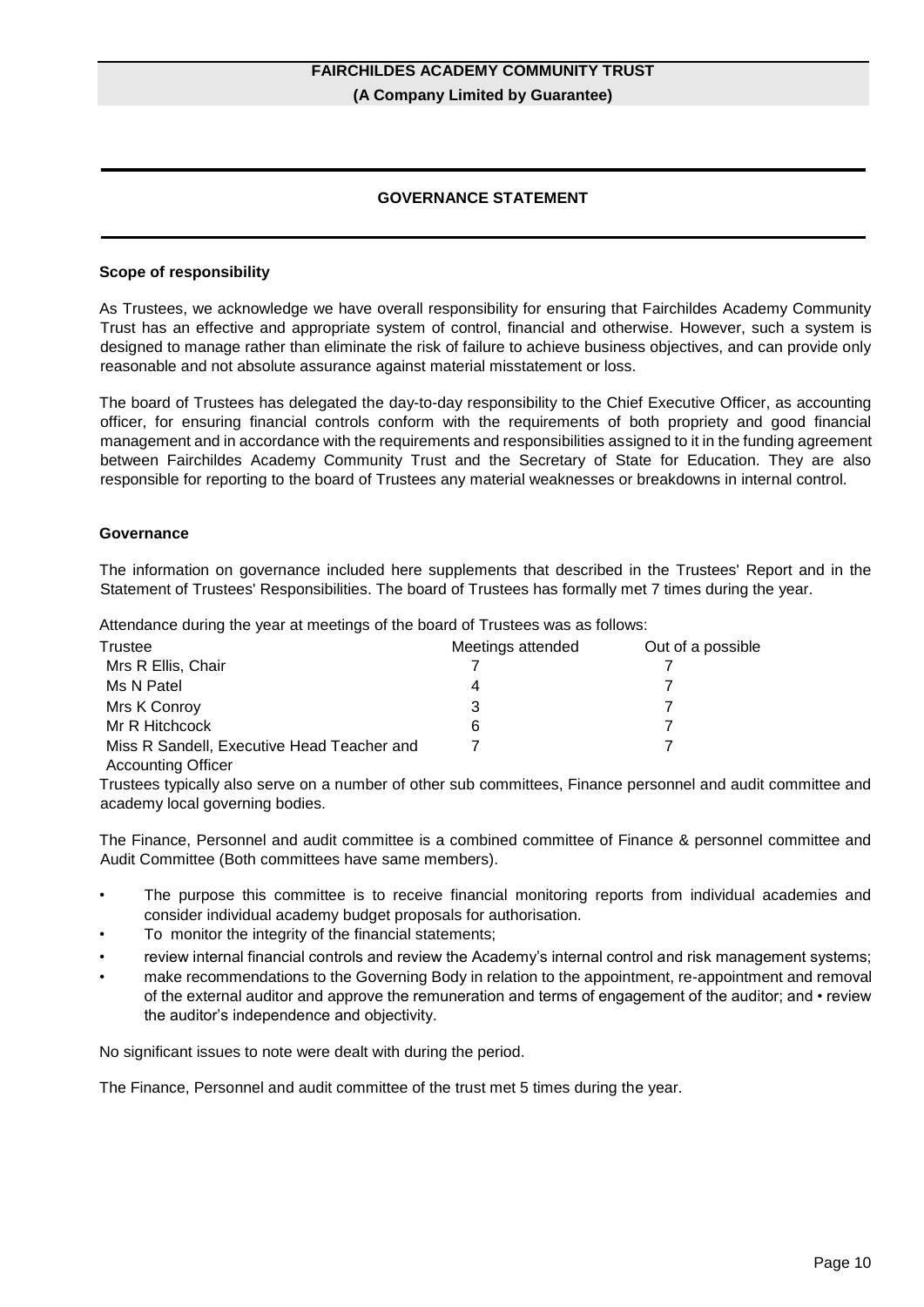# **GOVERNANCE STATEMENT (CONTINUED)**

Governance (continued)

Attendance during the year at meetings was as follows:

| Trustee                                     | Meetings attended | Out of a possible |
|---------------------------------------------|-------------------|-------------------|
| Mrs R Ellis                                 | 5                 | 5                 |
| Ms N Patel                                  |                   | 2                 |
| Mr R Hitchcock                              | 5                 | 5                 |
| Mrs K Conroy                                | 2                 | 4                 |
| Miss R Sandell, Accounting Officer          | 5                 | 5                 |
| Mrs R Hugue-Dowlet, Chief Financial Officer | 5                 | 5                 |
| Review of value for money                   |                   |                   |

As accounting officer, the Chief Executive Officer has responsibility for ensuring that the Academy delivers good value in the use of public resources. The accounting officer understands that value for money refers to the educational and wider societal outcomes achieved in return for the taxpayer resources received.

The accounting officer considers how the Academy's use of its resources has provided good value for money during each academic year, and reports to the board of Trustees where value for money can be improved, including the use of benchmarking data where appropriate. The accounting officer for the Academy has delivered improved value for money during the year by:

- Continuing deploying experienced staff effectively across both schools to ensure improvements in the curriculum is made and teaching staff are supported in improving educational standards. Expertise has been shared and teaching and support staff trained in best practice to help raise the attainments and progress in the schools.
- Internal control over spending has been strengthened through robust challenge of spending.
- All contracts are reviewed regularly to ensure they offer best value for money.
- Where possible have single combined SLA for all schools of the trust to receive discounted offers
- Bulk Purchase on discounted cost and sharing between the 2 academies.

## **The purpose of the system of internal control**

The system of internal control is designed to manage risk to a reasonable level rather than to eliminate all risk of failure to achieve policies, aims and objectives. It can, therefore, only provide reasonable and not absolute assurance of effectiveness. The system of internal control is based on an on-going process designed to identify and prioritise the risks to the achievement of Academy policies, aims and objectives, to evaluate the likelihood of those risks being realised and the impact should they be realised, and to manage them efficiently, effectively and economically. The system of internal control has been in place in Fairchildes Academy Community Trust for the year 1 September 2018 to 31 August 2019 and up to the date of approval of the annual report and financial statements.

## **Capacity to handle risk**

The board of Trustees has reviewed the key risks to which the Academy is exposed together with the operating, financial and compliance controls that have been implemented to mitigate those risks. The board of Trustees is of the view that there is a formal ongoing process for identifying, evaluating and managing the Academy's significant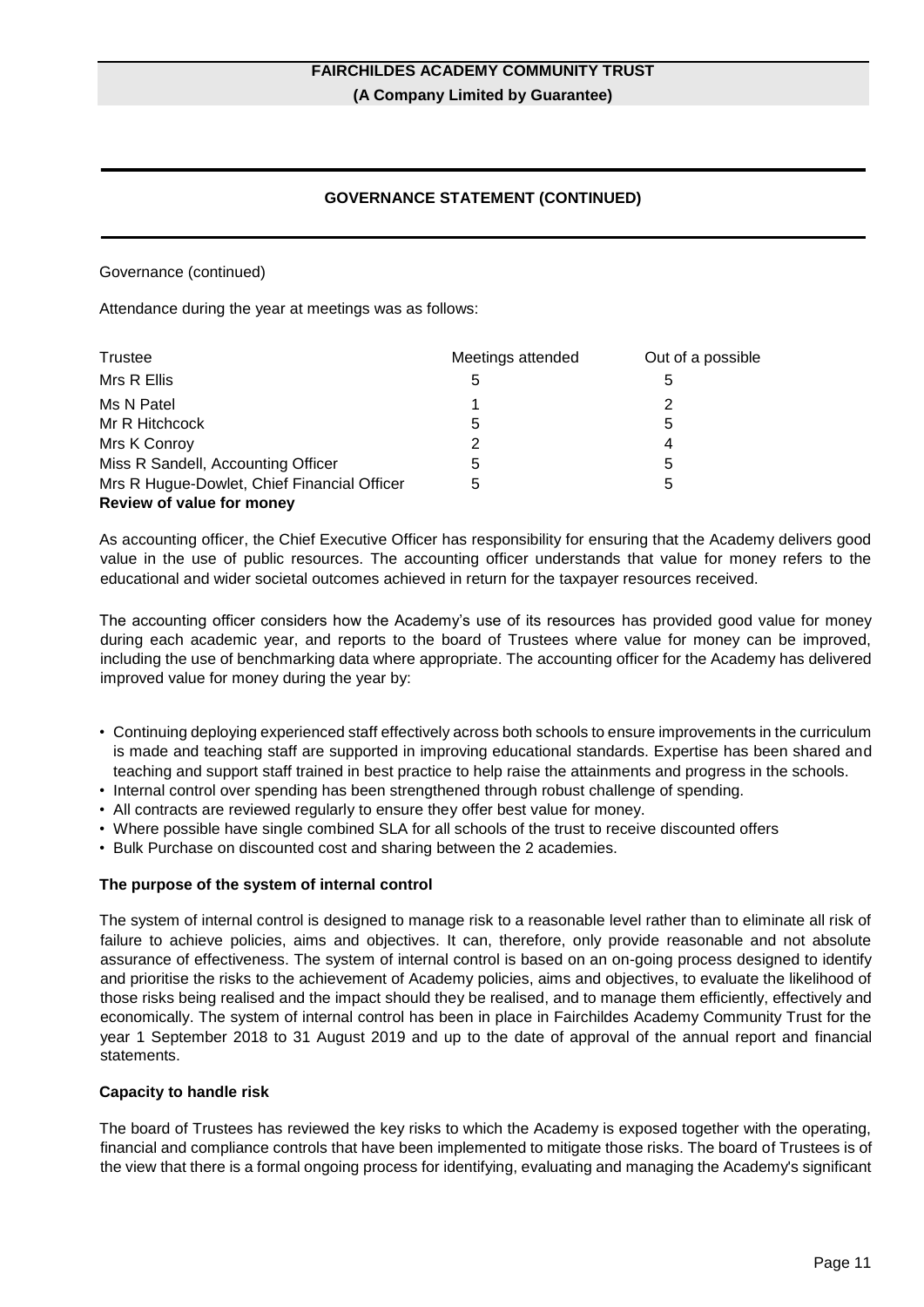risks that has been in place for the year 1 September 2018 to 31 August 2019 and up to the date of approval of the annual report and financial statements. This process is regularly reviewed by the board of Trustees.

## **GOVERNANCE STATEMENT (CONTINUED)**

#### **The risk and control framework**

The Academy's system of internal financial control is based on a framework of regular management information and administrative procedures including the segregation of duties and a system of delegation and accountability.

In particular, it includes:

- comprehensive budgeting and monitoring systems with an annual budget and periodic financial reports which are reviewed and agreed by the board of Trustees
- regular reviews by the Finance and General Purposes Committee of reports which indicate financial performance against the forecasts and of major purchase plans, capital works and expenditure programmes
- setting targets to measure financial and other performance
- clearly defined purchasing (asset purchase or capital investment) guidelines
- delegation of authority and segregation of duties
- identification and management of risks

The board of trustees has considered the need for a specific internal audit function and has decided not to appoint an internal auditor. However, the Trustees have appointed School Management Support (SMS), a financial consultant, to perform additional check.

The financial consultant role includes giving advice on financial matters and performing a range of checks on the Academy's financial systems.

On a quarterly basis, the financial consultant reports to the board of trustees through the Finance, Personnel and Audit Committee on the operation of the systems of control and on the discharge of the board of trustees' financial responsibilities.

The reports from SMS have indicated no material control weaknesses throughout the period.

#### **Review of effectiveness**

As accounting officer, the Chief Executive Officer has responsibility for reviewing the effectiveness of the system of internal control. During the year in question the review has been informed by:

- the work of the financial consultant;
- the work of the external auditors;
- the work of the executive managers within the Academy who have responsibility for the development and maintenance of the internal control framework.

The accounting officer has been advised of the implications of the result of their review of the system of internal control by the Finance, Personnel and Audit committee and a plan to ensure continuous improvement of the system is in place.

Approved by order of the members of the board of Trustees on 13 December 2019 and signed on their behalf by: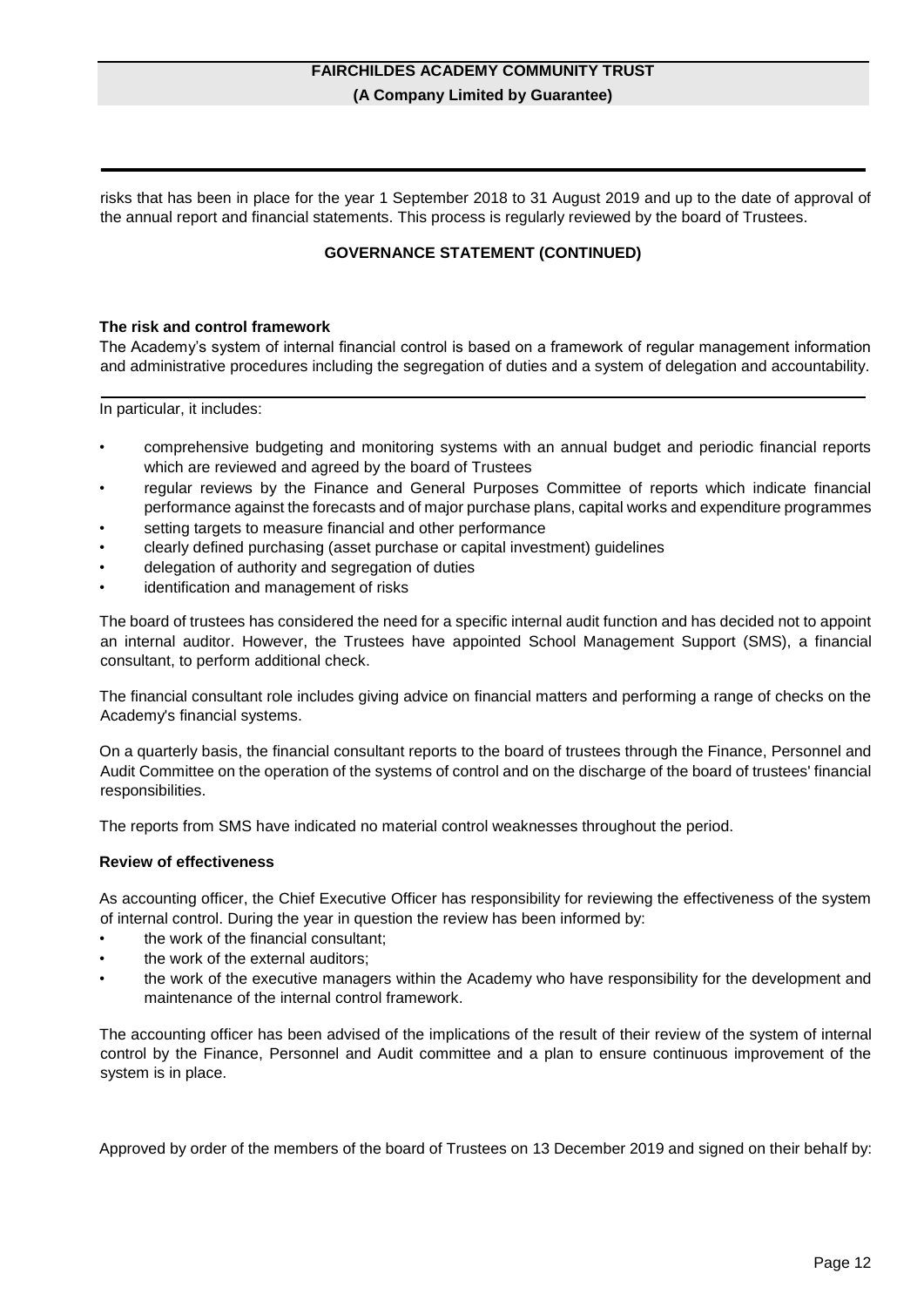Rosafus Ehi

**Mrs R Ellis** Chair of Trustees

Eendell

**Miss R Sandell**  Accounting **Officer**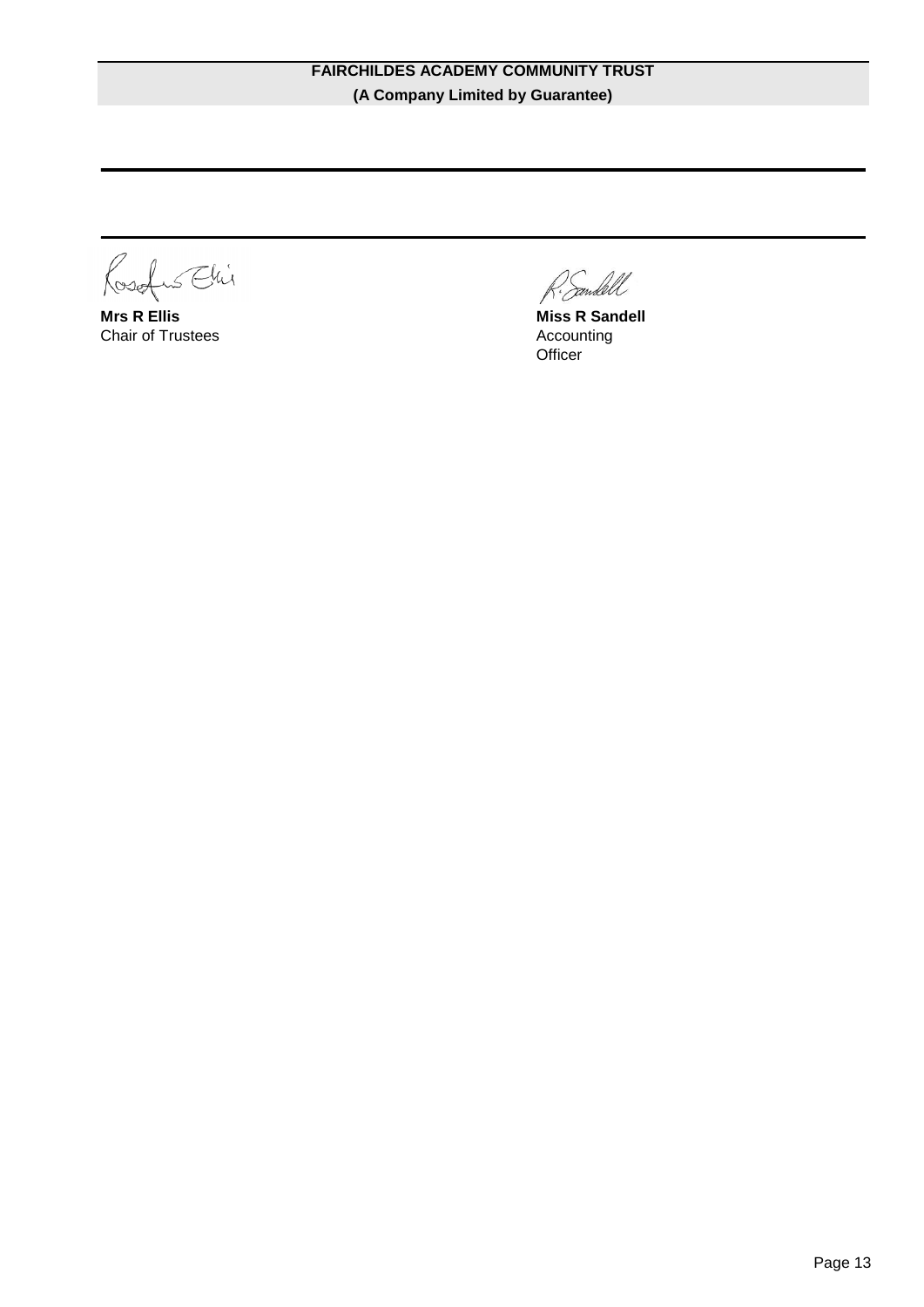# **FAIRCHILDES ACADEMY COMMUNITY TRUST (A Company Limited by Guarantee) STATEMENT ON REGULARITY, PROPRIETY AND COMPLIANCE**

As accounting officer of Fairchildes Academy Community Trust I have considered my responsibility to notify the Academy board of Trustees and the Education & Skills Funding Agency (ESFA) of material irregularity, impropriety and non-compliance with terms and conditions of all funding received by the Academy, under the funding agreement in place between the Academy and the Secretary of State for Education. As part of my consideration I have had due regard to the requirements of the Academies Financial Handbook 2018.

I confirm that I and the Academy board of Trustees are able to identify any material irregular or improper use of all funds by the Academy, or material non-compliance with the terms and conditions of funding under the Academy's funding agreement and the Academies Financial Handbook 2018.

I confirm that no instances of material irregularity, impropriety or funding non-compliance have been discovered to date. If any instances are identified after the date of this statement, these will be notified to the board of Trustees and ESFA.

R. Sandell

**Miss R Sandell** Accounting Officer Date: 13 December 2019

# **INDEPENDENT AUDITORS' REPORT ON THE FINANCIAL STATEMENTS TO THE MEMBERS OF STATEMENT OF TRUSTEES' RESPONSIBILITIES**

# **FOR THE YEAR ENDED 31 AUGUST 2019**

The Trustees (who are also the directors of the charitable company for the purposes of company law) are responsible for preparing the Trustees' Report and the financial statements in accordance with the Academies Accounts Direction published by the Education & Skills Funding Agency, United Kingdom Accounting Standards (United Kingdom Generally Accepted Accounting Practice) and applicable law and regulations.

Company law requires the Trustees to prepare financial statements for each financial year. Under company law the Trustees must not approve the financial statements unless they are satisfied that they give a true and fair view of the state of affairs of the charitable company and of its incoming resources and application of resources, including its income and expenditure, for that period. In preparing these financial statements, the Trustees are required to:

select suitable accounting policies and then apply them consistently;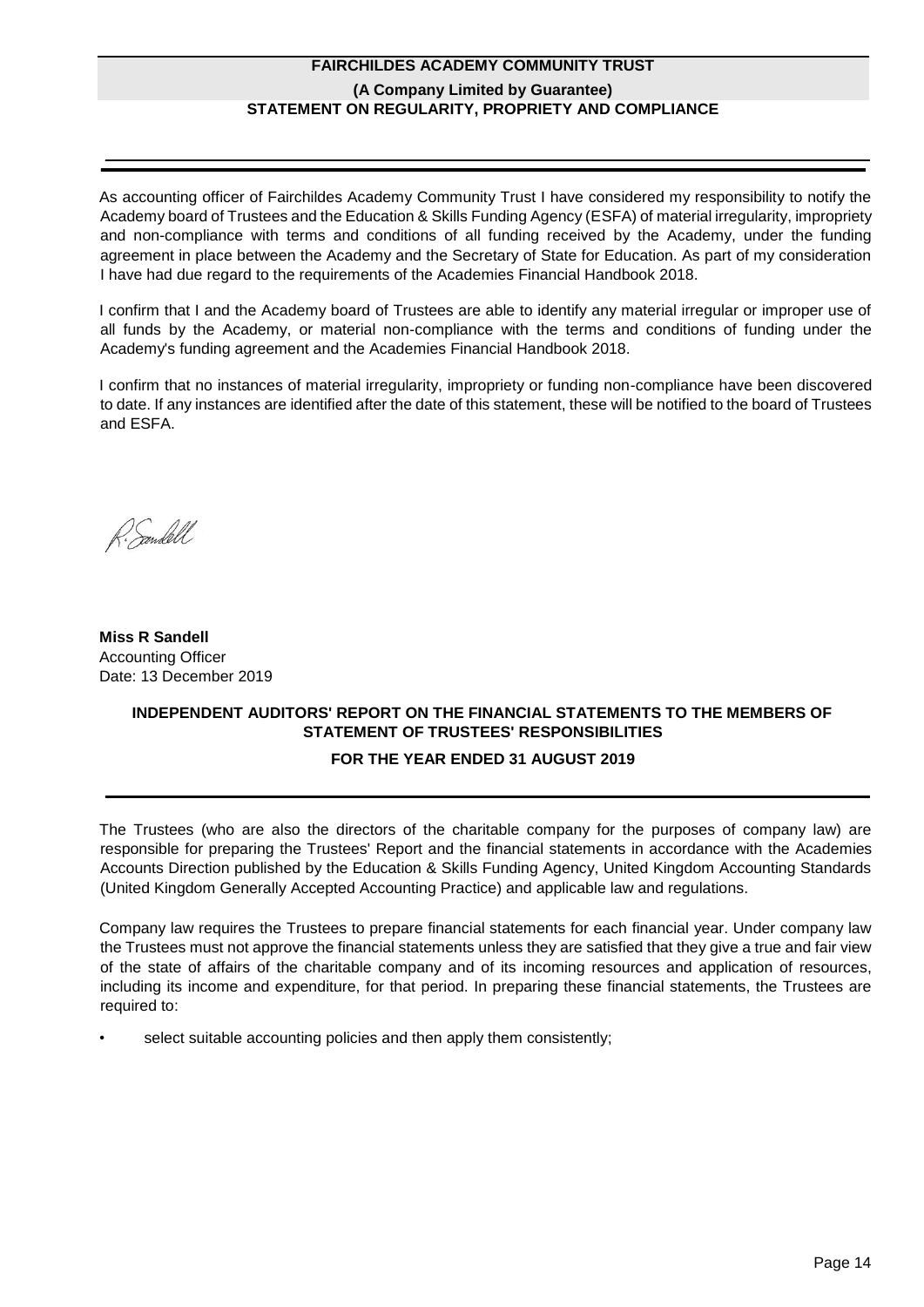- observe the methods and principles of the Charities SORP 2015 and the Academies Accounts Direction 2018 to 2019;
- make judgments and accounting estimates that are reasonable and prudent;
- state whether applicable UK Accounting Standards have been followed, subject to any material departures disclosed and explained in the financial statements;
- prepare the financial statements on the going concern basis unless it is inappropriate to presume that the charitable company will continue in business.

The Trustees are responsible for keeping adequate accounting records that are sufficient to show and explain the charitable company's transactions and disclose with reasonable accuracy at any time the financial position of the charitable company and enable them to ensure that the financial statements comply with the Companies Act 2006. They are also responsible for safeguarding the assets of the charitable company and hence for taking reasonable steps for the prevention and detection of fraud and other irregularities.

The Trustees are responsible for ensuring that in its conduct and operation the charitable company applies financial and other controls, which conform with the requirements both of propriety and of good financial management. They are also responsible for ensuring grants received from ESFA/DfE have been applied for the purposes intended.

The Trustees are responsible for the maintenance and integrity of the corporate and financial information included on the charitable company's website. Legislation in the United Kingdom governing the preparation and dissemination of financial statements may differ from legislation in other jurisdictions.

Approved by order of the members of the board of Trustees on 13 December 2019 and signed on its behalf by:

Osofus Ehi

**Mrs R Ellis**

**FAIRCHILDES ACADEMY COMMUNITY TRUST (A Company Limited by Guarantee)**

Chair of Trustees

## **FAIRCHILDES ACADEMY COMMUNITY TRUST**

## **Opinion**

We have audited the financial statements of Fairchildes Academy Community Trust (the 'academy') for the year ended 31 August 2019 which comprise the Statement of Financial Activities, the Balance Sheet, the Statement of Cash Flows and the related notes, including a summary of significant accounting policies. The financial reporting framework that has been applied in their preparation is applicable law, United Kingdom Accounting Standards (United Kingdom Generally Accepted Accounting Practice), including Financial Reporting Standard 102 'The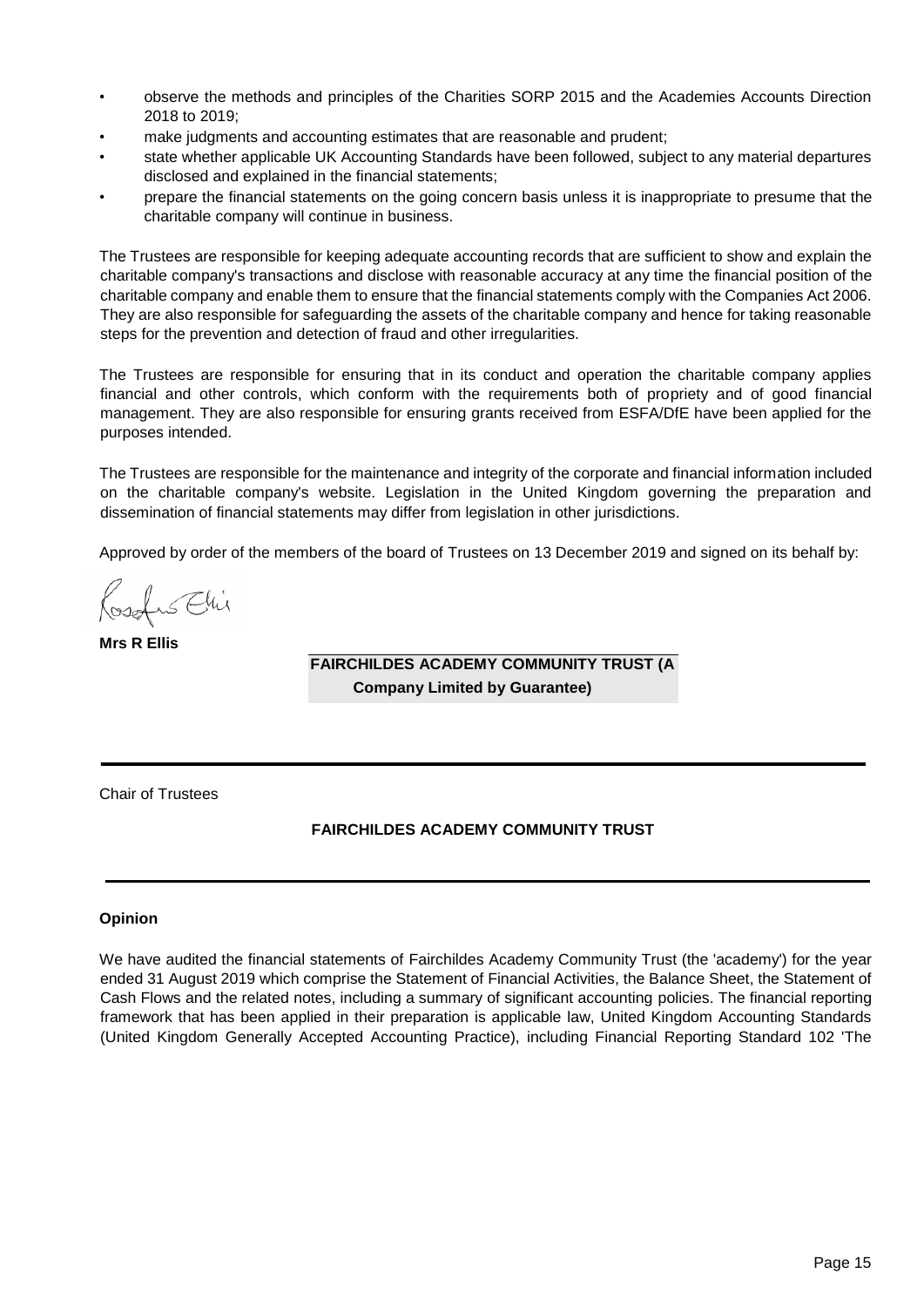Financial Reporting Standard applicable in the UK and Republic of Ireland', the Charities SORP 2015 and the Academies Accounts Direction 2018 to 2019 issued by the Education & Skills Funding Agency.

In our opinion the financial statements:

- give a true and fair view of the state of the Academy's affairs as at 31 August 2019 and of its incoming resources and application of resources, including its income and expenditure for the year then ended;
- have been properly prepared in accordance with United Kingdom Generally Accepted Accounting Practice; and
- have been prepared in accordance with the requirements of the Companies Act 2006, the Charities SORP 2015 and the Academies Accounts Direction 2018 to 2019 issued by the Education & Skills Funding Agency.

## **Basis for opinion**

We conducted our audit in accordance with International Standards on Auditing (UK) (ISAs (UK)) and applicable law. Our responsibilities under those standards are further described in the Auditors' responsibilities for the audit of the financial statements section of our report. We are independent of the Academy in accordance with the ethical requirements that are relevant to our audit of the financial statements in the United Kingdom, including the Financial Reporting Council's Ethical Standard, and we have fulfilled our other ethical responsibilities in accordance with these requirements. We believe that the audit evidence we have obtained is sufficient and appropriate to provide a basis for our opinion.

## **Conclusions relating to going concern**

We have nothing to report in respect of the following matters in relation to which the ISAs (UK) require us to report to you where:

• the Trustees' use of the going concern basis of accounting in the preparation of the financial statements is not appropriate; or

## **INDEPENDENT AUDITORS' REPORT ON THE FINANCIAL STATEMENTS TO THE MEMBERS OF**

• the Trustees have not disclosed in the financial statements any identified material uncertainties that may cast significant doubt about the Academy's ability to continue to adopt the going concern basis of accounting for a period of at least twelve months from the date when the financial statements are authorised for issue.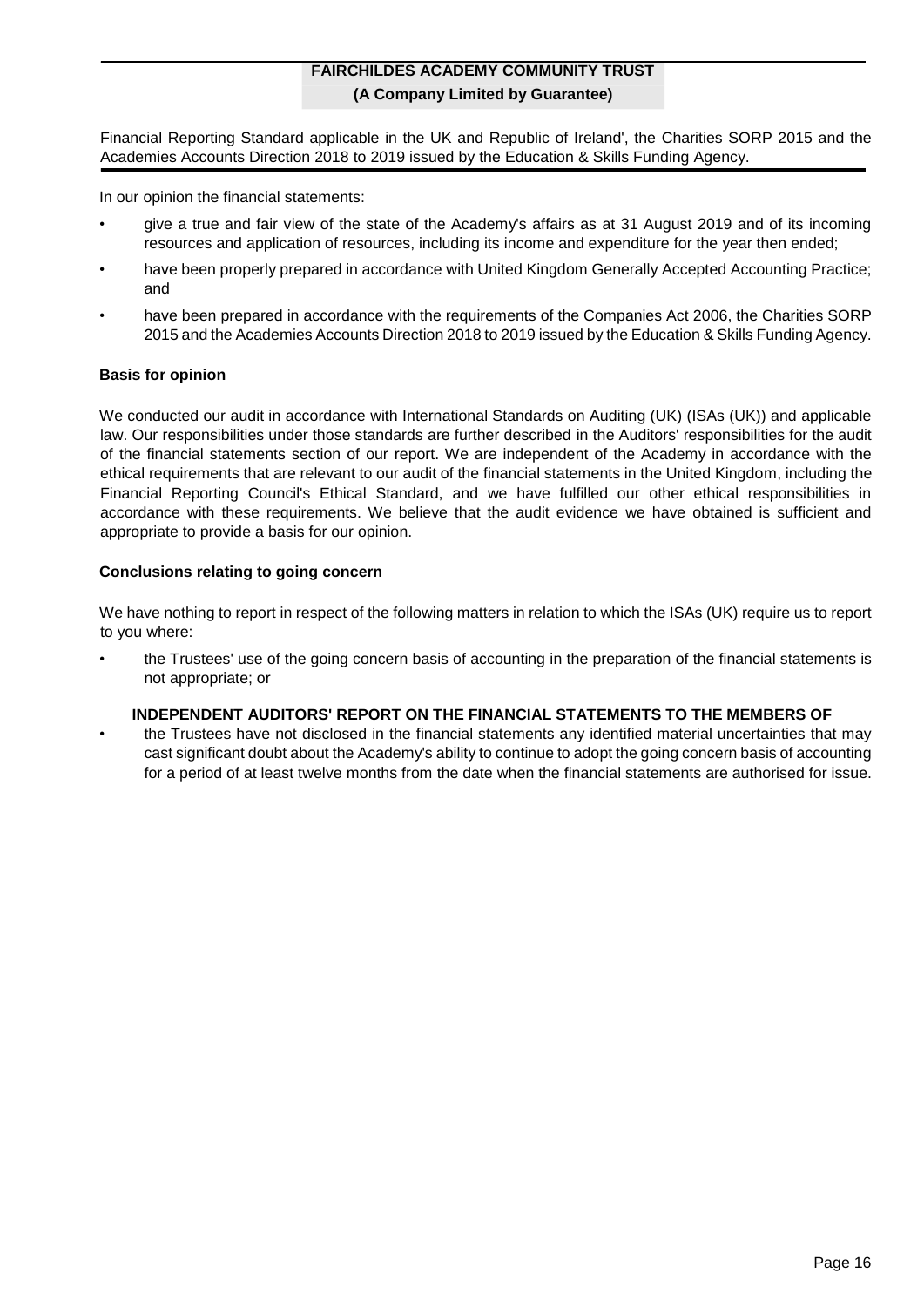## **INDEPENDENT AUDITORS' REPORT ON THE FINANCIAL STATEMENTS TO THE MEMBERS OF FAIRCHILDES ACADEMY COMMUNITY TRUST (CONTINUED)**

#### **Other information**

The Trustees are responsible for the other information. The other information comprises the information included in the Annual Report, other than the financial statements and our Auditors' Report thereon. Other information includes the Reference and Administrative Details, the Trustees' Report including the Strategic Report, and the Governance Statement. Our opinion on the financial statements does not cover the other information and, except to the extent otherwise explicitly stated in our report, we do not express any form of assurance conclusion thereon.

In connection with our audit of the financial statements, our responsibility is to read the other information and, in doing so, consider whether the other information is materially inconsistent with the financial statements or our knowledge obtained in the audit or otherwise appears to be materially misstated. If we identify such material inconsistencies or apparent material misstatements, we are required to determine whether there is a material misstatement in the financial statements or a material misstatement of the other information. If, based on the work we have performed, we conclude that there is a material misstatement of this other information, we are required to report that fact.

We have nothing to report in this regard.

#### **Opinion on other matters prescribed by the Companies Act 2006**

In our opinion, based on the work undertaken in the course of the audit:

- the information given in the Trustees' Report including the Strategic Report for the financial year for which the financial statements are prepared is consistent with the financial statements.
- the Trustees' Report and the Strategic Report have been prepared in accordance with applicable legal requirements.

#### **Matters on which we are required to report by exception**

In the light of our knowledge and understanding of the Academy and its environment obtained in the course of the audit, we have not identified material misstatements in the Trustees' Report including the Strategic Report.

We have nothing to report in respect of the following matters in relation to which the Companies Act 2006 requires us to report to you if, in our opinion:

- adequate accounting records have not been kept, or returns adequate for our audit have not been received from branches not visited by us; or
- the financial statements are not in agreement with the accounting records and returns; or
- certain disclosures of Trustees' remuneration specified by law are not made; or  $\Box$  we have not received all the information and explanations we require for our audit.

## **FAIRCHILDES ACADEMY COMMUNITY TRUST (CONTINUED)**

#### **Responsibilities of trustees**

**INDEPENDENT AUDITORS' REPORT ON THE FINANCIAL STATEMENTS TO THE MEMBERS OF**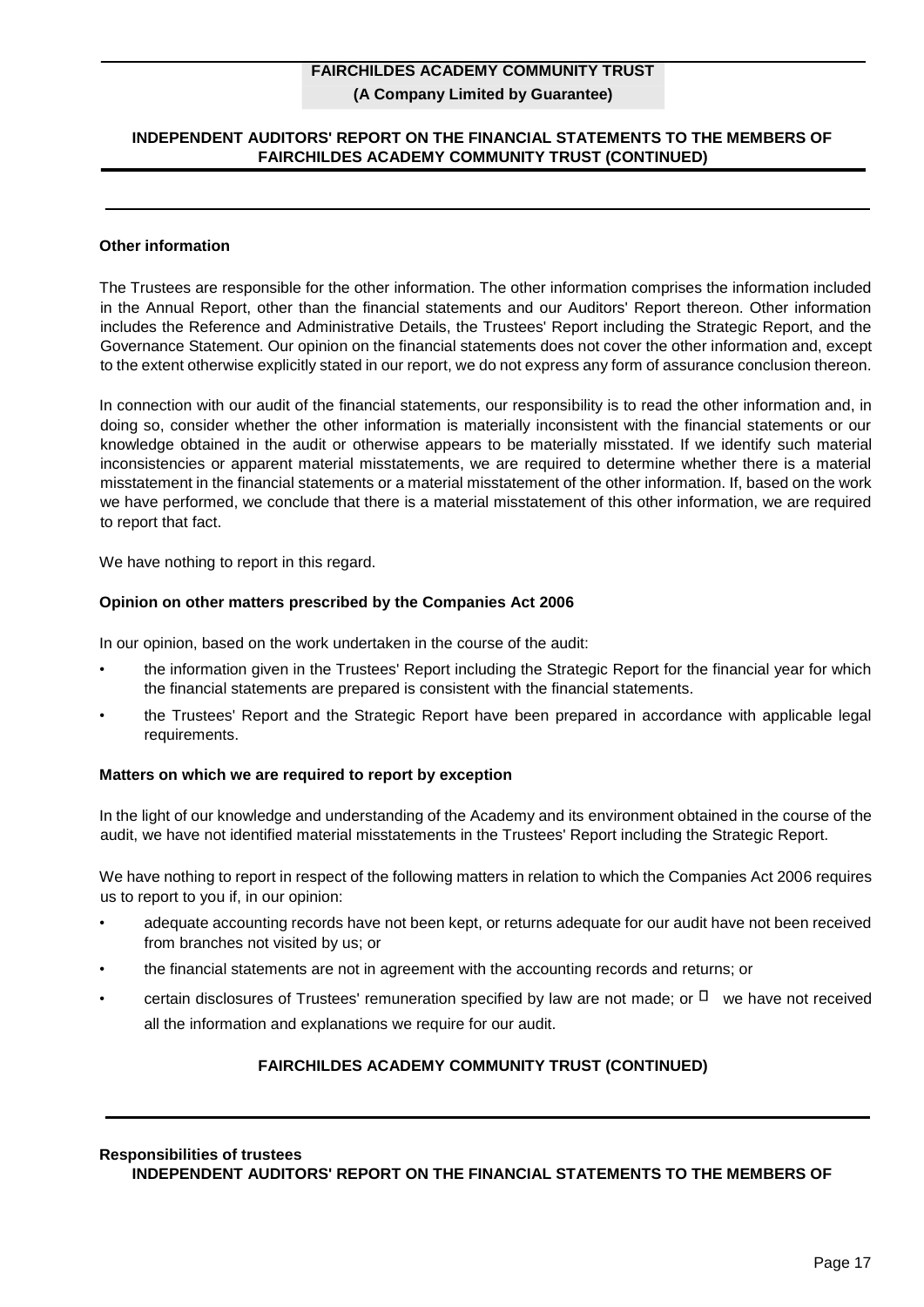As explained more fully in the Trustees' Responsibilities Statement, the Trustees (who are also the directors of the Academy for the purposes of company law) are responsible for the preparation of the financial statements and for being satisfied that they give a true and fair view, and for such internal control as the Trustees determine is necessary to enable the preparation of financial statements that are free from material misstatement, whether due to fraud or error.

In preparing the financial statements, the Trustees are responsible for assessing the Academy's ability to continue as a going concern, disclosing, as applicable, matters related to going concern and using the going concern basis of accounting unless the Trustees either intend to liquidate the Academy or to cease operations, or have no realistic alternative but to do so.

## **Auditors' responsibilities for the audit of the financial statements**

Our objectives are to obtain reasonable assurance about whether the financial statements as a whole are free from material misstatement, whether due to fraud or error, and to issue an Auditors' Report that includes our opinion. Reasonable assurance is a high level of assurance, but is not a guarantee that an audit conducted in accordance with ISAs (UK) will always detect a material misstatement when it exists. Misstatements can arise from fraud or error and are considered material if, individually or in the aggregate, they could reasonably be expected to influence the economic decisions of users taken on the basis of these financial statements.

A further description of our responsibilities for the audit of the financial statements is located on the Financial Reporting Council's website at: www.frc.org.uk/auditorsresponsibilities. This description forms part of our Auditors' Report.

## **Use of our report**

This report is made solely to the Academy's members, as a body, in accordance with Chapter 3 of Part 16 of the Companies Act 2006. Our audit work has been undertaken so that we might state to the Academy's members those matters we are required to state to them in an Auditors' Report and for no other purpose. To the fullest extent permitted by law, we do not accept or assume responsibility to anyone other than the Academy and its members, as a body, for our audit work, for this report, or for the opinions we have formed.

Must for Landan Baker Limited

# **Michael Durst (Senior Statutory Auditor)** for

and on behalf of

**Landau Baker Limited**

Chartered Accountants Statutory Auditors

Mountcliff House 154 Brent Street London NW4 2DR

13 December 2019

## **INDEPENDENT REPORTING ACCOUNTANT'S ASSURANCE REPORT ON REGULARITY TO FAIRCHILDES ACADEMY COMMUNITY TRUST AND THE EDUCATION & SKILLS FUNDING AGENCY**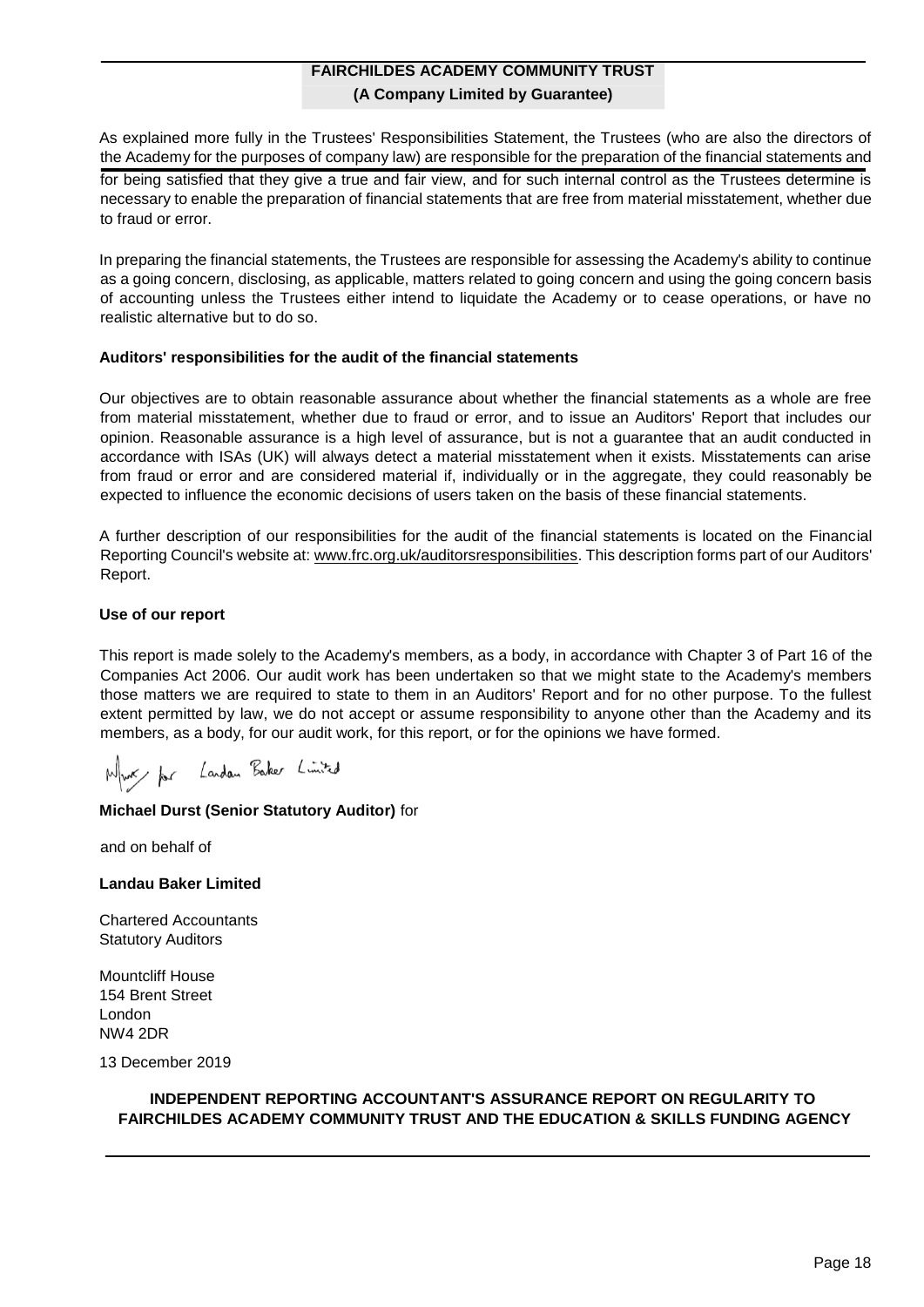In accordance with the terms of our engagement letter dated 15 July 2014 and further to the requirements of the Education & Skills Funding Agency (ESFA) as included in the Academies Accounts Direction 2018 to 2019, we have carried out an engagement to obtain limited assurance about whether the expenditure disbursed and income received by Fairchildes Academy Community Trust during the year 1 September 2018 to 31 August 2019 have been applied to the purposes identified by Parliament and the financial transactions conform to the authorities which govern them.

This report is made solely to Fairchildes Academy Community Trust and the ESFA in accordance with the terms of our engagement letter. Our work has been undertaken so that we might state to Fairchildes Academy Community Trust and ESFA those matters we are required to state in a report and for no other purpose. To the fullest extent permitted by law, we do not accept or assume responsibility to anyone other than Fairchildes Academy Community Trust and ESFA, for our work, for this report, or for the conclusion we have formed.

## **Respective responsibilities of Fairchildes Academy Community Trust's accounting officer and the reporting accountant**

The accounting officer is responsible, under the requirements of Fairchildes Academy Community Trust's funding agreement with the Secretary of State for Education dated 15 July 2014 and the Academies Financial Handbook, extant from 1 September 2018, for ensuring that expenditure disbursed and income received is applied for the purposes intended by Parliament and the financial transactions conform to the authorities which govern them.

Our responsibilities for this engagement are established in the United Kingdom by our profession's ethical guidance and are to obtain limited assurance and report in accordance with our engagement letter and the requirements of the Academies Accounts Direction 2018 to 2019. We report to you whether anything has come to our attention in carrying out our work which suggests that in all material respects, expenditure disbursed and income received during the year 1 September 2018 to 31 August 2019 have not been applied to purposes intended by Parliament or that the financial transactions do not conform to the authorities which govern them.

## **Approach**

We conducted our engagement in accordance with the Academies Accounts Direction 2018 to 2019 issued by ESFA. We performed a limited assurance engagement as defined in our engagement letter.

The objective of a limited assurance engagement is to perform such procedures as to obtain information and explanations in order to provide us with sufficient appropriate evidence to express a negative conclusion on regularity.

A limited assurance engagement is more limited in scope than a reasonable assurance engagement and consequently does not enable us to obtain assurance that we would become aware of all significant matters that might be identified in a reasonable assurance engagement. Accordingly, we do not express a positive opinion.

Our engagement includes examination, on a test basis, of evidence relevant to the regularity and propriety of the Academy's income and expenditure.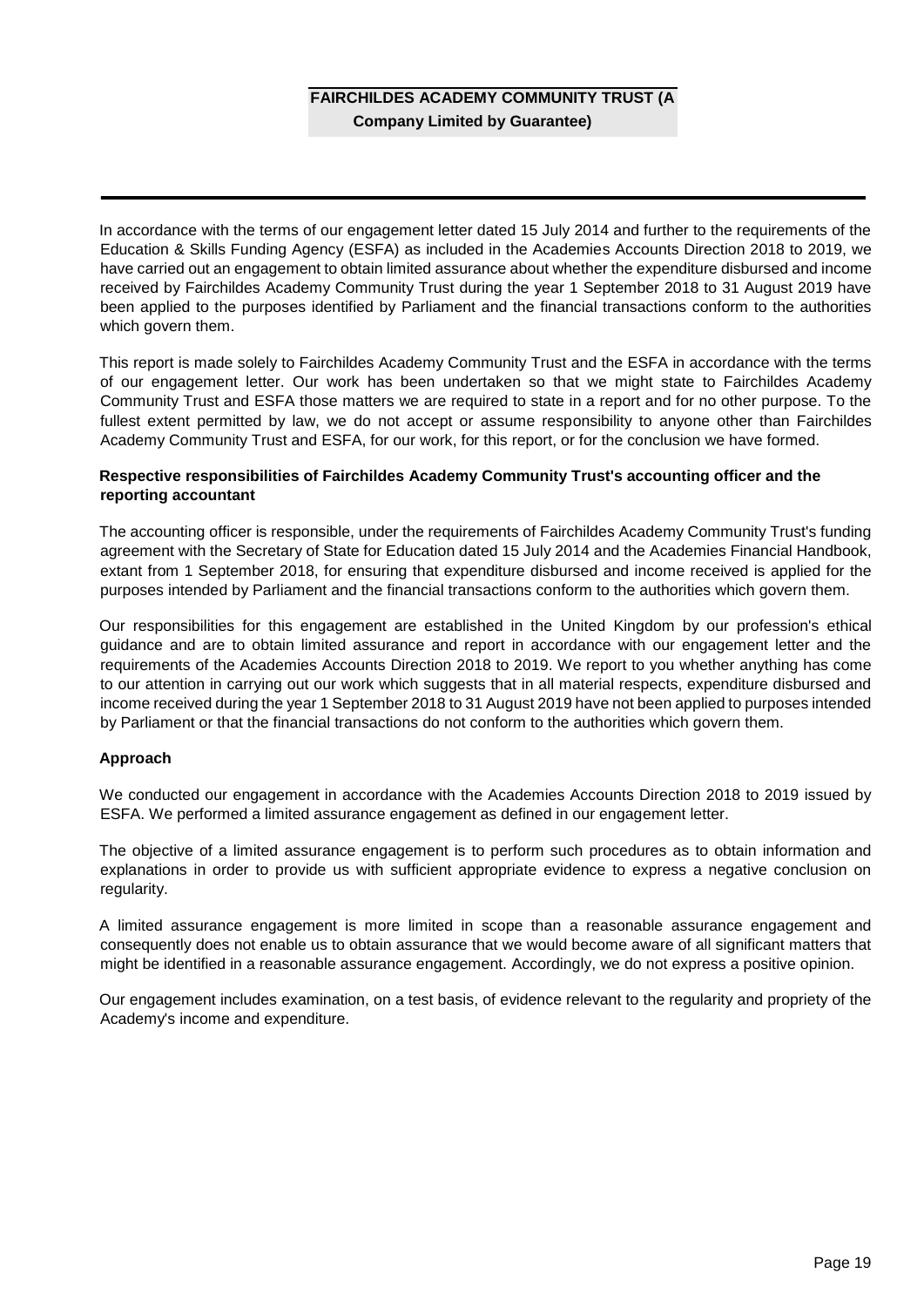## **FAIRCHILDES ACADEMY COMMUNITY TRUST**

## **(A Company Limited by Guarantee) INDEPENDENT REPORTING ACCOUNTANT'S ASSURANCE REPORT ON REGULARITY TO FAIRCHILDES ACADEMY COMMUNITY TRUST AND THE EDUCATION & SKILLS FUNDING AGENCY (CONTINUED)**

#### **Conclusion**

In the course of our work, nothing has come to our attention which suggest in all material respects the expenditure disbursed and income received during the year 1 September 2018 to 31 August 2019 has not been applied to purposes intended by Parliament and the financial transactions do not conform to the authorities which govern them.

Landan Baker Limited

**Reporting Accountant**

#### **Landau Baker Limited**

Chartered Accountants Statutory Advisors

Mountcliff House 154 Brent Street London NW4 2DR

Date: 13 December 2019

## **FAIRCHILDES ACADEMY COMMUNITY TRUST (A Company Limited by Guarantee)**

# **STATEMENT OF FINANCIAL ACTIVITIES (INCORPORATING INCOME AND EXPENDITURE ACCOUNT) FOR THE YEAR ENDED 31 AUGUST 2019**

|                       |             |                     |                   | <b>Restricted</b> |              |       |
|-----------------------|-------------|---------------------|-------------------|-------------------|--------------|-------|
|                       |             |                     |                   | fixed             |              |       |
|                       |             |                     | <b>Restricted</b> | asset             | <b>Total</b> | Total |
|                       |             | <b>Unrestricted</b> | funds             | funds             | funds        | funds |
|                       |             | <b>funds 2019</b>   | 2019              | 2019              | 2019         | 2018  |
|                       | <b>Note</b> | £                   | £                 | £                 | £            | £     |
| Income from:          |             |                     |                   |                   |              |       |
| Donations and capital |             |                     |                   |                   |              |       |
| grants:               | 3           |                     |                   |                   |              |       |
| Gifted on conversion  |             |                     |                   |                   |              |       |
| to academy status     |             | $\blacksquare$      | (31, 844)         | 3,230,000         | 3,198,156    |       |
| Deficit on defined    |             |                     |                   |                   |              |       |
| benefit pension       |             |                     |                   |                   |              |       |
| scheme inherited on   |             |                     |                   |                   |              |       |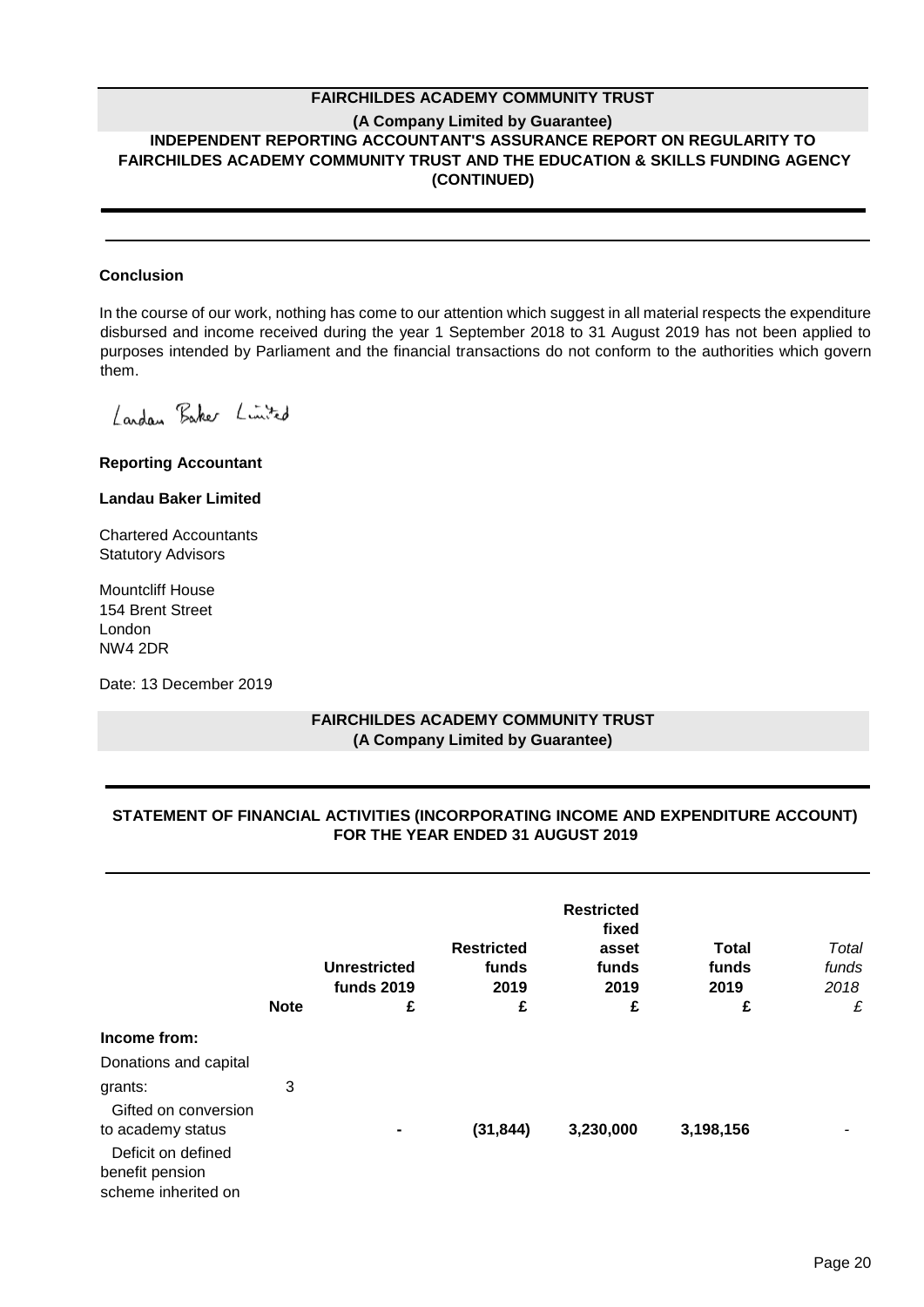| conversion                                                                                 |    |     | (762,000)     |                 | (762,000)         |             |
|--------------------------------------------------------------------------------------------|----|-----|---------------|-----------------|-------------------|-------------|
| Other donations and<br>capital grants                                                      |    |     |               | 240,339         | 240,339           | 160,422     |
|                                                                                            |    |     | 8,351,925     | 195,171         | 8,547,096         | 5,682,935   |
|                                                                                            |    | 440 | (1,081,870)   | 3,275,168       | 2,193,738         | (157, 109)  |
|                                                                                            |    |     |               |                 |                   |             |
|                                                                                            |    | 440 | 7,270,055     | 3,470,339       |                   | 5,525,826   |
| Charitable activities                                                                      |    |     | 7,658,982     |                 | 7,658,982         | 5, 117, 282 |
| Other trading activities                                                                   |    |     | 404,917       |                 | 404,917           | 247,814     |
| Investments                                                                                | 6  | 440 |               |                 | 440<br>10,740,834 | 308         |
| <b>Total income</b><br><b>Expenditure on:</b>                                              |    |     |               |                 |                   |             |
| Charitable activities<br><b>Total expenditure</b>                                          | 8  |     | 8,351,925     | 195,171         | 8,547,096         | 5,682,935   |
| <b>Net</b><br>income/(expenditure)<br>Transfers between                                    |    |     |               |                 |                   |             |
| funds                                                                                      | 21 |     | 13,988        | (13,988)        |                   |             |
| Net movement in funds<br>before other                                                      |    |     |               |                 |                   |             |
| recognised gains/(losses)                                                                  |    | 440 | (1,067,882)   | 3,261,180       | 2,193,738         | (157, 109)  |
|                                                                                            |    |     |               |                 |                   |             |
|                                                                                            |    | 440 | (2,438,882)   | 3,261,180       | 822,738           | 346,891     |
| Other recognised                                                                           |    |     |               | gains/(losses): |                   |             |
| Actuarial losses on defined<br>benefit pension                                             |    |     |               |                 |                   |             |
| schemes<br>Net movement in funds FAIRCHILDES ACADEMY COMMUNITY TRUST (A Company Limited by | 28 |     | (1, 371, 000) |                 | (1,371,000)       | 504,000     |
| Guarantee)                                                                                 |    |     |               |                 |                   |             |

# **STATEMENT OF FINANCIAL ACTIVITIES (INCORPORATING INCOME AND EXPENDITURE ACCOUNT) (CONTINUED) FOR THE YEAR ENDED 31 AUGUST 2019**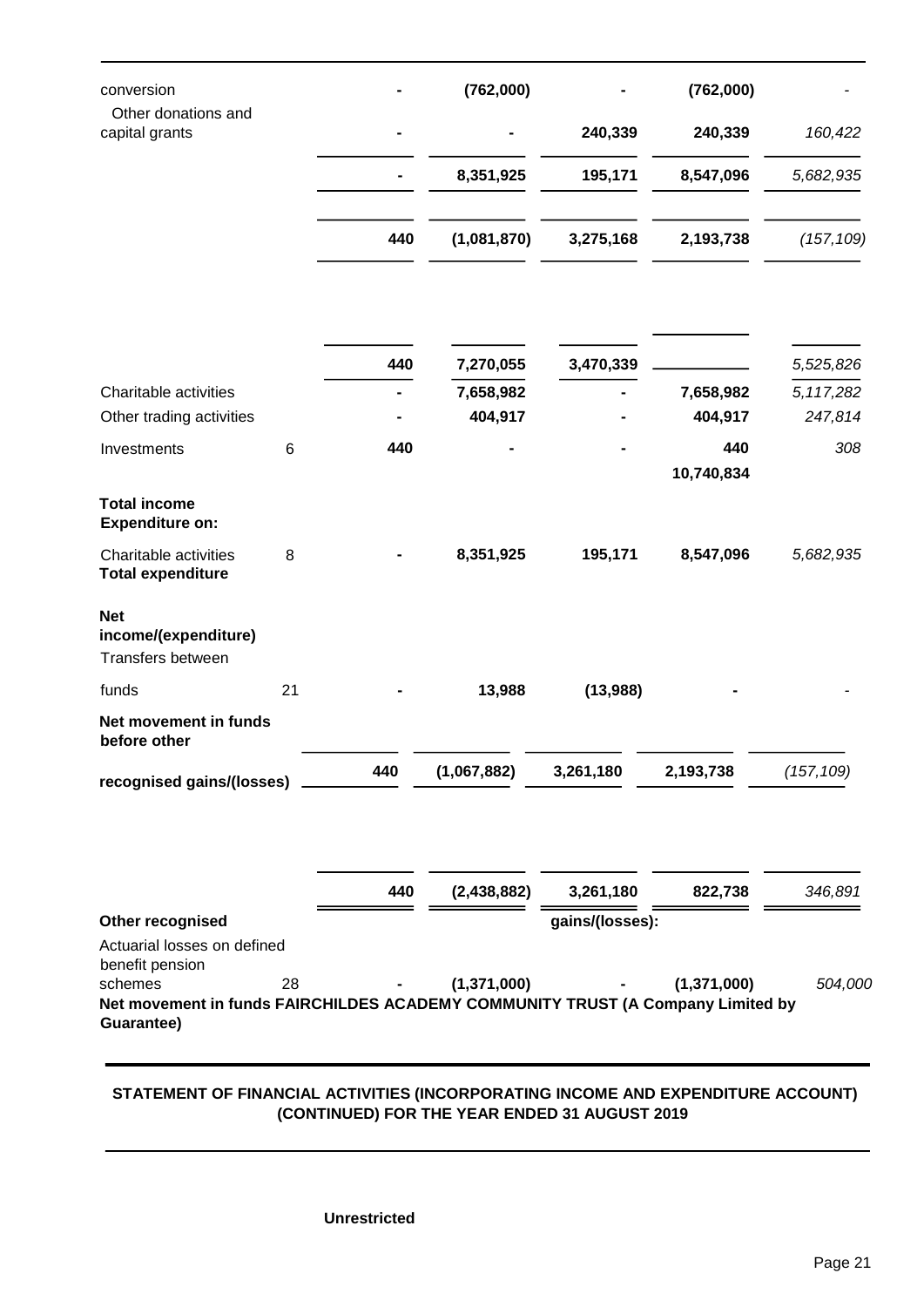|                                    |             | 2,829 | (4,585,837)       | 10,141,275        | 5,558,267    | 4,735,529 |
|------------------------------------|-------------|-------|-------------------|-------------------|--------------|-----------|
|                                    |             | funds | <b>Restricted</b> | <b>Restricted</b> | <b>Total</b> | Total     |
|                                    |             | 2019  | funds             | fixed             | funds        | funds     |
|                                    |             |       | 2019              | asset             | 2019         | 2018      |
|                                    |             |       |                   | funds             |              |           |
|                                    |             |       |                   | 2019              |              |           |
|                                    | <b>Note</b> | £     | £                 | £                 | £            | £         |
| <b>Reconciliation of</b><br>funds: |             |       |                   |                   |              |           |
| Total funds brought                |             |       |                   |                   |              |           |
| forward                            |             | 2,389 | (2, 146, 955)     | 6,880,095         | 4,735,529    | 4,388,638 |
| Net movement in funds Total        |             | 440   | (2,438,882)       | 3,261,180         | 822,738      | 346,891   |
| funds carried forward              |             |       |                   |                   |              |           |

The Statement of Financial Activities includes all gains and losses recognised in the year.

The notes on pages 24 to 52 form part of these financial statements.

**FAIRCHILDES ACADEMY COMMUNITY TRUST**

**(A Company Limited by Guarantee) REGISTERED NUMBER: 08934482**

# **BALANCE SHEET AS AT 31 AUGUST 2019**

| Cash at bank and in hand                                      |             | 609,330    |                 | 672,914    |                 |
|---------------------------------------------------------------|-------------|------------|-----------------|------------|-----------------|
|                                                               |             | 920,866    |                 | 823,029    |                 |
| Creditors: amounts falling due within one                     |             | (491, 959) |                 | (494, 651) |                 |
| year                                                          | 18          |            | 428,907<br>2019 |            | 328,378<br>2018 |
|                                                               | <b>Note</b> |            | £               |            | £               |
| <b>Fixed assets</b>                                           |             |            |                 |            |                 |
|                                                               | 15          |            | 5,879           |            | 5,527           |
| Tangible assets                                               | 16          |            | 10,119,899      |            | 6,794,553       |
|                                                               |             |            |                 |            |                 |
|                                                               |             |            | 10,125,778      |            | 6,800,080       |
| <b>Current assets</b><br>Debtors<br><b>Net current assets</b> | 17          | 311,536    |                 | 150,115    |                 |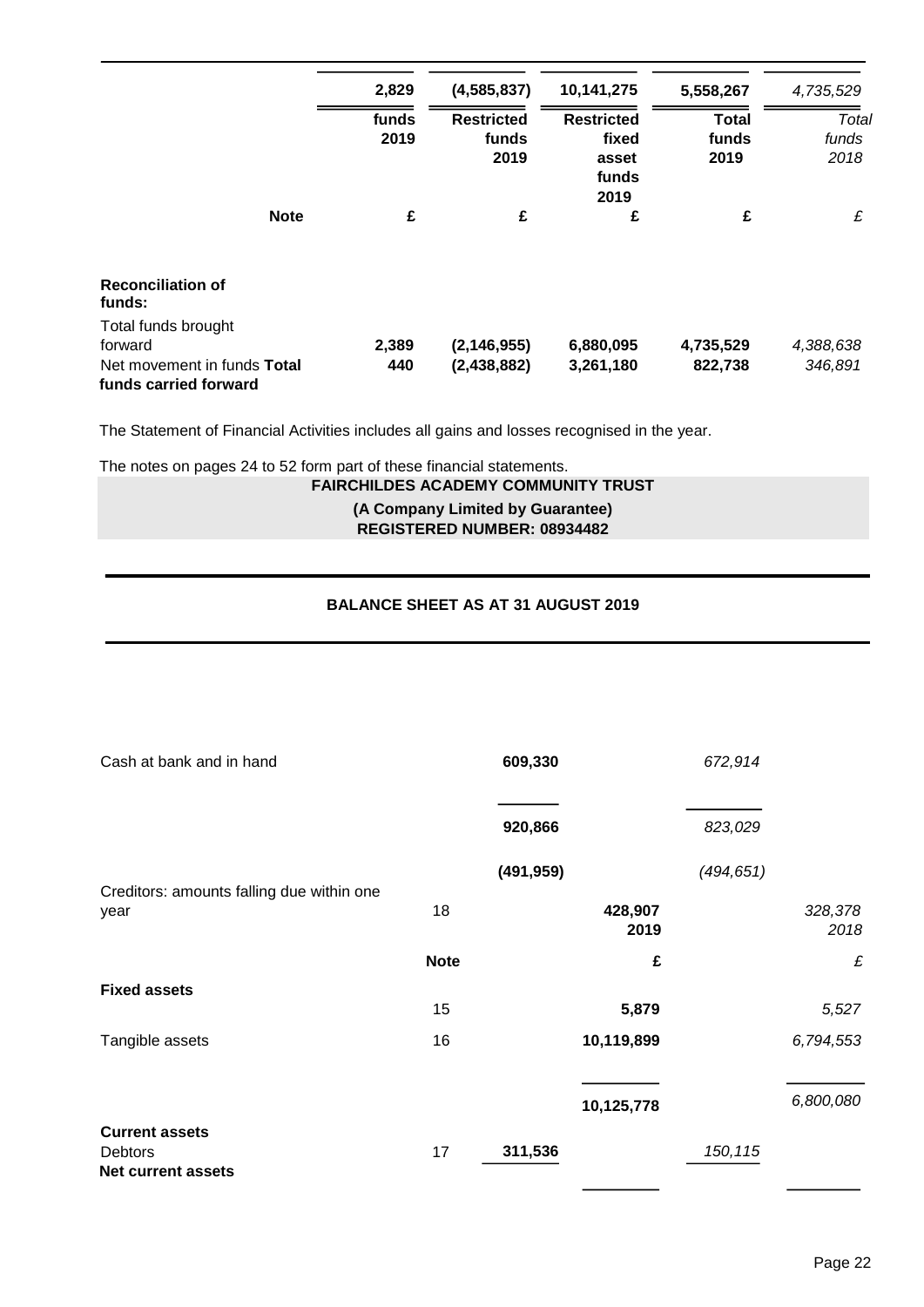| <b>Total assets less current liabilities</b>                                         |                                            |                                  | 10,554,685         |                          | 7,128,458          |  |  |  |
|--------------------------------------------------------------------------------------|--------------------------------------------|----------------------------------|--------------------|--------------------------|--------------------|--|--|--|
| Creditors: amounts falling due after more<br>than one year                           | 19                                         |                                  | (57, 418)          |                          | (27, 929)          |  |  |  |
| Net assets excluding pension liability                                               |                                            |                                  | 10,497,267         |                          | 7,100,529          |  |  |  |
| Defined benefit pension scheme liability                                             | 28                                         |                                  | (4,939,000)        |                          | (2, 365, 000)      |  |  |  |
| <b>Total net assets</b><br><b>Funds of the Academy</b>                               |                                            |                                  | 5,558,267          |                          | 4,735,529          |  |  |  |
| <b>Restricted funds:</b><br>Fixed asset funds                                        | 21                                         | 10,141,275                       |                    | 6,880,095                |                    |  |  |  |
| Restricted income funds                                                              | 21                                         | 353,163                          |                    | 218,045                  |                    |  |  |  |
| Restricted funds excluding pension asset<br>Pension reserve                          | 21<br>21                                   | 10,494,438<br>(4,939,000)        |                    | 7,098,140<br>(2,365,000) |                    |  |  |  |
| <b>Total restricted funds</b><br>Unrestricted income funds<br>5,558,267<br>4,735,529 | 21<br>21                                   |                                  | 5,555,438<br>2,829 |                          | 4,733,140<br>2,389 |  |  |  |
| <b>Total funds</b>                                                                   | <b>FAIRCHILDES ACADEMY COMMUNITY TRUST</b> |                                  |                    |                          |                    |  |  |  |
|                                                                                      |                                            | (A Company Limited by Guarantee) |                    |                          |                    |  |  |  |

# **BALANCE SHEET (CONTINUED) AS AT 31 AUGUST 2019**

The financial statements on pages 19 to 52 were approved by the Trustees, and authorised for issue on 13 December 2019 and are signed on their behalf, by:

Rosefus Ehi

**Mrs R Ellis** Chair of Trustees

The notes on pages 24 to 52 form part of these financial statements.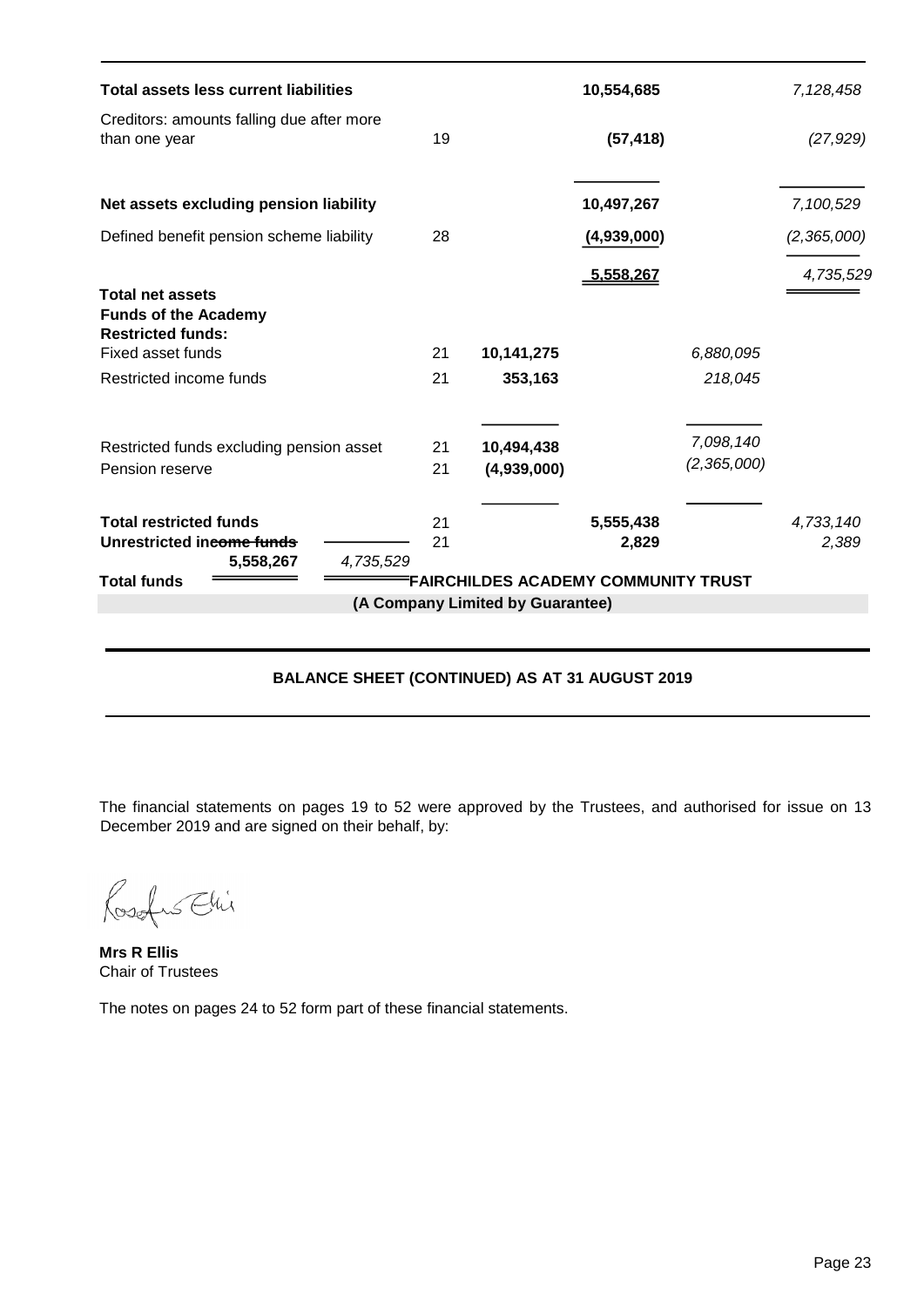# **STATEMENT OF CASH FLOWS FOR THE YEAR ENDED 31 AUGUST 2019**

|                                                                                                            |             | 2019                           | 2018                          |
|------------------------------------------------------------------------------------------------------------|-------------|--------------------------------|-------------------------------|
|                                                                                                            | <b>Note</b> | £                              | £                             |
| Cash flows from operating activities<br>Net cash (used in)/provided by operating activities                | 23          | (169, 932)                     | 198,511                       |
| Cash flows from investing activities                                                                       | 25          | (50,090)                       | 44,903                        |
| Cash flows from financing activities                                                                       | 24          | 156,438                        | 30,912                        |
| Change in cash and cash equivalents in the year                                                            |             | (63, 584)                      | 274,326                       |
| Cash and cash equivalents at the beginning of the year<br>Cash and cash equivalents at the end of the year | 26          | <del>.672,914</del><br>609.330 | <del>398,588</del><br>672,914 |

The notes on pages 24 to 52 form part of these financial statements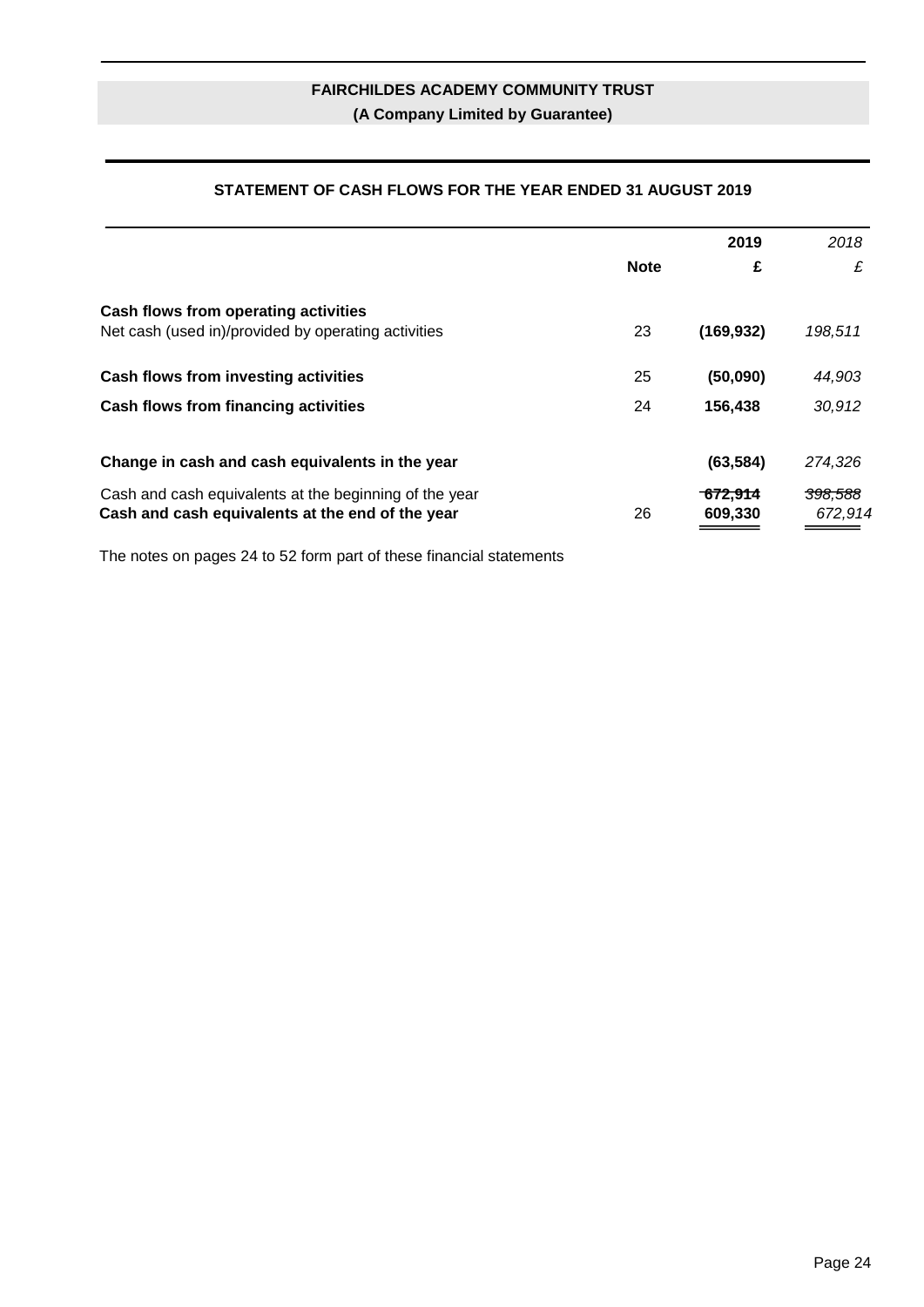## **NOTES TO THE FINANCIAL STATEMENTS FOR THE YEAR ENDED 31 AUGUST 2019**

#### 1. Accounting policies

A summary of the principal accounting policies adopted (which have been applied consistently, except where noted), judgments and key sources of estimation uncertainty, is set out below.

#### **1.1 Basis of preparation of financial statements**

The financial statements of the Academy, which is a public benefit entity under FRS 102, have been prepared under the historic cost convention in accordance with the Financial Reporting Standard Applicable in the UK and Republic of Ireland (FRS 102), the Accounting and Reporting by Charities: Statement of Recommended Practice applicable to charities preparing their accounts in accordance with the Financial Reporting Standard applicable in the UK and Republic of Ireland (FRS 102) (Charities SORP (FRS 102)), the Academies Accounts Direction 2018 to 2019 issued by ESFA, the Charities Act 2011 and the Companies Act 2006.

Fairchildes Academy Community Trust meets the definition of a public benefit entity under FRS 102.

#### **1.2 Going concern**

The Trustees assess whether the use of going concern is appropriate i.e. whether there are any material uncertainties related to events or conditions that may cast significant doubt on the ability of the Academy to continue as a going concern. The Trustees make this assessment in respect of a period of at least one year from the date of authorisation for issue of the financial statements and have concluded that the Academy has adequate resources to continue in operational existence for the foreseeable future and there are no material uncertainties about the Academy's ability to continue as a going concern, thus they continue to adopt the going concern basis of accounting in preparing the financial statements.

#### **1.3 Income**

All incoming resources are recognised when the Academy has entitlement to the funds, the receipt is probable and the amount can be measured reliably.

#### • **Legacies**

The recognition of income from legacies is dependent on establishing entitlement, the probability of receipt and the ability to estimate with sufficient accuracy the amount receivable. Evidence of entitlement to a legacy exists when the Academy has sufficient evidence that a gift has been left to them (through knowledge of the existence of a valid will and the death of the benefactor) and the executor is satisfied that the property in question will not be required to satisfy claims in the estate. Receipt of a legacy must be recognised when it is probable that it will be received and the fair value of the amount receivable, which will generally be the expected cash amount to be distributed to the Academy, can be reliably measured.

#### • **Grants**

Grants are included in the Statement of Financial Activities on a receivable basis. The balance of income received for specific purposes but not expended during the period is shown in the relevant funds on the Balance Sheet. Where income is received in advance of meeting any performancerelated conditions there is not unconditional entitlement to the income and its recognition is deferred and included in creditors as deferred income until the performance-related conditions are met. Where entitlement occurs before income is received, the income is accrued.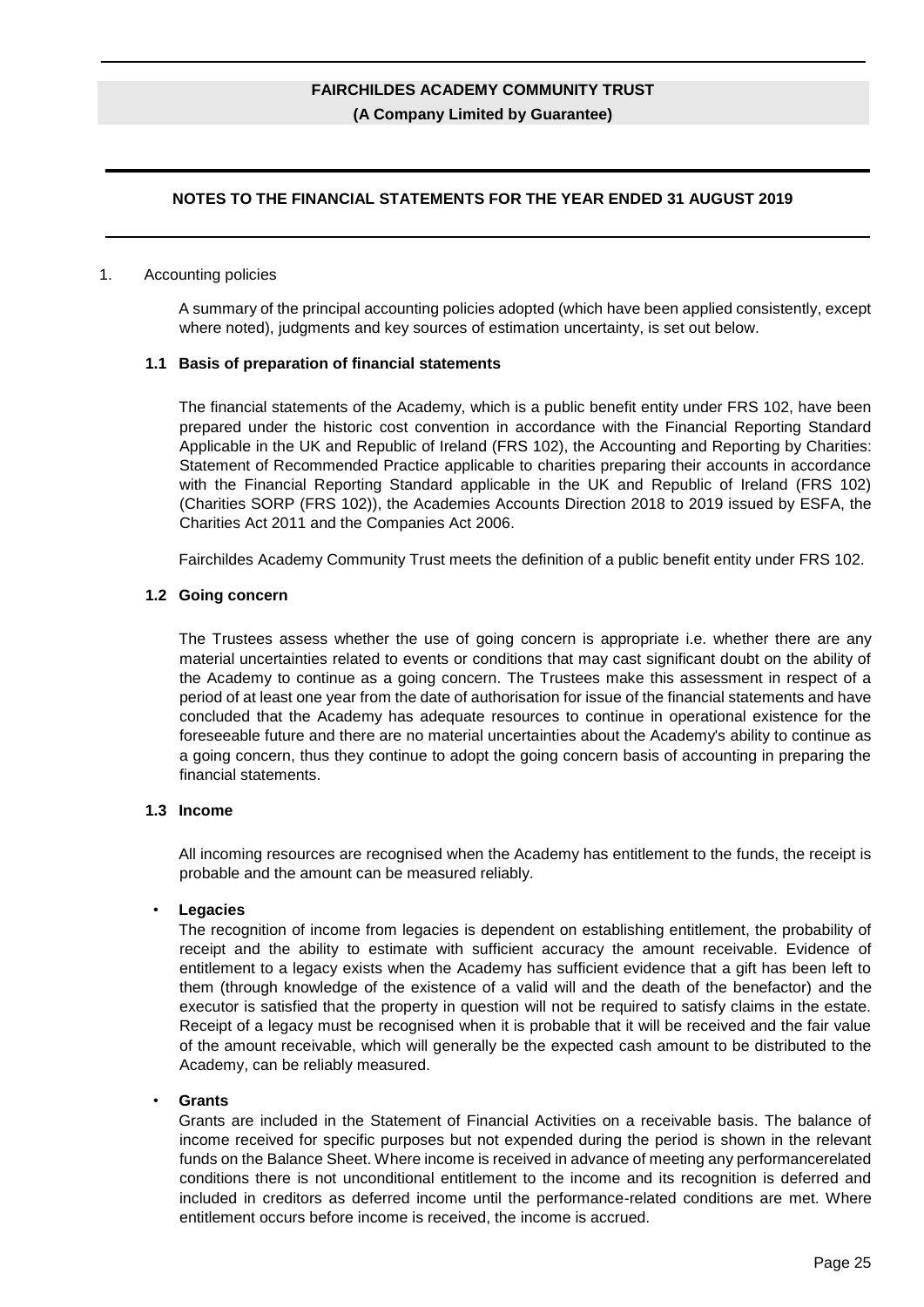General Annual Grant is recognised in full in the Statement of Financial Activities in the year for which it is receivable and any abatement in respect of the year is deducted from income and recognised as a liability.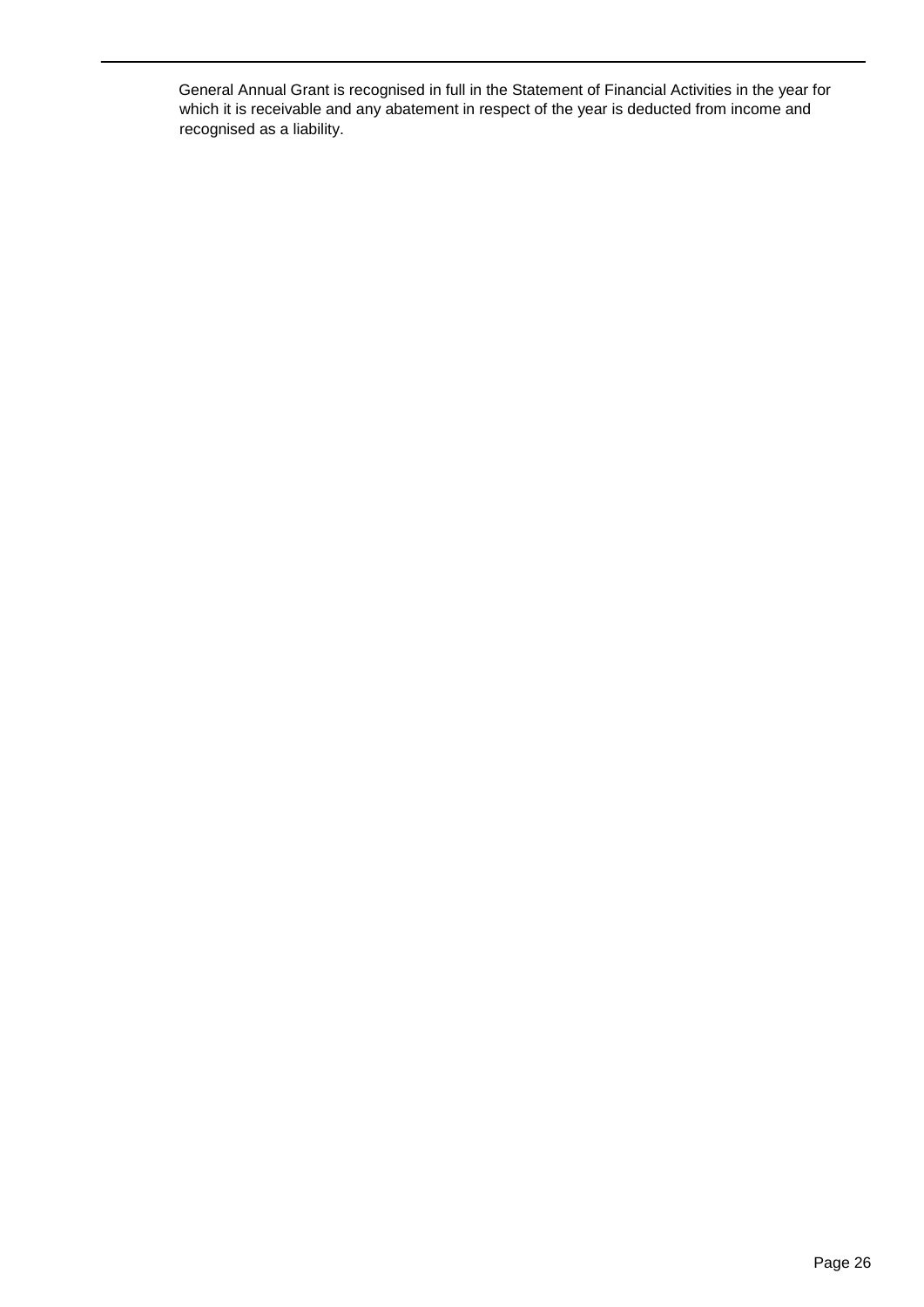## 1. Accounting policies (continued)

#### **1.3 Income (continued)**

Capital grants are recognised in full when there is an unconditional entitlement to the grant. Unspent amounts of capital grants are reflected in the Balance Sheet in the restricted fixed asset fund. Capital grants are recognised when there is entitlement and are not deferred over the life of the asset on which they are expended.

#### • **Other income**

Other income, including the hire of facilities, is recognised in the year it is receivable and to the extent the Academy has provided the goods or services.

#### • **Transfer on conversion**

Where assets and liabilities are received by the Academy on conversion to an academy, the transferred assets are measured at fair value and recognised in the Balance Sheet at the point when the risks and rewards of ownership pass to the Academy. An equal amount of income is recognised as a transfer on conversion within 'Income from Donations and Capital Grants' to the net assets received.

#### • **Donated fixed assets (excluding transfers on conversion or into the Academy)**

Where the donated good is a fixed asset it is measured at fair value, unless it is impractical to measure this reliably, in which case the cost of the item to the donor should be used. The gain is recognised as 'Income from Donations and Capital Grants' and a corresponding amount is included in the appropriate fixed asset category and depreciated over the useful economic life in accordance with the Academy's accounting policies.

## **1.4 Expenditure**

Expenditure is recognised once there is a legal or constructive obligation to transfer economic benefit to a third party, it is probable that a transfer of economic benefits will be required in settlement and the amount of the obligation can be measured reliably. Expenditure is classified by activity. The costs of each activity are made up of the total of direct costs and shared costs, including support costs involved in undertaking each activity. Direct costs attributable to a single activity are allocated directly to that activity. Shared costs which contribute to more than one activity and support costs which are not attributable to a single activity are apportioned between those activities on a basis consistent with the use of resources. Central staff costs are allocated on the basis of time spent, and depreciation charges allocated on the portion of the asset's use.

## • **Charitable activities**

These are costs incurred on the Academy's educational operations, including support costs and costs relating to the governance of the Academy apportioned to charitable activities.

All resources expended are inclusive of irrecoverable VAT.

#### **1.5 Interest receivable**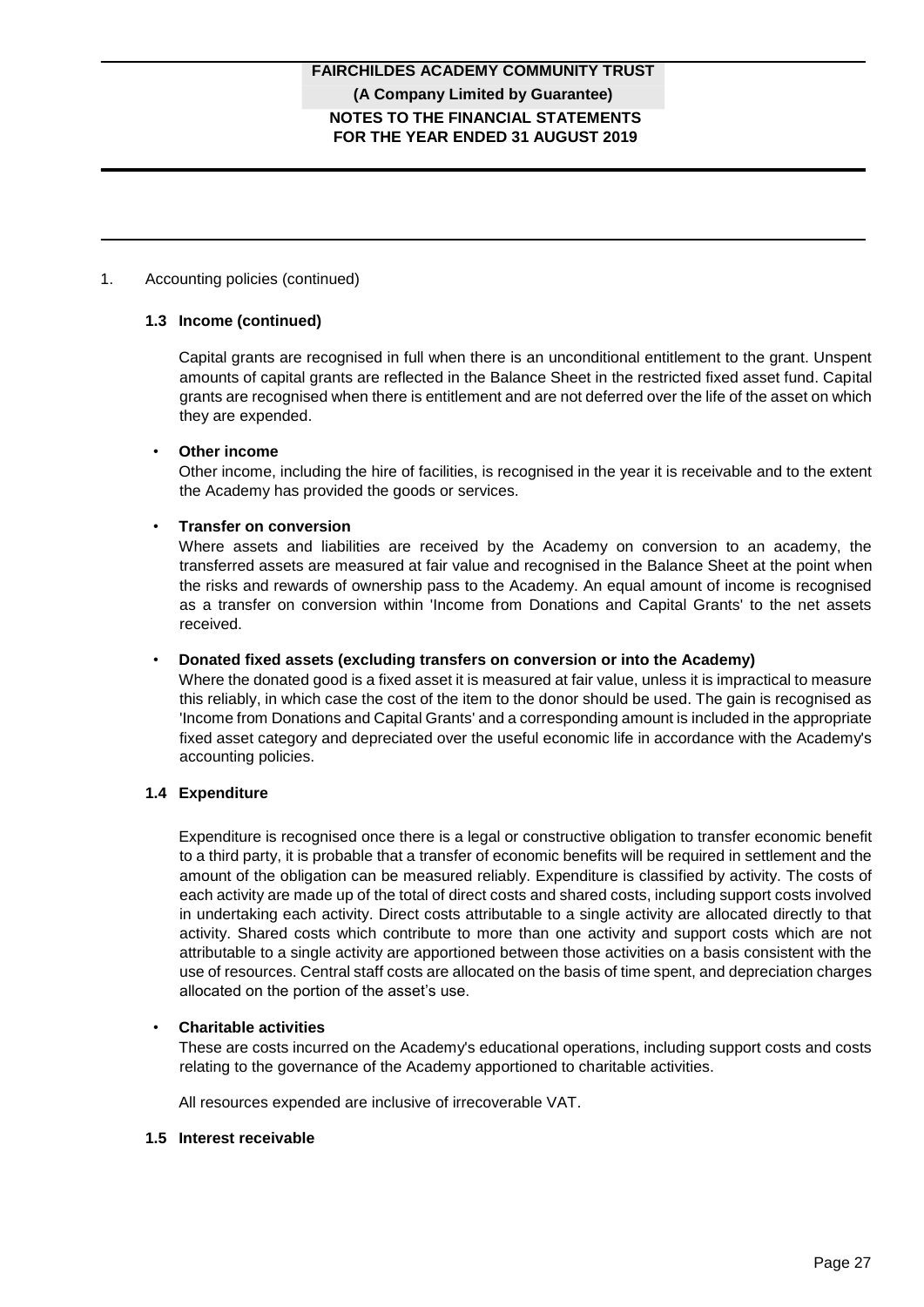# **NOTES TO THE FINANCIAL STATEMENTS FOR THE YEAR ENDED 31 AUGUST 2019 FAIRCHILDES ACADEMY COMMUNITY TRUST (A Company Limited by Guarantee)**

Interest on funds held on deposit is included when receivable and the amount can be measured reliably by the Academy; this is normally upon notification of the interest paid or payable by the institution with whom the funds are deposited.

#### 1. Accounting policies (continued)

#### **1.6 Intangible assets**

Intangible assets costing £2,500 or more are capitalised and recognised when future economic benefits are probable and the cost or value of the asset can be measured reliably.

Intangible assets are initially recognised at cost. After recognition, under the revaluation model, intangible assets shall be carried at a revalued amount, being their fair value at the date of revaluation less any subsequent accumulated amortisation and subsequent impairment losses provided that the fair value can be determined by reference to an active market.

Revaluations are made with sufficient regularity to ensure that the carrying amount does not differ materially from that which would be determined using fair value at the end of the reporting period.

Amortisation is provided on intangible assets at rates calculated to write off the cost of each asset on a straight-line basis over its expected useful life.

The estimated useful lives are as follows:

Amortisation is provided on the following basis:

Computer software **-** 5 years

## **1.7 Tangible fixed assets**

Assets costing £2,500 or more are capitalised as tangible fixed assets and are carried at cost, net of depreciation and any provision for impairment.

Where tangible fixed assets have been acquired with the aid of specific grants, either from the government or from the private sector, they are included in the Balance Sheet at cost and depreciated over their expected useful economic life. Where there are specific conditions attached to the funding requiring the continued use of the asset, the related grants are credited to a restricted fixed asset fund in the Statement of Financial Activities and carried forward in the Balance Sheet. Depreciation on the relevant assets is charged directly to the restricted fixed asset fund in the Statement of Financial Activities. Where tangible fixed assets have been acquired with unrestricted funds, depreciation on such assets is charged to the unrestricted fund.

Depreciation is provided on all tangible fixed assets other than freehold land and assets under construction, at rates calculated to write off the cost of each asset on a straight-line basis over its expected useful life, as follows:

1. Accounting policies (continued)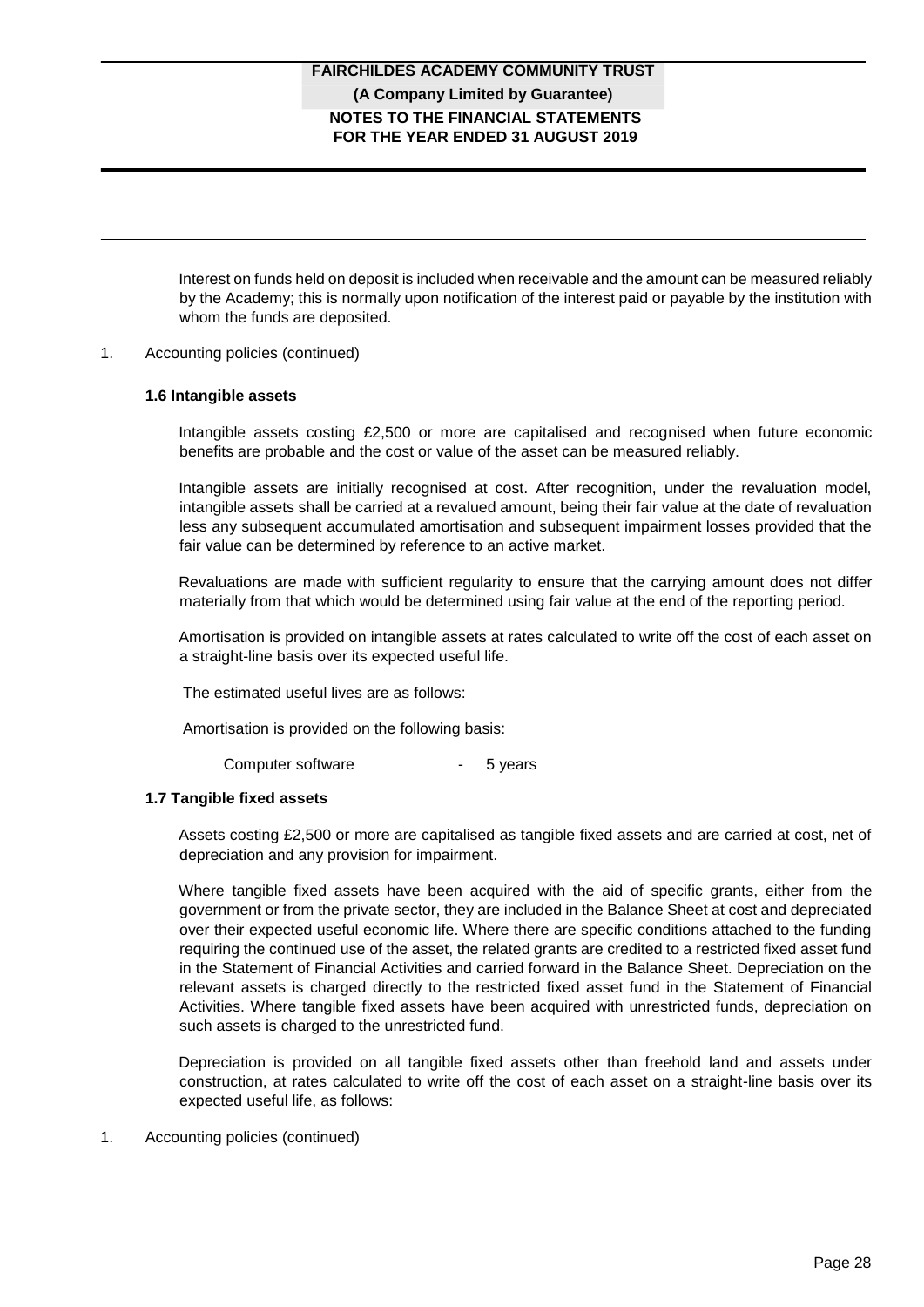## **1.7 Tangible fixed assets (continued)**

Depreciation is provided on the following bases:

|                                                                                                                                                                                                                                 | Long-term leasehold property | $-125$ years     |
|---------------------------------------------------------------------------------------------------------------------------------------------------------------------------------------------------------------------------------|------------------------------|------------------|
| Leasehold improvements                                                                                                                                                                                                          |                              | $-10 - 50$ years |
| Plant and machinery                                                                                                                                                                                                             |                              | - 10 years       |
| Computer equipment                                                                                                                                                                                                              |                              | - 3 years        |
| $\sim$ . The contract of the contract of the contract of the contract of the contract of the contract of the contract of the contract of the contract of the contract of the contract of the contract of the contract of the co |                              |                  |

Assets in the course of construction are included at cost. Depreciation on these assets is not charged until they are brought into use and reclassified to leasehold improvements.

A review for impairment of a fixed asset is carried out if events or changes in circumstances indicate that the carrying value of any fixed asset may not be recoverable. Shortfalls between the carrying value of fixed assets and their recoverable amounts are recognised as impairments. Impairment losses are recognised in the Statement of Financial Activities.

## **1.8 Debtors**

Trade and other debtors are recognised at the settlement amount after any trade discount offered. Prepayments are valued at the amount prepaid net of any trade discounts due.

## **1.9 Cash at bank and in hand**

Cash at bank and in hand includes cash and short-term highly liquid investments with a short maturity of three months or less from the date of acquisition or opening of the deposit or similar account.

## **1.10 Liabilities**

Liabilities are recognised when there is an obligation at the Balance Sheet date as a result of a past event, it is probable that a transfer of economic benefit will be required in settlement, and the amount of the settlement can be estimated reliably. Liabilities are recognised at the amount that the Academy anticipates it will pay to settle the debt or the amount it has received as advanced payments for the goods or services it must provide.

## **1.11 Financial instruments**

The Academy only holds basic financial instruments as defined in FRS 102. The financial assets and financial liabilities of the Academy and their measurement bases are as follows:

*Financial assets* - trade and other debtors are basic financial instruments and are debt instruments measured at amortised cost as detailed in note 17. Prepayments are not financial instruments. Cash at bank is classified as a basic financial instrument and is measured at face value.

*Financial liabilities* - trade creditors, accruals and other creditors are financial instruments, and are measured at amortised cost as detailed in notes 18 and 19. Taxation and social security are not included in the financial instruments disclosure definition. Deferred income is not deemed to be a financial liability, as the cash settlement has already taken place and there is an obligation to deliver services rather than cash or another financial instrument.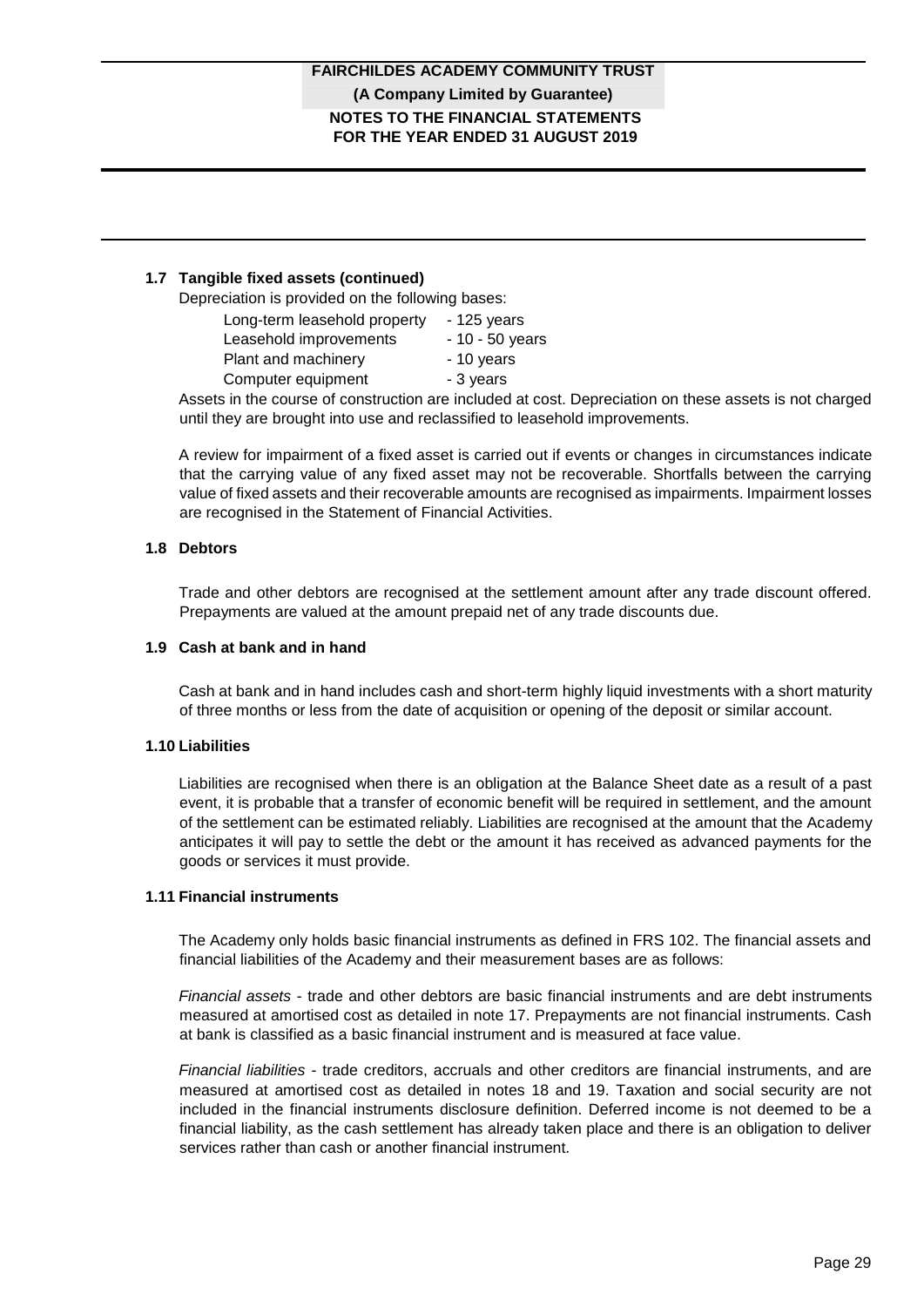## 1. Accounting policies (continued)

#### **1.12 Pensions**

Retirement benefits to employees of the Academy are provided by the Teachers' Pension Scheme ("TPS") and the Local Government Pension Scheme ("LGPS"). These are defined benefit schemes.

The TPS is an unfunded scheme and contributions are calculated so as to spread the cost of pensions over employees' working lives with the Academy in such a way that the pension cost is a substantially level percentage of current and future pensionable payroll. The contributions are determined by the Government Actuary on the basis of quadrennial valuations using a prospective unit credit method. TPS is an unfunded multi-employer scheme with no underlying assets to assign between employers. Consequently, the TPS is treated as a defined contribution scheme for accounting purposes and the contributions recognised in the period to which they relate.

The LGPS is a funded multi-employer scheme and the assets are held separately from those of the Academy in separate trustee administered funds. Pension scheme assets are measured at fair value and liabilities are measured on an actuarial basis using the projected unit credit method and discounted at a rate equivalent to the current rate of return on a high quality corporate bond of equivalent term and currency to the liabilities. The actuarial valuations are obtained at least triennially and are updated at each Balance Sheet date. The amounts charged to operating surplus are the current service costs and the costs of scheme introductions, benefit changes, settlements and curtailments. They are included as part of staff costs as incurred. Net interest on the net defined benefit liability/asset is also recognised in the Statement of Financial Activities and comprises the interest cost on the defined benefit obligation and interest income on the scheme assets, calculated by multiplying the fair value of the scheme assets at the beginning of the period by the rate used to discount the benefit obligations. The difference between the interest income on the scheme assets and the actual return on the scheme assets is recognised in other recognised gains and losses.

Actuarial gains and losses are recognised immediately in other recognised gains and losses.

## **1.13 Conversion to an academy trust**

The conversion from a state maintained school to an Academy involved the transfer of identifiable assets and liabilities and the operation of the school for £NIL consideration. The substance of the transfer is that of a gift and it has been accounted for on that basis as set out below.

The assets and liabilities transferred on conversion from Monks Orchard Primary School to the Academy have been valued at their fair value. The fair value has been derived based on that of equivalent items. The amounts have been recognised under the appropriate Balance Sheet categories, with a corresponding amount recognised in Income from Donations and Capital Grants in the Statement of Financial Activities and analysed under unrestricted funds, restricted general funds and restricted fixed asset funds.

The property on which Monks Orchard Primary School operates is held on a 125 year lease from the London Borough of Croydon. This leasehold was professionally valued at the date of conversion and has been brought to account at that valuation.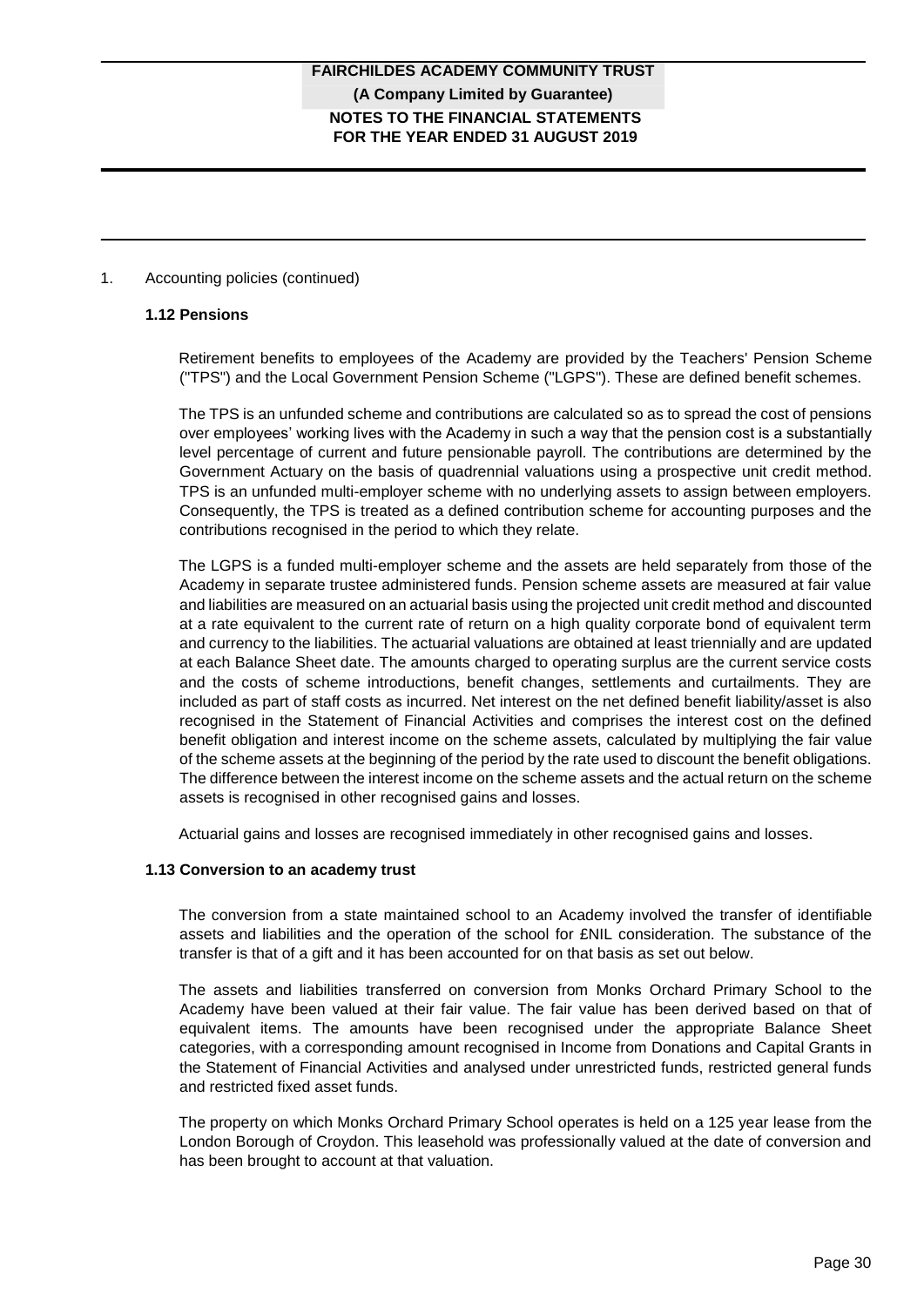# **NOTES TO THE FINANCIAL STATEMENTS FOR THE YEAR ENDED 31 AUGUST 2019 FAIRCHILDES ACADEMY COMMUNITY TRUST (A Company Limited by Guarantee)**

Further details of the transaction are set out in note 27.

### 1. Accounting policies (continued)

#### **1.14 Fund accounting**

Unrestricted income funds represent those resources which may be used towards meeting any of the charitable objects of the Academy at the discretion of the Trustees.

Restricted fixed asset funds are resources which are to be applied to specific capital purposes imposed by the funders where the asset acquired or created is held for a specific purpose.

Restricted general funds comprise all other restricted funds received with restrictions imposed by the funder/donor and include grants from the Department for Education Group.

Investment income, gains and losses are allocated to the appropriate fund.

#### 2. **Critical accounting estimates and areas of judgment**

Estimates and judgments are continually evaluated and are based on historical experience and other factors, including expectations of future events that are believed to be reasonable under the circumstances.

Critical accounting estimates and assumptions:

The Academy trust makes estimates and assumptions concerning the future. The resulting accounting estimates and assumptions will, by definition, seldom equal the related actual results. The estimates and assumptions that have a significant risk of causing a material adjustment to the carrying amounts of assets and liabilities within the next financial year are discussed below.

The present value of the Local Government Pension Scheme defined benefit liability depends on a number of factors that are determined on an actuarial basis using a variety of assumptions. The assumptions used in determining the net cost or income for pensions include the discount rate. Any changes in these assumptions, which are disclosed in note 28, will impact the carrying amount of the pension liability. Furthermore a roll forward approach which projects results from the latest full actuarial valuation performed at 31 March 2016 has been used by the actuary in valuing the pensions liability at 31 August 2019. Any differences between the figures derived from the roll forward approach and a full actuarial valuation would impact on the carrying amount of the pension liability.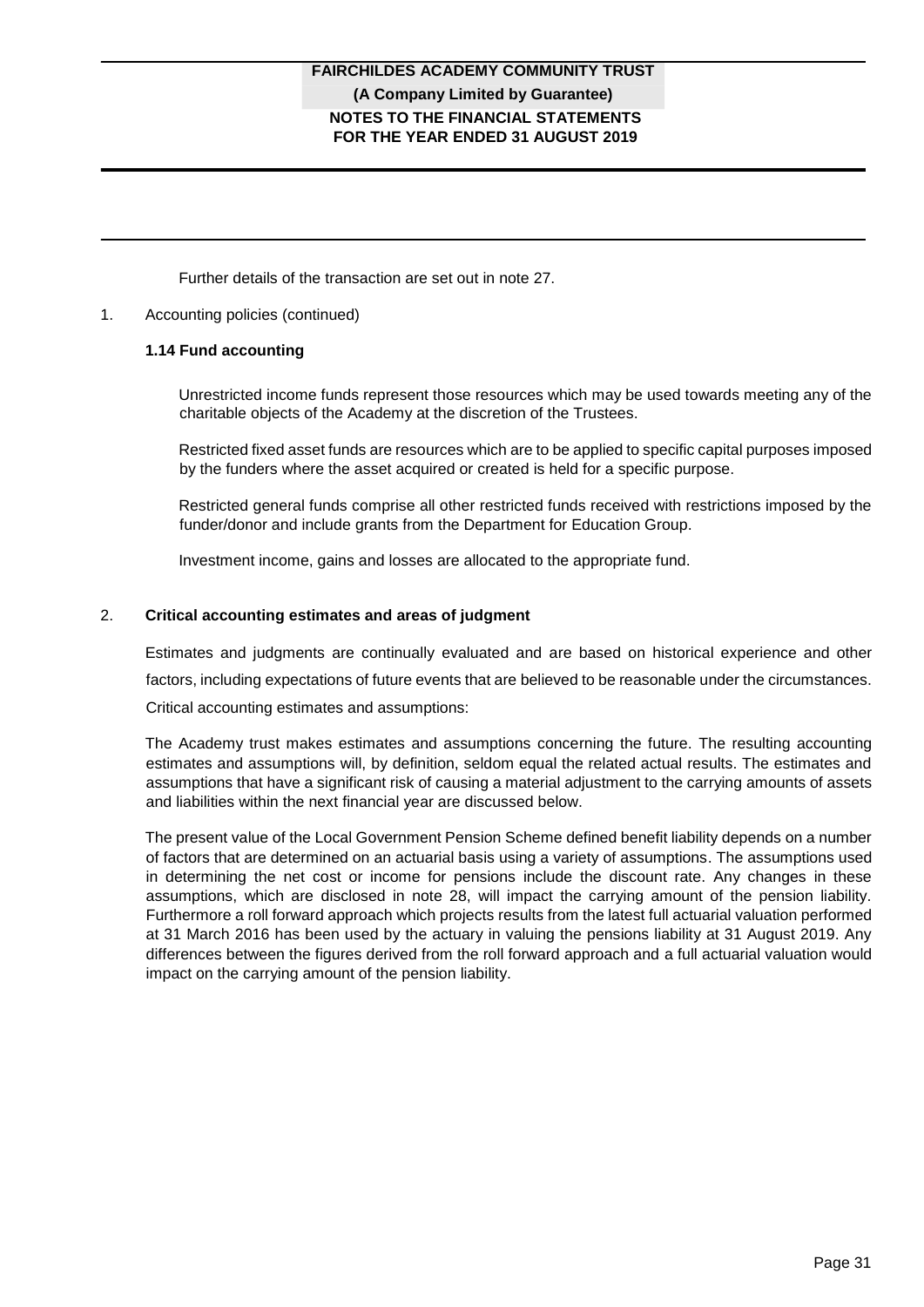# **NOTES TO THE FINANCIAL STATEMENTS FOR THE YEAR ENDED 31 AUGUST 2019**

# 3. Income from donations and capital grants

|                                               | <b>Restricted</b><br><b>Restricted fixed asset Total funds</b><br>funds funds 2019 2019 2019 |           |           |
|-----------------------------------------------|----------------------------------------------------------------------------------------------|-----------|-----------|
|                                               | £                                                                                            | £         | £         |
| <b>Capital Grants</b>                         |                                                                                              | 240,339   | 240,339   |
| Assets gifted on conversion to academy status | (793,844)                                                                                    | 3,230,000 | 2,436,156 |
|                                               | (793,844)                                                                                    | 3,470,339 | 2,676,495 |
|                                               |                                                                                              |           |           |

|                       | Restricted |                  |
|-----------------------|------------|------------------|
|                       | fixed      | Total asset      |
|                       |            | funds funds 2018 |
|                       | 2018       |                  |
|                       | £          | £                |
| <b>Capital Grants</b> | 160,422    | 160,422          |

## 4. Funding for the Academy's educational operations

|                                | <b>Restricted Total <i>Total</i> funds funds</b><br>funds 2019 2019 2018 |           |           |
|--------------------------------|--------------------------------------------------------------------------|-----------|-----------|
|                                | £                                                                        | £         | £         |
| <b>DfE/ESFA grants</b>         |                                                                          |           |           |
| GAG                            | 5,740,474                                                                | 5,740,474 | 3,733,137 |
| Other ESFA funding             | 966,380                                                                  | 966,380   | 642,426   |
| LA and other government grants | 952,128                                                                  | 952,128   | 741,719   |
|                                | 7,658,982                                                                | 7,658,982 | 5,117,282 |

## 5. Income from other trading activities

|                    |                                         | <b>Restricted Total <i>Total</i> funds funds</b><br>funds 2019 2019 2018 |         |        |
|--------------------|-----------------------------------------|--------------------------------------------------------------------------|---------|--------|
|                    |                                         |                                                                          |         | £      |
| Catering           |                                         | 148,700                                                                  | 148,700 | 82,197 |
| Lettings<br>57,209 | 40,573 40,573 44,153 After school clubs | 119.738                                                                  | 119,738 |        |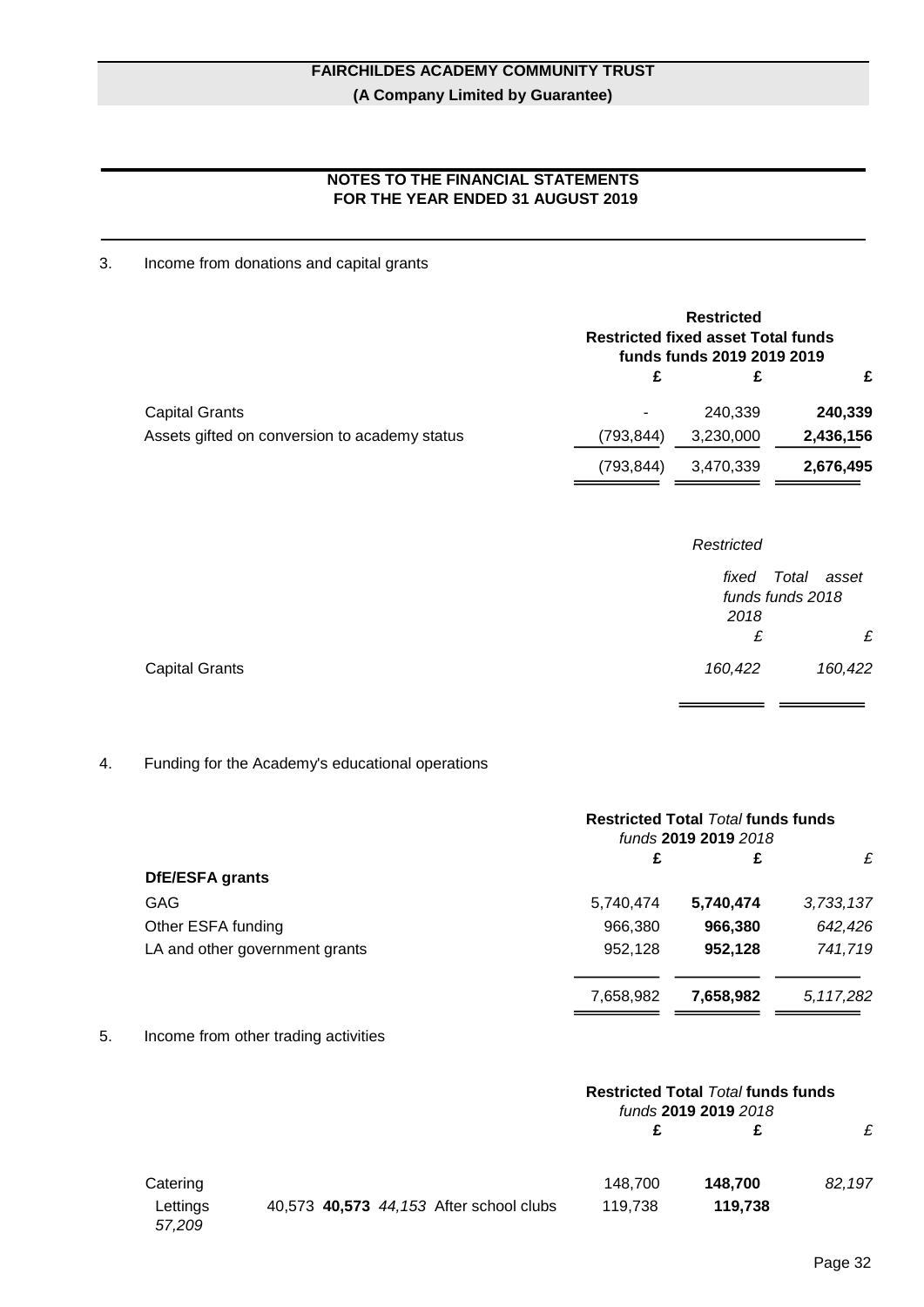# **NOTES TO THE FINANCIAL STATEMENTS FOR THE YEAR ENDED 31 AUGUST 2019**

|              | 404.917 | 404.917 | 247,814 |
|--------------|---------|---------|---------|
| Other income | 51,664  | 51,664  | 36,027  |
| Trips        | 44.242  | 44.242  | 28,228  |
|              |         |         |         |

#### 6. Investment income

| Unrestricted Total Total funds funds<br>funds 2019 2019 2018 |     |     |
|--------------------------------------------------------------|-----|-----|
|                                                              |     | £   |
| 440                                                          | 440 | 308 |
|                                                              |     |     |

#### 7. Expenditure

|                         | <b>Staff Costs</b><br>2019<br>£ | <b>Premises</b><br>2019<br>£ | <b>Other</b><br>2019<br>£ | Total<br>2019<br>£ |
|-------------------------|---------------------------------|------------------------------|---------------------------|--------------------|
| Educational operations: |                                 |                              |                           |                    |
| Direct costs            | 5,767,181                       |                              | 472,151                   | 6,239,332          |
| Allocated support costs | 1,283,259                       | 478,969                      | 545,536                   | 2,307,764          |
|                         | 7,050,440                       | 478,969                      | 1,017,687                 | 8,547,096          |
|                         | <b>Staff</b><br>Costs           | <b>Premises</b><br>2018      | Other<br>2018             | Total<br>2018      |
|                         | 2018<br>£                       | £                            | £                         | £                  |
| Educational operations: |                                 |                              |                           |                    |
| Direct costs            | 3,826,400                       |                              | 342,436                   | 4,168,836          |
| Allocated support costs | 815,421                         | 303,776                      | 394,902                   | 1,514,099          |
|                         |                                 |                              |                           |                    |

## 8. Analysis of expenditure on charitable activities

## **Summary by fund type**

### **Restricted Total funds funds 2019 2019**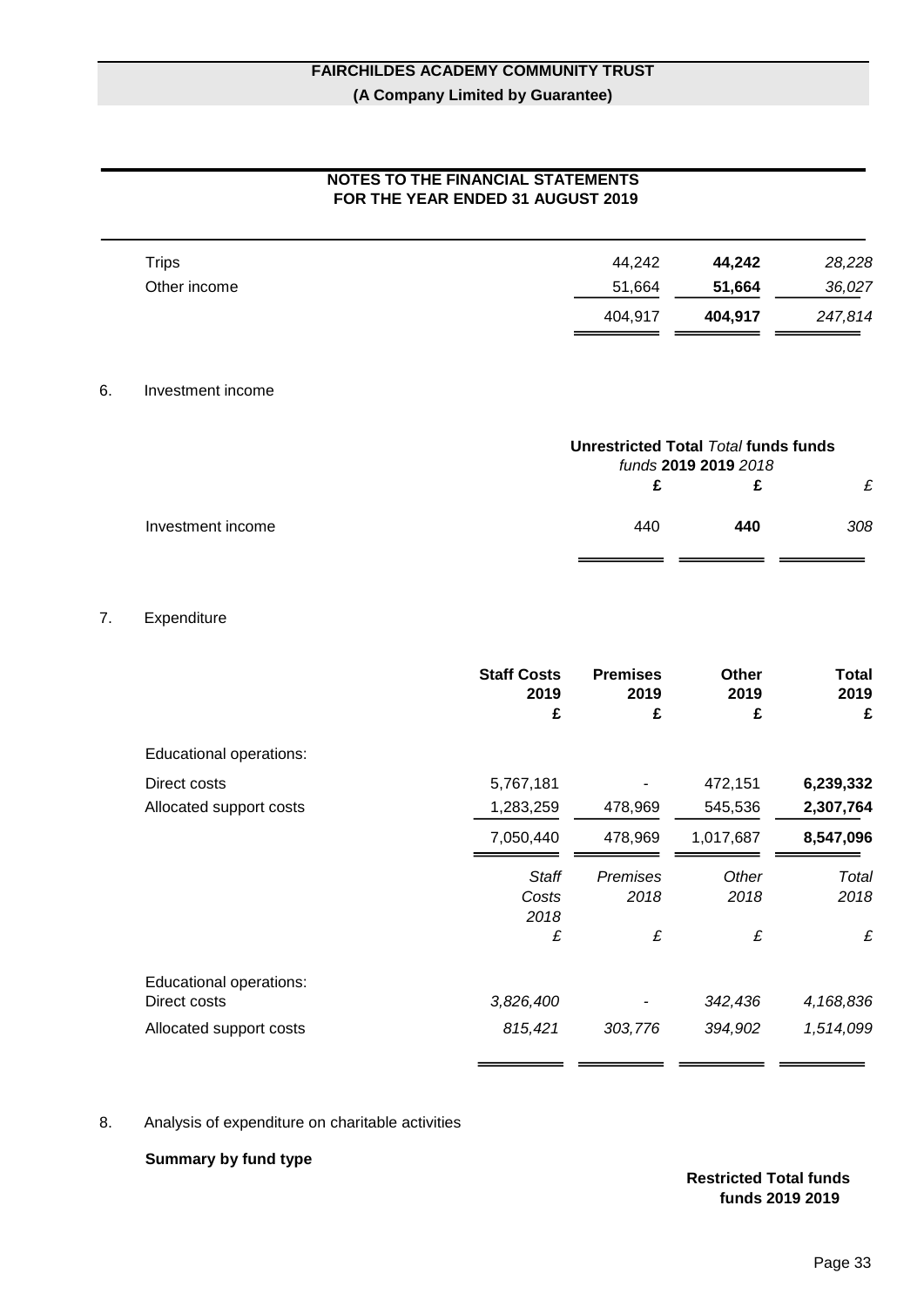|    | FOR THE YEAR ENDED 31 AUGUST 2019 |                                           |                                  |                             |
|----|-----------------------------------|-------------------------------------------|----------------------------------|-----------------------------|
|    |                                   |                                           | £                                | £                           |
|    | <b>Educational operations</b>     |                                           | 8,547,096                        | 8,547,096                   |
| 9. |                                   |                                           |                                  |                             |
|    |                                   | <b>Unrestricted</b><br>funds<br>2018<br>£ | Restricted<br>funds<br>2018<br>£ | Total<br>funds<br>2018<br>£ |
|    |                                   | 18                                        | 5,682,917                        | 5,682,935                   |

# **NOTES TO THE FINANCIAL STATEMENTS**

9. Educational operations

Analysis of expenditure by activities

|                                                   | <b>Activities</b> | undertaken Support Total directly |           |
|---------------------------------------------------|-------------------|-----------------------------------|-----------|
|                                                   | costs funds       |                                   |           |
|                                                   | 2019              | 2019                              | 2019      |
|                                                   | £                 | £                                 | £         |
|                                                   | 6,239,332         | 2,307,764                         | 8,547,096 |
| <b>Educational operations</b>                     |                   |                                   |           |
| Analysis of expenditure by activities (continued) | Activities        |                                   |           |
|                                                   | undertaken        | Support                           | Total     |
|                                                   | directly          | costs                             | funds     |
|                                                   | 2018              | 2018                              | 2018      |
|                                                   | £                 | £                                 | £         |
| <b>Educational operations</b>                     | 4,168,836         | 1,514,099                         | 5,682,935 |
|                                                   |                   |                                   |           |

Analysis of direct costs

|                                    | <b>Educational</b> | Total     | Total     |
|------------------------------------|--------------------|-----------|-----------|
|                                    | operations         | funds     | funds     |
|                                    | 2019               | 2019      | 2018      |
|                                    |                    |           | £         |
| Staff costs                        | 5,584,980          | 5,584,980 | 3,812,434 |
| Educational non-ICT expenditure    | 251,782            | 251,782   | 178,946   |
| <b>Educational ICT expenditure</b> | 54.294             | 54.294    | 55,620    |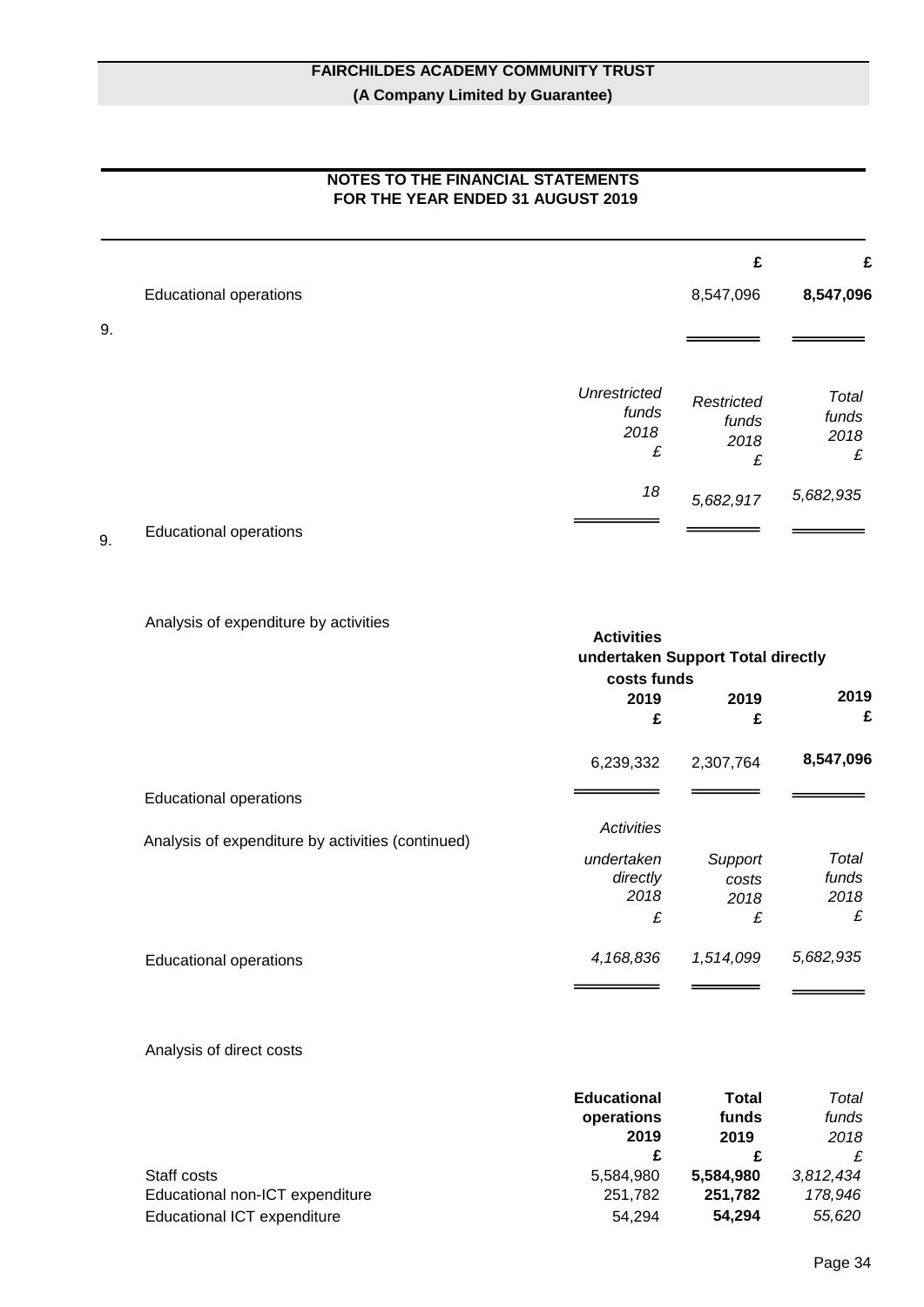# **NOTES TO THE FINANCIAL STATEMENTS FOR THE YEAR ENDED 31 AUGUST 2019**

| Staff development and training | 55.658           | 55,658           | 26,862    |
|--------------------------------|------------------|------------------|-----------|
| Supply teaching costs          | 182.201          | 182.201          | 13,965    |
| Educational consultancy        | 89,369           | 89.369           | 65,461    |
| Other supplies and services    | 9.657            | 9.657            | 6,766     |
| Insurance                      | 7.954            | 7.954            | 8,782     |
| Other support costs            | <del>3.437</del> | <del>3,437</del> |           |
|                                | 6,239,332        | 6,239,332        | 4,168,836 |
|                                |                  |                  |           |

# 9. Analysis of expenditure by activities (continued)

Analysis of support costs

|                       |                                                                   | funds     | <b>Educational Total Total operations funds</b> |           |
|-----------------------|-------------------------------------------------------------------|-----------|-------------------------------------------------|-----------|
|                       |                                                                   | 2019      | 2019                                            | 2018      |
|                       |                                                                   | £         | £                                               | £         |
|                       | Defined benefit pension scheme finance cost                       | 92,000    | 92,000                                          | 67,000    |
| Staff costs           |                                                                   | 1,254,487 | 1,254,487                                       | 815,423   |
| Depreciation          | 195,171 195,171 144,952 Building maintenance 76,757 76,757 64,026 |           |                                                 |           |
|                       | Maintenance of plant and equipment                                | 21,687    | 21,687                                          | 14,580    |
| Grounds maintenance   |                                                                   | 20,005    | 20,005                                          | 15, 125   |
| Energy costs          |                                                                   | 109,962   | 109,962                                         | 68,085    |
| Rent and rates        |                                                                   | 27,014    | 27,014                                          | 11,980    |
| Insurance             |                                                                   | 23,511    | 23,511                                          | 11,650    |
| Other occupancy costs |                                                                   | 67,874    | 67,874                                          | 40,689    |
| Catering              |                                                                   | 280,634   | 280,634                                         | 157,425   |
| Other support costs   |                                                                   | 55,150    | 55,150                                          | 30,694    |
| Agency support staff  |                                                                   | 28,772    | 28,772                                          |           |
| Governance costs      |                                                                   | 54,740    | 54,740                                          | 72,470    |
|                       |                                                                   | 2,307,764 | 2,307,764                                       | 1,514,099 |

#### 10. Net income/(expenditure)

Net income/(expenditure) for the year includes:

|  |                                               | 2019                                      | 2018 |
|--|-----------------------------------------------|-------------------------------------------|------|
|  | Operating lease rentals 3,340 3,340           |                                           |      |
|  | Depreciation of tangible fixed assets 191,123 | 141,562 Amortisation of intangible assets |      |

**4,048** *3,390*

Fees paid to auditors for:

- audit **9,470** *9,250*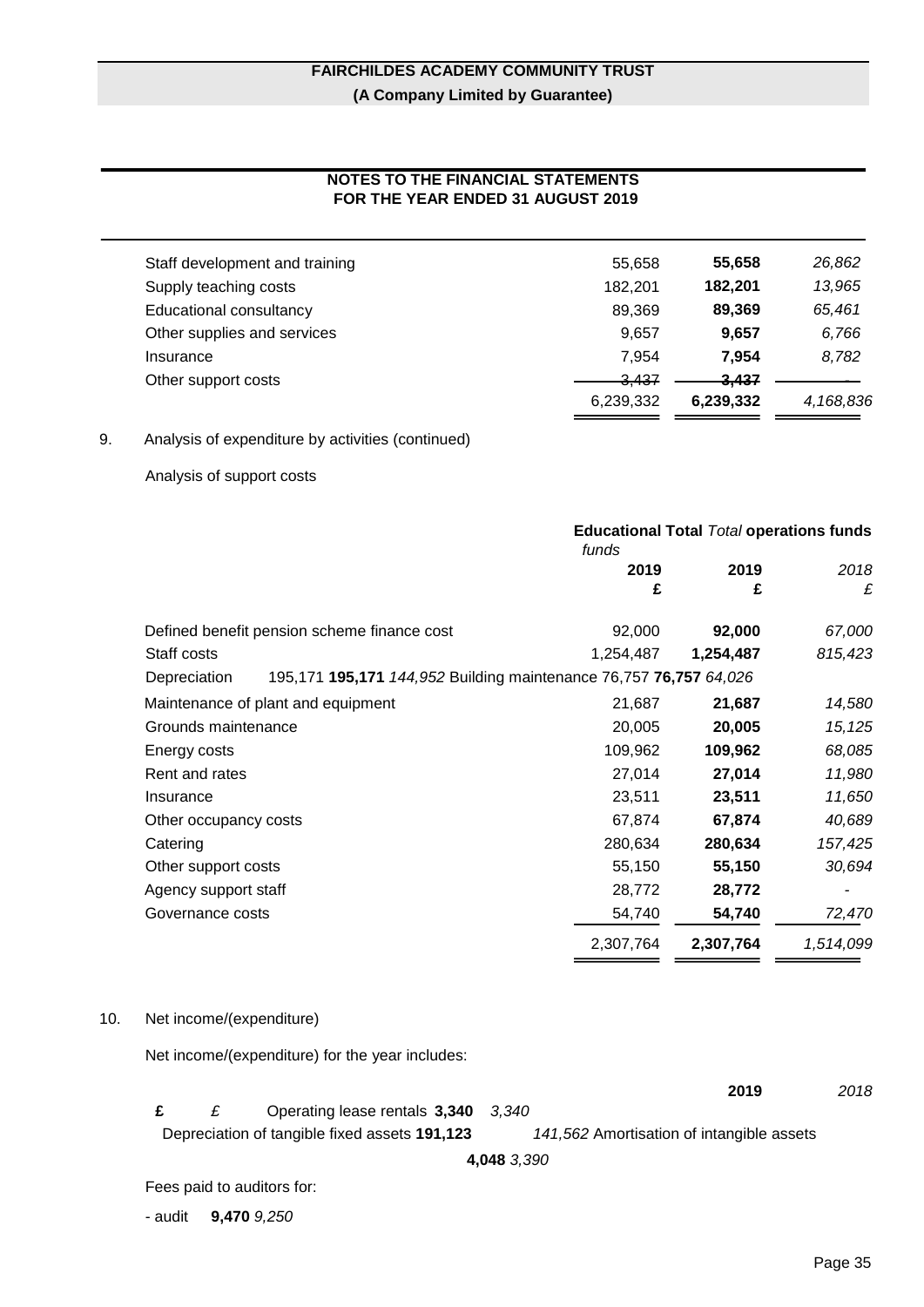# **NOTES TO THE FINANCIAL STATEMENTS FOR THE YEAR ENDED 31 AUGUST 2019**

## - other services **2,420** *4,250*

- 11. Staff costs
	- a. Staff costs

Staff costs during the year were as follows:

|                    |                                           | 2019            | 2018                                    |
|--------------------|-------------------------------------------|-----------------|-----------------------------------------|
|                    |                                           | £               | £                                       |
| Wages and salaries | 5,172,950 3,549,460 Social security costs | 465,817 322,545 |                                         |
| Pension costs      |                                           | 1,200,700       | 755,851                                 |
|                    |                                           | 6,839,467       | 4,627,856                               |
| Agency staff costs |                                           | 210,973         | 13,965                                  |
|                    |                                           | 7,050,440       | 4,641,821                               |
|                    |                                           |                 | <del>চ.</del> S <del>tall numbers</del> |

The average number of persons employed by the Academy during the year was as follows:

|                            |                                                               |     | 2019 2018<br>No.<br>No. |
|----------------------------|---------------------------------------------------------------|-----|-------------------------|
| <b>Teachers</b>            |                                                               | 70  | 50                      |
| Administration and support |                                                               | 184 | 151                     |
| Management                 |                                                               | 5   | $\boldsymbol{4}$        |
|                            |                                                               | 259 | 205                     |
|                            | The average headcount expressed as full-time equivalents was: |     |                         |
| 2019 2018                  | No. No.                                                       |     |                         |
| <b>Teachers</b>            |                                                               | 64  | 43                      |
| Administration and support |                                                               | 135 | 94                      |
| Management                 |                                                               | 5   | 4                       |
|                            |                                                               | 204 | 141                     |
|                            |                                                               |     |                         |

11. Staff costs (continued)

c. Higher paid staff

The number of employees whose employee benefits (excluding employer pension costs) exceeded £60,000 was:

 $=$   $=$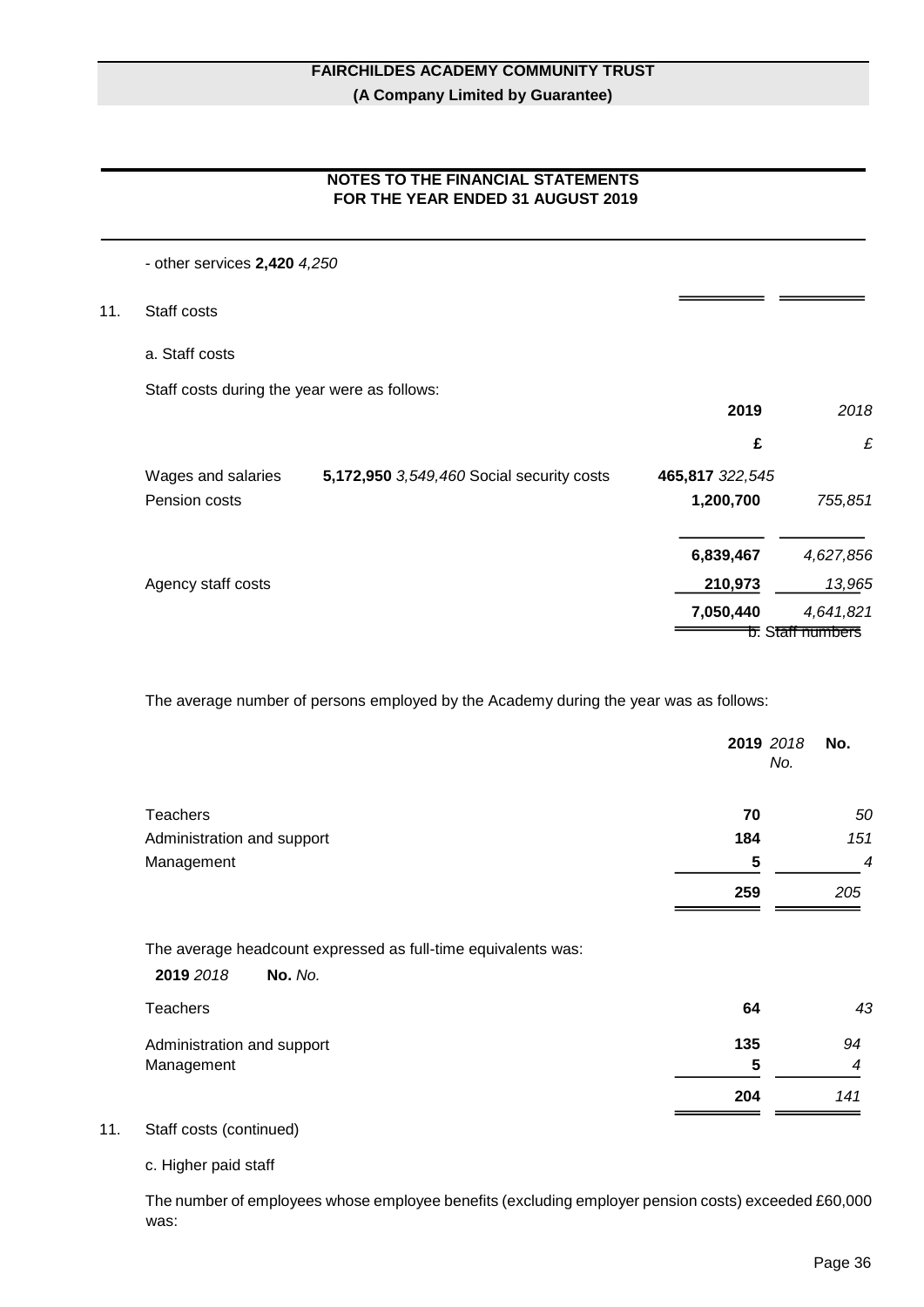# **NOTES TO THE FINANCIAL STATEMENTS FOR THE YEAR ENDED 31 AUGUST 2019**

|                               | 2019 | 2018 No. | No. |                               |  |
|-------------------------------|------|----------|-----|-------------------------------|--|
| In the band £60,001 - £70,000 |      |          |     | 2                             |  |
| In the band £70,001 - £80,000 |      |          |     |                               |  |
| In the band £80,001 - £90,000 |      |          |     |                               |  |
|                               |      |          |     | = d. Key management personnel |  |

The key management personnel of the Academy Trust comprise the Trustees and the senior management team as listed on page 1. The total amount of employee benefits (including employer pension contributions) received by key management personnel for their services to the academy trust was £420,592 (2018 - £291,716).

#### 12. Central services

The Academy has provided the following central services to its academies during the year:

- Leadership and management support
- Finance management
- Audit and control services

The Academy charges for these services on the following basis:

4% of GAG income.

The actual amounts charged during the year were as follows:

|                                     | 2019 | 2018                                  |               |         |
|-------------------------------------|------|---------------------------------------|---------------|---------|
|                                     |      |                                       | £             | £       |
| <b>Fairchildes Primary School</b>   |      | 83,339 141,138 Rowdown Primary School | 57,634 67,645 |         |
| <b>Monks Orchard Primary School</b> |      |                                       | 84.203        |         |
| - - -                               |      |                                       | 225,176       | 208,783 |

- **Total**
- 13. Trustees' remuneration and expenses

One or more Trustees has been paid remuneration or has received other benefits from an employment with the Academy. The principal and other staff Trustees only receive remuneration in respect of services they provide undertaking the roles of principal and staff members under their contracts of employment. The value of Trustees' remuneration and other benefits was as follows:

|                                                           |                            | 2019       | 2018                |
|-----------------------------------------------------------|----------------------------|------------|---------------------|
|                                                           |                            | £          | £                   |
| Miss R Sandell, Executive Head Teacher and Remuneration   |                            | $85,000 -$ | 85.000 -            |
| <b>Accounting Officer</b>                                 |                            | 90,000     | 90,000              |
|                                                           | Pension contributions paid | $10.000 -$ | 10.000 -            |
|                                                           |                            |            | 15,000 15,000 Mrs R |
| Hugue-Dowlet, Finance Director, CFO Remuneration 65,000 - |                            |            |                     |
| (resigned 5 June 2018)                                    |                            |            | 70,000              |
|                                                           | Pension contributions paid |            | 10.000 -            |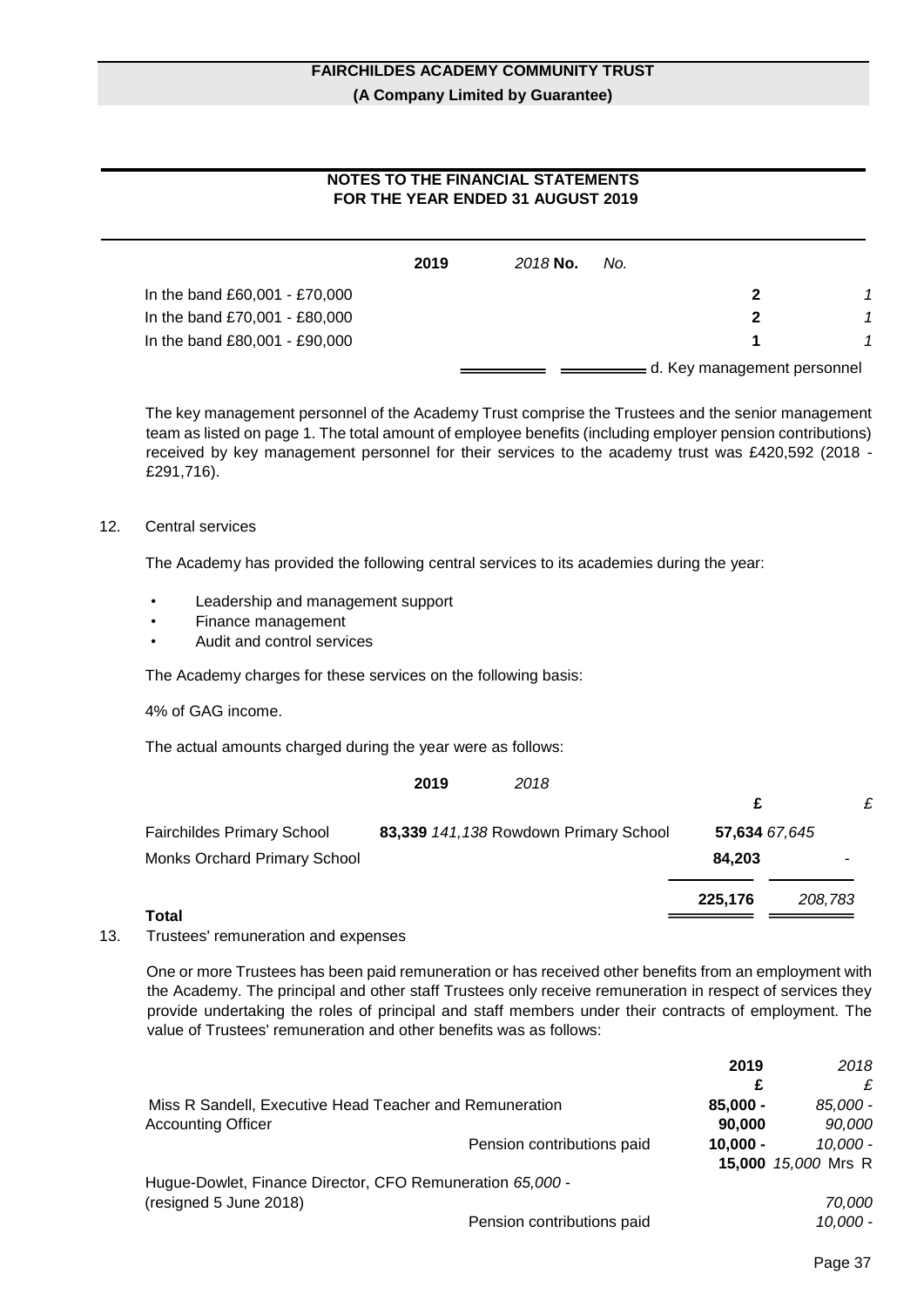# **NOTES TO THE FINANCIAL STATEMENTS FOR THE YEAR ENDED 31 AUGUST 2019**

*15,000*

During the year, retirement benefits were accruing to 1 Trustees *(2018 - 1)* in respect of defined benefit pension schemes.

During the year ended 31 August 2019, no Trustee expenses have been incurred *(2018 - £NIL)*.

#### 14. Trustees' and Officers' insurance

In accordance with normal commercial practice, the Academy has purchased insurance to protect Trustees and officers from claims arising from negligent acts, errors or omissions occurring whilst on academy business. The insurance provides cover up to £5,000,000 on any one claim and the cost for the year ended 31 August 2019 was £189 *(2018 - £nil)*. The cost of this insurance is included in the total insurance cost. 15. Intangible assets

|     |                                                                                                                                                | <b>Software</b><br>licences<br>£ |
|-----|------------------------------------------------------------------------------------------------------------------------------------------------|----------------------------------|
|     | Cost                                                                                                                                           |                                  |
|     | At 1 September 2018                                                                                                                            | 16,085                           |
|     | Additions                                                                                                                                      | 4,400                            |
|     | At 31 August 2019                                                                                                                              | 20,485                           |
|     | <b>Amortisation</b>                                                                                                                            |                                  |
|     | At 1 September 2018                                                                                                                            | 10,558                           |
|     | Charge for the year                                                                                                                            | 4,048                            |
|     | At 31 August 2019                                                                                                                              | 14,606                           |
|     | Net book value                                                                                                                                 |                                  |
|     | At 31 August 2019                                                                                                                              | 5,879                            |
|     | At 31 August 2018                                                                                                                              | 5,527                            |
| 16. | Tangible fixed assets                                                                                                                          |                                  |
|     | Long-term                                                                                                                                      |                                  |
|     | <b>Leasehold Assets under</b><br>leasehold<br><b>Plant and</b><br><b>Computer</b><br>machinery equipment<br>property improvements construction | <b>Total</b>                     |
|     | £<br>£<br>£<br>£                                                                                                                               | £<br>£                           |
|     | Cost or<br>$-1$ . $-1$ , $-1$ , $-1$ , $-1$                                                                                                    |                                  |

**valuation** At 1 September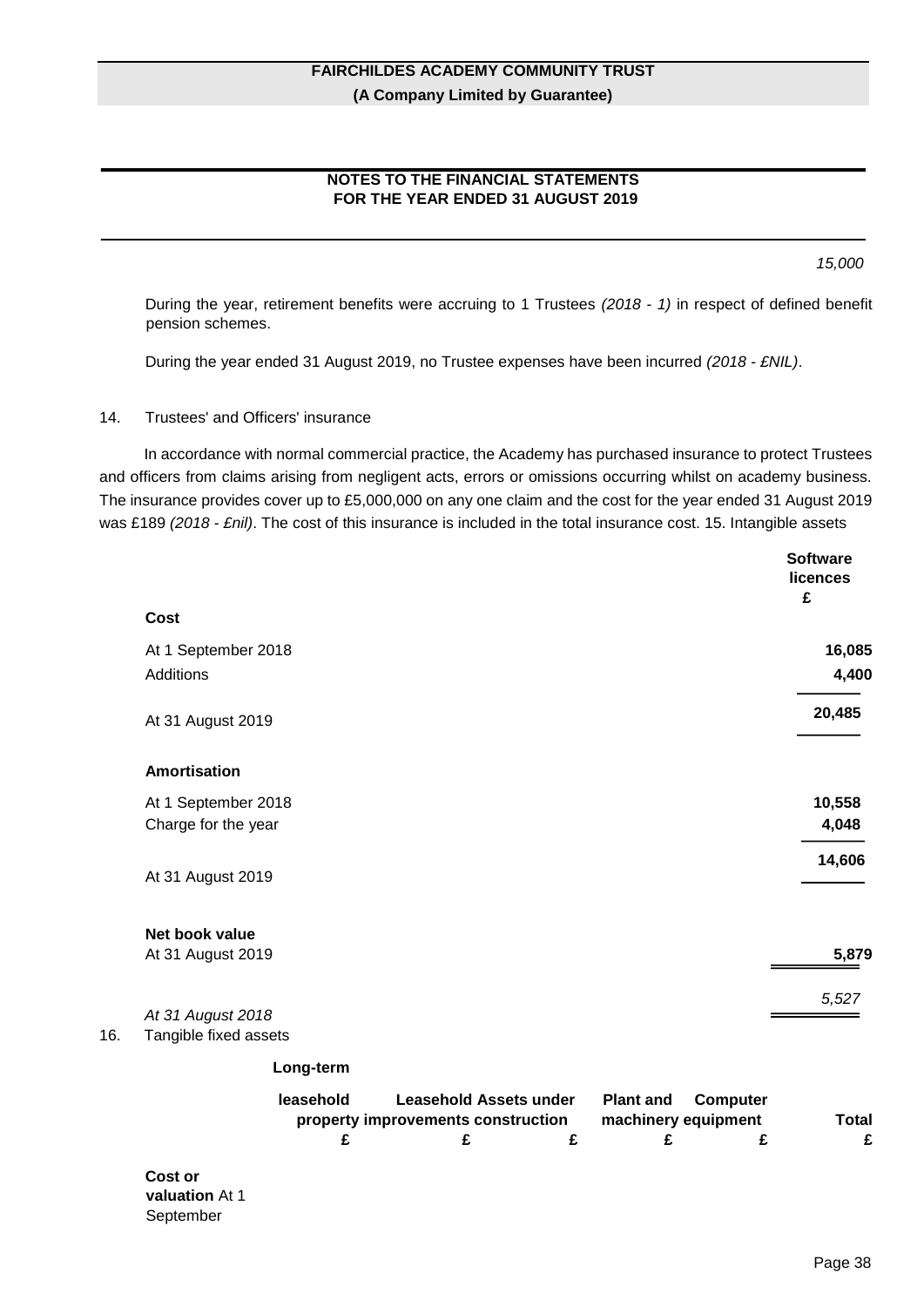# **NOTES TO THE FINANCIAL STATEMENTS FOR THE YEAR ENDED 31 AUGUST 2019**

|     | Transfers<br>between classes                    |           | 337,091                         | (337,091) |         |                   |                  |
|-----|-------------------------------------------------|-----------|---------------------------------|-----------|---------|-------------------|------------------|
|     | At 31 August<br>2019                            | 9,181,000 | 1,288,880                       |           | 232,883 | 123,028           | 10,825,791       |
|     | Depreciation<br>At 1 September<br>2018          | 214,251   | 126,696                         |           | 82,681  | 91,141            | 514,769          |
|     | Charge for the<br>year                          | 73,448    | 80,397                          |           | 23,868  | 13,410            | 191,123          |
|     | At 31<br>August<br>2019                         | 287,699   | 207,093                         |           | 106,549 | 104,551           | 705,892          |
|     | Net book value                                  |           |                                 |           |         |                   |                  |
|     | At 31 August<br>2019                            | 8,893,301 | 1,081,787                       | 126,334   |         | 18,477 10,119,899 |                  |
|     | At 31 August<br>2018                            | 5,736,749 | 825,093                         | 77,344    | 146,115 | 9,252             | 6,794,553        |
| 17. | Debtors                                         |           |                                 |           |         | 2019<br>£         | 2018<br>£        |
|     | Due within one year                             |           |                                 |           |         |                   |                  |
|     | Trade debtors<br>Prepayments and accrued income |           |                                 |           |         | 18,527<br>72,677  | 10,012<br>31,979 |
|     |                                                 |           |                                 |           | 202,154 | 92,198            |                  |
|     | Tax recoverable                                 |           | 18,178 15,926 Grants receivable |           | 311,536 | 150, 115          |                  |
| 18. | Creditors: Amounts falling due within one year  |           |                                 |           |         |                   |                  |
|     |                                                 |           |                                 |           |         | 2019              | 2018             |

|                                    |         |                                     | ---     |
|------------------------------------|---------|-------------------------------------|---------|
|                                    |         |                                     |         |
| Other loans                        |         | 8.544                               | 4.033   |
| Trade creditors                    |         | 100.945                             | 111.933 |
| Other taxation and social security | 107.099 | 71,404 Accruals and deferred income | 275.371 |
|                                    |         |                                     |         |

*<sup>307,281</sup>*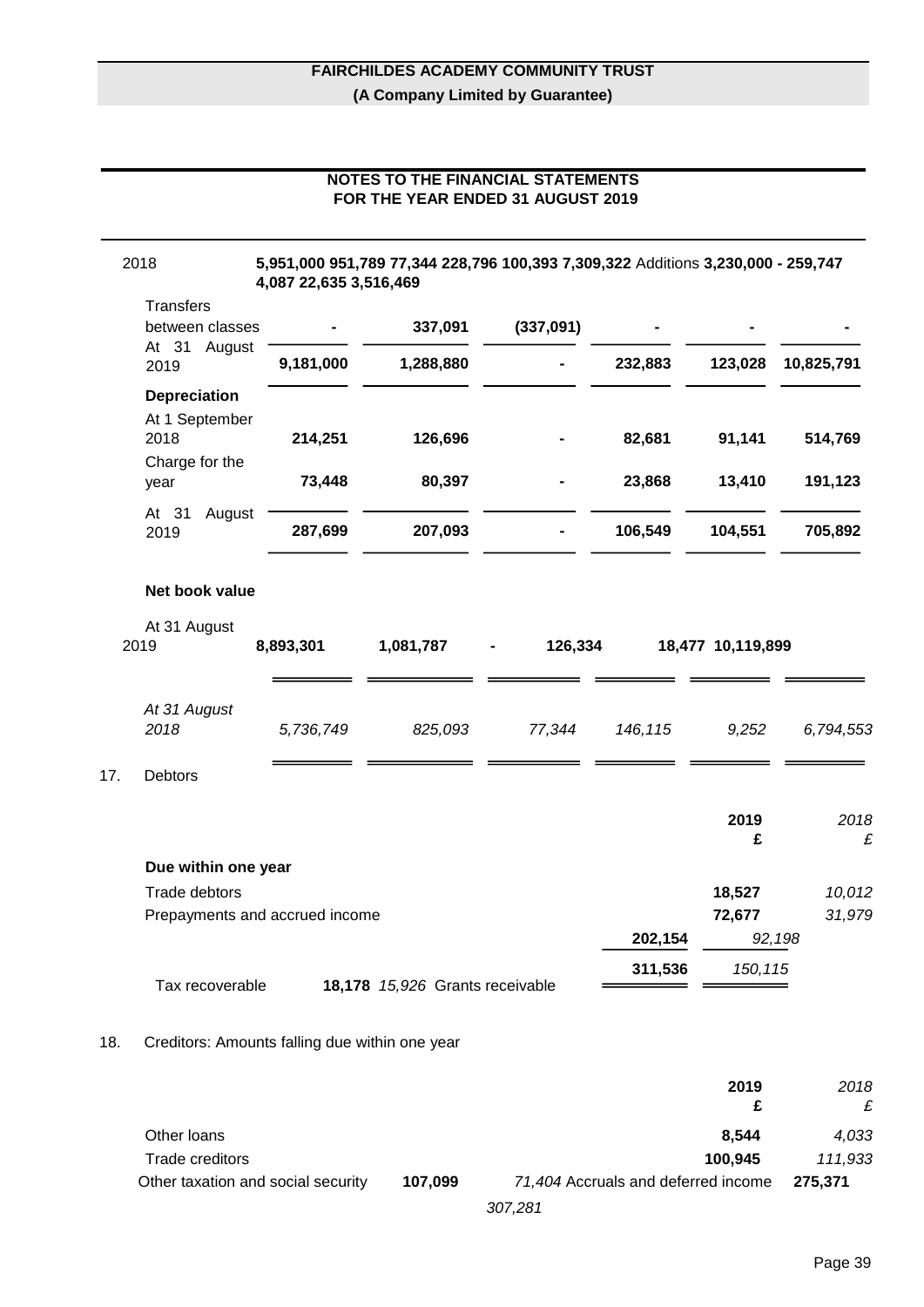# **NOTES TO THE FINANCIAL STATEMENTS FOR THE YEAR ENDED 31 AUGUST 2019**

|     |                                                         | 491,959    | 494,651    |
|-----|---------------------------------------------------------|------------|------------|
|     |                                                         | 2019       | 2018       |
|     |                                                         | £          | £          |
|     | Deferred income at 1 September 2018                     | 282,059    | 254,451    |
|     | Resources deferred during the year                      | 221,863    | 272,059    |
|     | Amounts released from previous periods                  | (282, 059) | (244, 451) |
|     |                                                         | 221,863    | 282,059    |
| 19. | Creditors: Amounts falling due after more than one year |            |            |
|     |                                                         | 2019       | 2018       |
|     |                                                         | £          | £          |
|     | Other loans                                             | 57,418     | 27,929     |
|     |                                                         |            |            |

The aggregate amount of liabilities payable or repayable wholly or in part more than five years after the reporting date is:

|                                     | 2019<br>£ | 2018<br>£ |
|-------------------------------------|-----------|-----------|
|                                     | 16,787    | 7,914     |
|                                     | 16,787    | 7,914     |
| Payable or repayable by instalments |           |           |

### 20. Financial instruments

**2019** *2018* **£** *£* **Financial assets**

| Financial assets measured at fair value through income and expenditure<br>609.330   | 672.914 |
|-------------------------------------------------------------------------------------|---------|
| Financial assets that are debt instruments measured at amortised cost 18.527 10.012 |         |
| 627.857                                                                             | 682.926 |

|                                                                                  | 2019       | 2018       |
|----------------------------------------------------------------------------------|------------|------------|
|                                                                                  | £          | £          |
| <b>Financial liabilities</b><br>Financial liabilities measured at amortised cost | (223, 525) | (179, 116) |
|                                                                                  |            |            |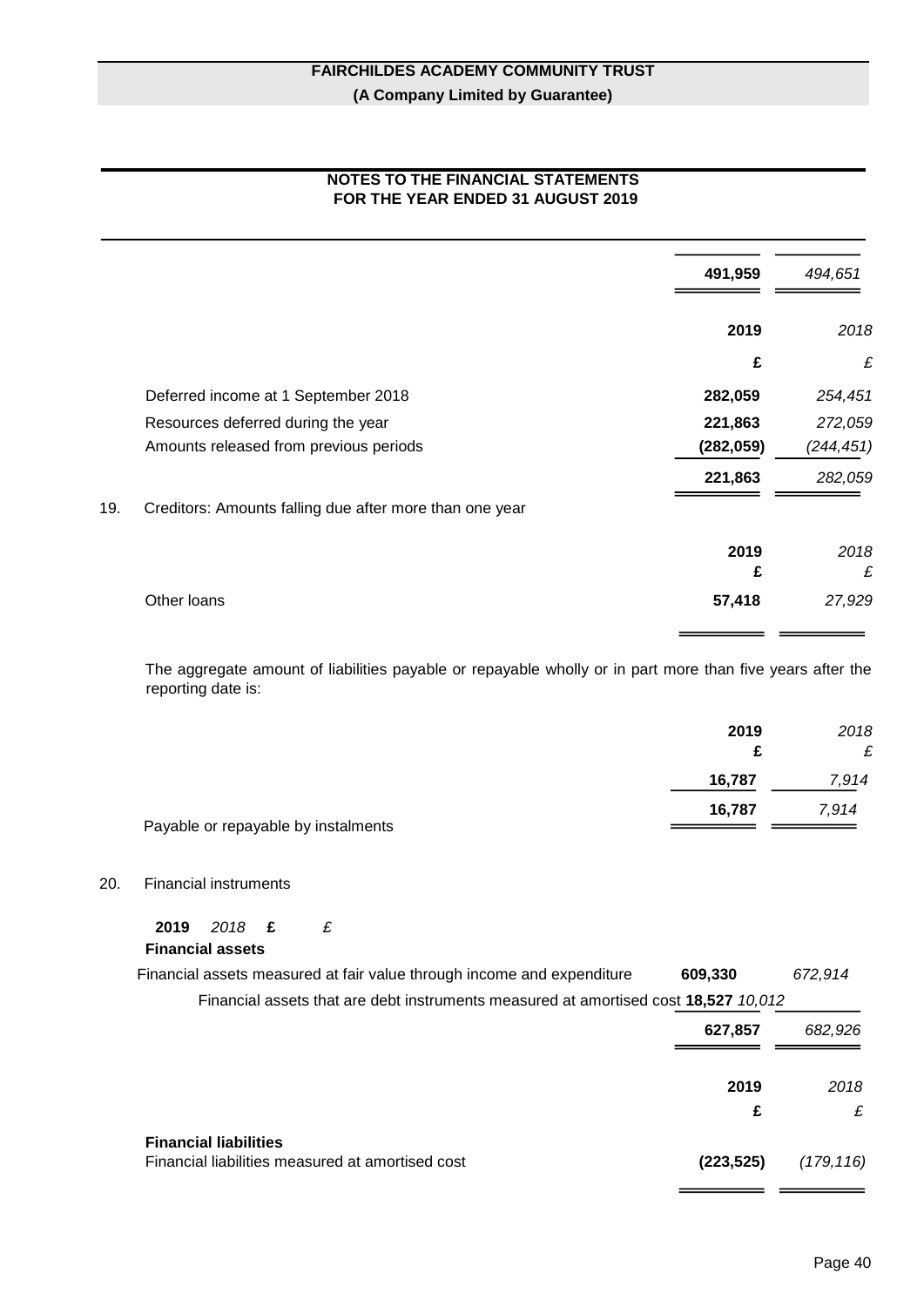# **NOTES TO THE FINANCIAL STATEMENTS FOR THE YEAR ENDED 31 AUGUST 2019**

Financial assets measured at fair value through income and expenditure comprise bank and cash balances.

Financial assets that are debt instruments measured at amortised cost comprise debtors and accrued income.

Financial liabilities measured at amortised cost comprise creditors and accrued expenditure. 21. Statement of funds

|                                                    | <b>Balance at 1</b><br><b>September</b> | £          | <b>Income Expenditure</b><br>£ | <b>Transfers</b><br>in/out £ | Gains/<br>(Losses) | <b>Balance at</b><br>31 August |
|----------------------------------------------------|-----------------------------------------|------------|--------------------------------|------------------------------|--------------------|--------------------------------|
|                                                    | 2018<br>£                               |            |                                |                              | £                  | 2019<br>£                      |
| <b>Unrestricted</b><br>funds                       |                                         |            |                                |                              |                    |                                |
| General Funds -<br>all funds                       | 2,389                                   | 440        |                                |                              |                    | 2,829                          |
|                                                    |                                         |            |                                |                              |                    |                                |
| <b>Restricted</b><br>general funds<br><b>GAG</b>   |                                         |            |                                |                              |                    |                                |
| Pupil                                              | 218,045                                 | 5,740,473  | (5,619,343)                    | 13,988                       |                    | 353,163                        |
| premium<br>Other ESFA                              |                                         | 722,858    | (722, 858)                     |                              |                    |                                |
| funding LA<br>and other<br>government              |                                         | 243,522    | (243, 522)                     |                              |                    |                                |
| funding                                            |                                         | 952,128    | (952, 128)                     |                              |                    |                                |
| General                                            |                                         | 373,074    | (373, 074)                     |                              |                    |                                |
| Pension reserve                                    | (2,365,000)                             | (762,000)  | (441,000)                      |                              | (1, 371, 000)      | (4,939,000)                    |
|                                                    | (2, 146, 955)                           | 7,270,055  | (8,351,925)                    | 13,988                       | (1, 371, 000)      | (4, 585, 837)                  |
| <b>Restricted fixed</b><br>asset funds             |                                         |            |                                |                              |                    |                                |
| Class II<br><b>Restricted Funds</b><br>- all funds | 6,880,095                               | 3,470,339  | (195, 171)                     | (13,988)                     |                    | 10,141,275                     |
| <b>Total Restricted</b><br>funds                   | 4,733,140                               | 10,740,394 | (8, 547, 096)                  | $\blacksquare$               | (1,371,000)        | 5,555,438                      |
| <b>Total funds</b>                                 | 4,735,529                               | 10,740,834 | (8,547,096)                    |                              | (1,371,000)        | 5,558,267                      |
|                                                    |                                         |            |                                |                              |                    |                                |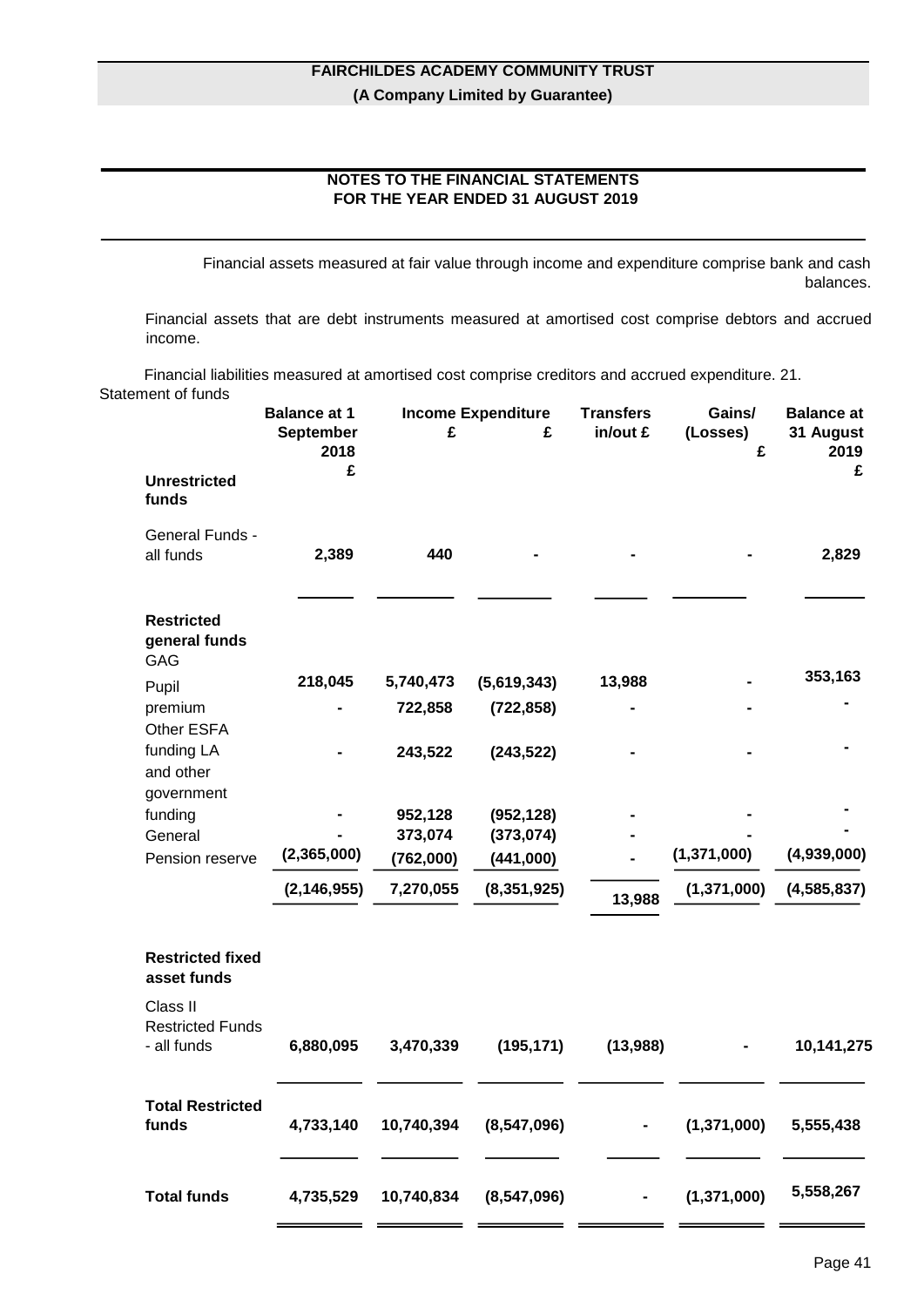# **NOTES TO THE FINANCIAL STATEMENTS FOR THE YEAR ENDED 31 AUGUST 2019**

The specific purposes for which the funds are to be applied are as follows:

All funds originated from assets gifted by the predecessor school. In addition:

Restricted fixed asset funds have been increased by capital grants provided by the DfE and reduced by depreciation charges.

Restricted general funds have been increased by revenue grants provided by the DfE and reduced by expenditure incurred in the operation of the trust.

The restricted funds can only be used in terms of limitations imposed the the Funding Agreement with the DfE and the terms of any specific grant.

Unrestricted funds have been increased by voluntary contributions by parents and reduced by expenditure

#### 21. Statement of funds (continued) incurred

in the operation of the trust.

Under the funding agreement with the Secretary of State, the Academy was not subject to a limit on the amount of GAG it could carry forward at 31 August 2019.

Total funds analysis by academy

Fund balances at 31 August 2019 were allocated as follows:

| 2019        | 2018        |
|-------------|-------------|
| £           | £           |
| 243,529     | 119,518     |
| 59,091      | 100,916     |
| 53,372      |             |
|             | 220,434     |
| 10,141,275  | 6,880,095   |
| (4,939,000) | (2,365,000) |
| 5,558,267   | 4,735,529   |
|             | 355,992     |

Total cost analysis by academy

Expenditure incurred by each academy during the year was as follows:

|                                   | Teaching<br>and    | educational Other support support Other costs |                       |           |           |
|-----------------------------------|--------------------|-----------------------------------------------|-----------------------|-----------|-----------|
|                                   | <b>Educational</b> |                                               |                       | excluding | Total     |
|                                   | staff costs        | staff costs                                   | supplies depreciation |           | 2019      |
|                                   | £                  | £                                             |                       | £         | £         |
| <b>Fairchildes Primary School</b> | 2,506,014          | 602,978                                       | 194,959               | 393,664   | 3,697,615 |
| Rowdown Primary School            | 1,381,138          | 293,198                                       | 182.260               | 214,750   | 2,071,346 |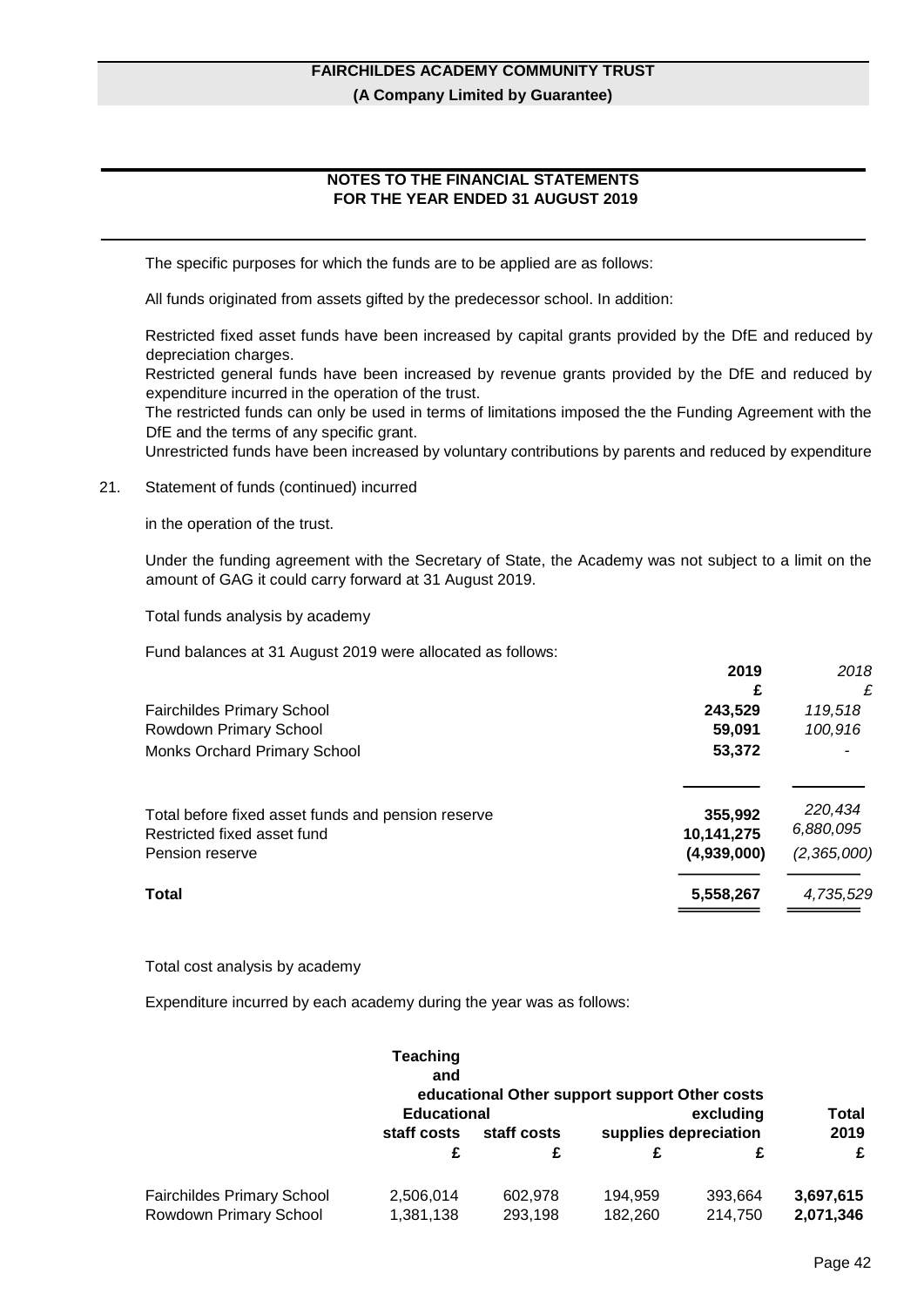# **NOTES TO THE FINANCIAL STATEMENTS FOR THE YEAR ENDED 31 AUGUST 2019**

|     |                                                                         |                                          | 1,880,029                       | 387,083                                             | 152,566                         | 388,463<br>(225, 177)   | 2,808,141<br>(225, 177)                |
|-----|-------------------------------------------------------------------------|------------------------------------------|---------------------------------|-----------------------------------------------------|---------------------------------|-------------------------|----------------------------------------|
|     | Central services                                                        |                                          | 5,767,181                       | 1,283,259                                           | 529,785                         | 771,700                 | 8,351,925                              |
| 21. | Academy<br>Statement of funds (continued)                               |                                          |                                 |                                                     |                                 |                         |                                        |
|     | Comparative information in respect of the preceding year is as follows: | <b>Balance</b> at<br>1 September<br>2017 | Income<br>£                     | Expenditure<br>£                                    | <b>Transfers</b><br>in/out<br>£ | Gains/<br>(Losses)<br>£ | <b>Balance</b> at<br>31 August<br>2018 |
|     | <b>Unrestricted</b><br>funds                                            | £                                        |                                 |                                                     |                                 |                         | £                                      |
|     | General Funds -<br>all funds                                            | 2,081                                    | 308                             |                                                     |                                 |                         | 2,389                                  |
|     | <b>Restricted</b><br>general funds<br>GAG                               |                                          |                                 |                                                     |                                 |                         |                                        |
|     | Pupil<br>premium<br>Other ESFA                                          | 145,681                                  | 3,733,137<br>500,698            | (3,643,024)                                         | (17, 749)                       |                         | 218,045                                |
|     | funding LA<br>and other<br>government                                   |                                          | 141,728                         | (500, 698)<br><del>141,728)</del>                   |                                 |                         |                                        |
|     | funding<br>General<br>Pension reserve                                   | (2,606,000)<br>(2,460,319)               | 741,719<br>247,814<br>5,365,096 | (741, 719)<br>(247,814)<br>(263,000)<br>(5,537,983) | (17, 749)                       | 504,000<br>504,000      | (2,365,000)<br>(2, 146, 955)           |
|     | <b>Restricted</b><br>asset funds                                        | fixed                                    |                                 |                                                     |                                 |                         |                                        |
|     | Class II<br><b>Restricted Funds</b><br>- all funds                      | 6,846,876                                | 160,422                         | (144, 952)                                          | 17,749                          |                         | 6,880,095                              |
|     | <b>Total Restricted</b><br>funds                                        | 4,386,557                                | 5,525,518                       | (5,682,935)                                         |                                 | 504,000                 | 4,733,140                              |
|     | <b>Total funds</b>                                                      | 4,388,638                                | 5,525,826                       | (5,682,935)                                         | ۰.                              | 504,000                 | 4,735,529                              |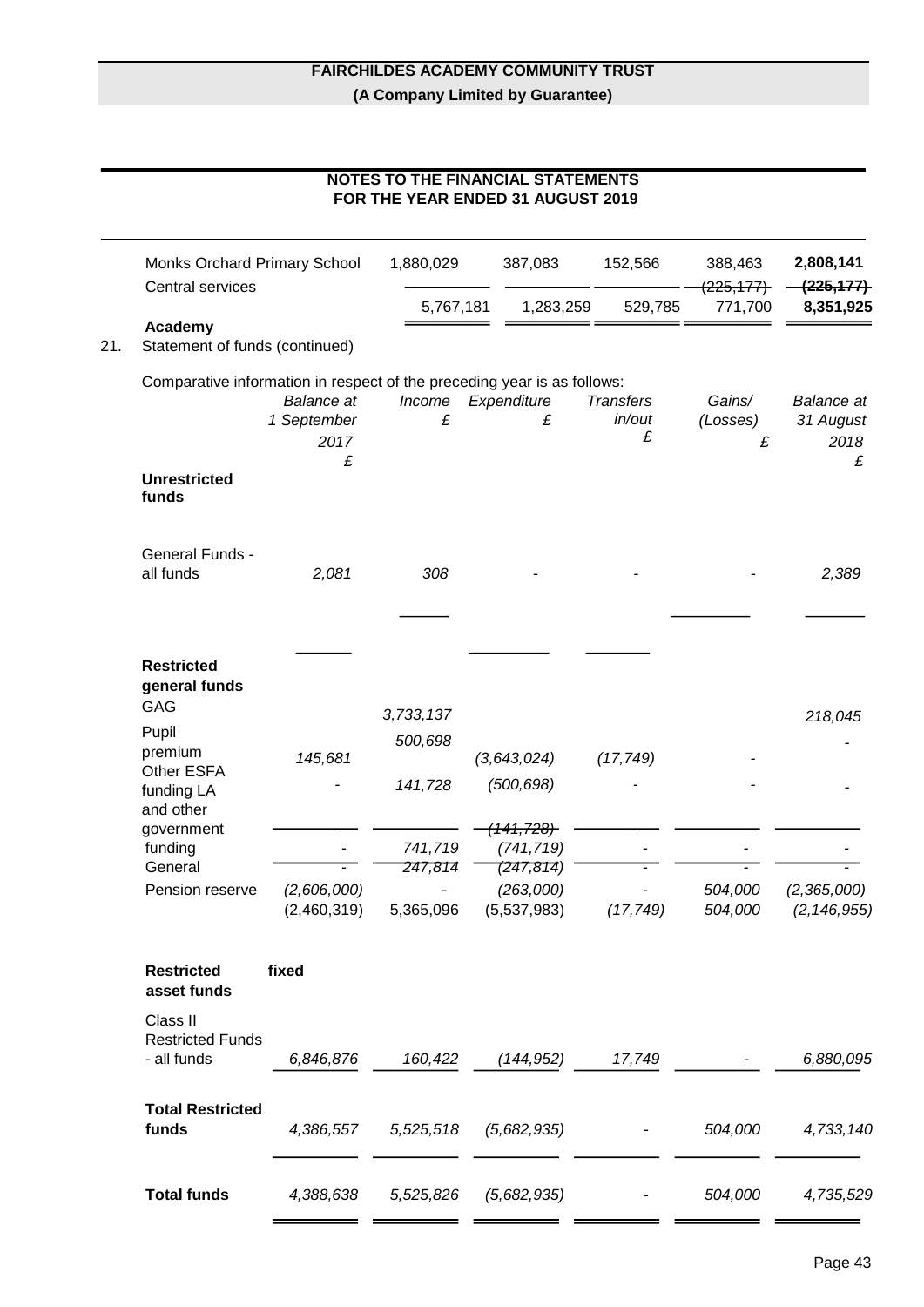# **NOTES TO THE FINANCIAL STATEMENTS FOR THE YEAR ENDED 31 AUGUST 2019**

# 22. Analysis of net assets between funds

Analysis of net assets between funds - current year

| funds                                  | <b>Unrestricted</b><br>2019<br>£ | <b>Restricted</b><br>funds<br>2019<br>£ | <b>Restricted</b><br>fixed<br>asset<br>funds<br>2019<br>£ | Total<br>funds<br>2019<br>£ |
|----------------------------------------|----------------------------------|-----------------------------------------|-----------------------------------------------------------|-----------------------------|
| Tangible fixed assets                  |                                  |                                         | 10,119,899                                                | 10,119,899                  |
| Intangible fixed assets                |                                  |                                         | 5,879                                                     | 5,879                       |
| <b>Current assets</b>                  | 2,829                            | 902,540                                 | 15,497                                                    | 920,866                     |
| Creditors due within one year          |                                  | (491, 959)                              | ٠                                                         | (491, 959)                  |
| Creditors due in more than one year    |                                  | (57, 418)                               | ۰                                                         | (57, 418)                   |
| Provisions for liabilities and charges |                                  | (4,939,000)                             |                                                           | (4,939,000)                 |
|                                        | 2,829                            | (4,585,837)                             | 10,141,275                                                | 5,558,267                   |

# **Total**

Analysis of net assets between funds - prior year

|                              | Restricted<br>fixed                      |      |      |  |
|------------------------------|------------------------------------------|------|------|--|
|                              | Restricted asset Total funds funds funds |      |      |  |
| Unrestricted<br>funds $2018$ | 2018                                     | 2018 | 2018 |  |
|                              | £                                        | £    |      |  |
|                              |                                          |      |      |  |

 $\overline{a}$ ÷

 $\overline{a}$ 

|                                        | 2,389 |               | 6,880,095 | 4,735,529     |
|----------------------------------------|-------|---------------|-----------|---------------|
| Tangible fixed assets                  |       |               | 6,794,553 | 6,794,553     |
| Intangible fixed assets                | ۰     | ۰             | 5,527     | 5,527         |
| <b>Current assets</b>                  | 2,389 | 740,625       | 80,015    | 823,029       |
| Creditors due within one year          | ۰     | (494, 651)    |           | (494, 651)    |
| Creditors due in more than one year    | -     | (27, 929)     |           | (27, 929)     |
| Provisions for liabilities and charges | ۰     | (2,365,000)   | ۰         | (2, 365, 000) |
|                                        |       | (2, 146, 955) |           |               |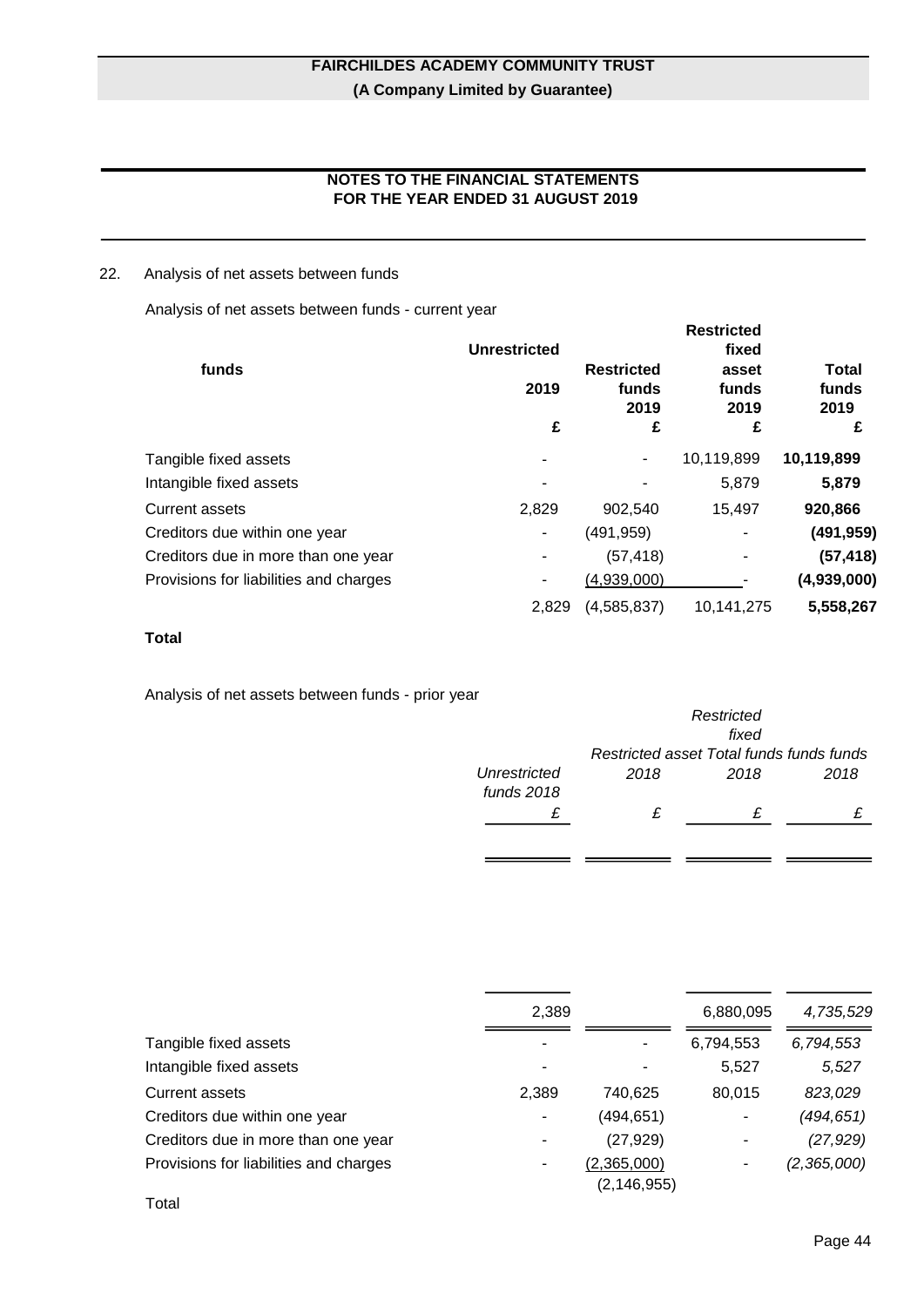# **NOTES TO THE FINANCIAL STATEMENTS FOR THE YEAR ENDED 31 AUGUST 2019**

23. Reconciliation of net income/(expenditure) to net cash flow from operating activities

|     |                                                                                                     | 2019<br>£   | 2018<br>£  |
|-----|-----------------------------------------------------------------------------------------------------|-------------|------------|
|     | Net income/(expenditure) for the year (as per Statement of Financial                                |             |            |
|     | Activities)                                                                                         | 2,193,738   | (157, 109) |
|     | <b>Adjustments for:</b>                                                                             |             |            |
|     | Depreciation                                                                                        | 195,171     | 144,952    |
|     | Capital grants from DfE and other capital income                                                    | (240, 339)  | (160, 422) |
|     | Interest receivable                                                                                 | (440)       | (308)      |
|     | Defined benefit pension scheme cost less contributions payable                                      | 349,000     | 196,000    |
|     | Defined benefit pension scheme finance cost                                                         | 92,000      | 67,000     |
|     | (Increase)/decrease in debtors                                                                      | (161, 421)  | 25,600     |
|     | (Decrease)/increase in creditors                                                                    | (7, 203)    | 82,798     |
|     | Non-cash assets gifted on conversion to academy status                                              | (2,590,438) |            |
|     | Net cash (used in)/provided by operating activities                                                 | (169, 932)  | 198,511    |
| 24. | Cash flows from financing activities                                                                |             |            |
|     |                                                                                                     | 2019        | 2018       |
|     |                                                                                                     | £           | £          |
|     | Cash inflows from new borrowing                                                                     | 36,091      | 31,062     |
|     | Repayments of borrowing                                                                             | (2,091)     | (150)      |
|     | Cash gifted on conversion                                                                           | 122,438     |            |
|     | Net cash provided by financing activities                                                           | 156,438     | 30,912     |
| 25. | Cash flows from investing activities                                                                |             |            |
|     |                                                                                                     | 2019<br>£   | 2018<br>£  |
|     | Dividends, interest and rents from investments                                                      | 440         | 308        |
|     | Purchase of intangible assets                                                                       | (4, 400)    |            |
|     | Purchase of tangible fixed assets (286,469) (115,827) Capital grants from DfE Group 240,339 160,422 |             |            |
|     |                                                                                                     | (50,090)    | 44,903     |
| 26. | Net cash (used in)/provided by investing activities<br>Analysis of cash and cash equivalents        |             |            |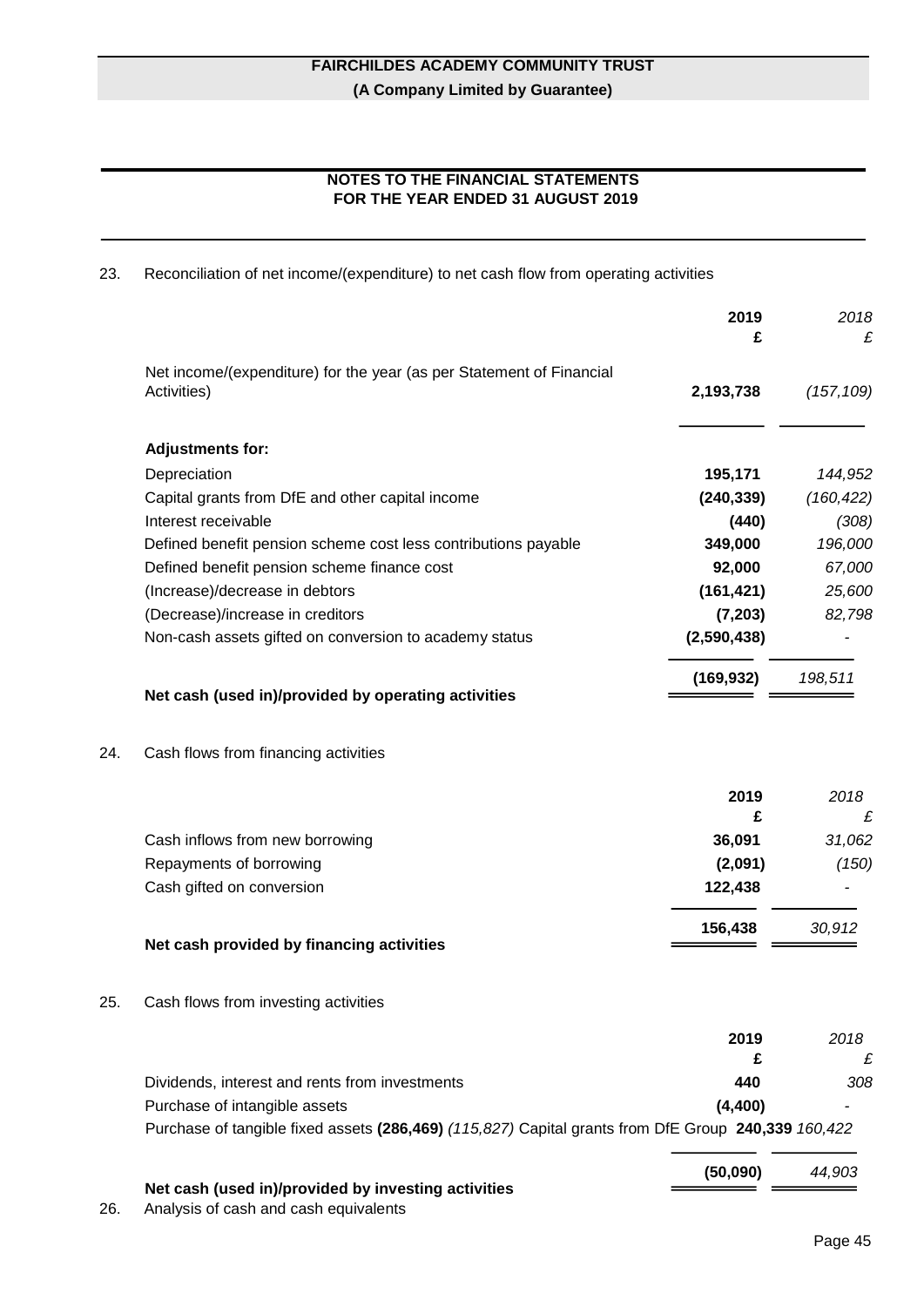# **NOTES TO THE FINANCIAL STATEMENTS FOR THE YEAR ENDED 31 AUGUST 2019**

|                                 | 2019    | 2018    |
|---------------------------------|---------|---------|
|                                 | £       | £       |
| Cash in hand                    | 609,330 | 672,914 |
|                                 | 609,330 | 672,914 |
| Total cash and cash equivalents |         |         |

#### 27. Conversion to an academy trust

On 1 September 2018 Monks Orchard Primary School converted to academy trust status under the Academies Act 2010 and all the operations and assets and liabilities were transferred to Fairchildes Academy Community Trust from London Borough of Croydon for £NIL consideration.

The transfer has been accounted for as a combination that is in substance a gift. The assets and liabilities transferred were valued at their fair value and recognised in the Balance Sheet under the appropriate heading with a corresponding net amount recognised as a net gain in the Statement of Financial Activities as Income from Donations and Capital Grants - transfer from local authority on conversion.

The following table sets out the fair values of the identifiable assets and liabilities transferred and an analysis of their recognition in the Statement of Financial Activities.

|                                 |                              |                                                 |                                                                           |            | <b>Restricted</b> |                                   |
|---------------------------------|------------------------------|-------------------------------------------------|---------------------------------------------------------------------------|------------|-------------------|-----------------------------------|
|                                 |                              |                                                 | <b>Restricted</b>                                                         |            | fixed asset       | <b>Total funds</b><br>funds funds |
|                                 |                              |                                                 |                                                                           | £          | £                 | £                                 |
| <b>Tangible fixed assets</b>    |                              |                                                 |                                                                           |            |                   |                                   |
|                                 | Leasehold land and buildings |                                                 |                                                                           |            | 3,230,000         | 3,230,000                         |
| <b>Current assets</b>           |                              |                                                 |                                                                           |            |                   |                                   |
|                                 |                              |                                                 | Cash - LA funds 115,238 - 115,238 Cash - other school funds 7,200 - 7,200 |            |                   |                                   |
| <b>Debtors</b>                  |                              |                                                 | 12,773                                                                    |            |                   | 12,773                            |
| Prepayments                     |                              |                                                 | 15,632                                                                    |            |                   | 15,632                            |
| <b>Current liabilities</b>      |                              |                                                 |                                                                           |            |                   |                                   |
| Creditors                       | (46, 320)<br>(136, 367)      | (46, 320)                                       | Accruals and deferred income                                              |            |                   | (136, 367)                        |
| <b>Non-current liabilities</b>  |                              |                                                 |                                                                           |            |                   |                                   |
|                                 |                              | Local Government Defined Benefit Pension Scheme | (762,000)                                                                 |            |                   | (762,000)                         |
|                                 |                              |                                                 |                                                                           | (793, 844) | 3,230,000         | 2,436,156                         |
| <b>Net (liabilities)/assets</b> |                              |                                                 |                                                                           |            |                   |                                   |

#### 27. Conversion to an academy trust (continued)

The property on which the academy carries on operations was transferred under a lease agreement from the London Borough of Croydon over 125 years. The property was professionally valued by the academy trust on the date of conversion.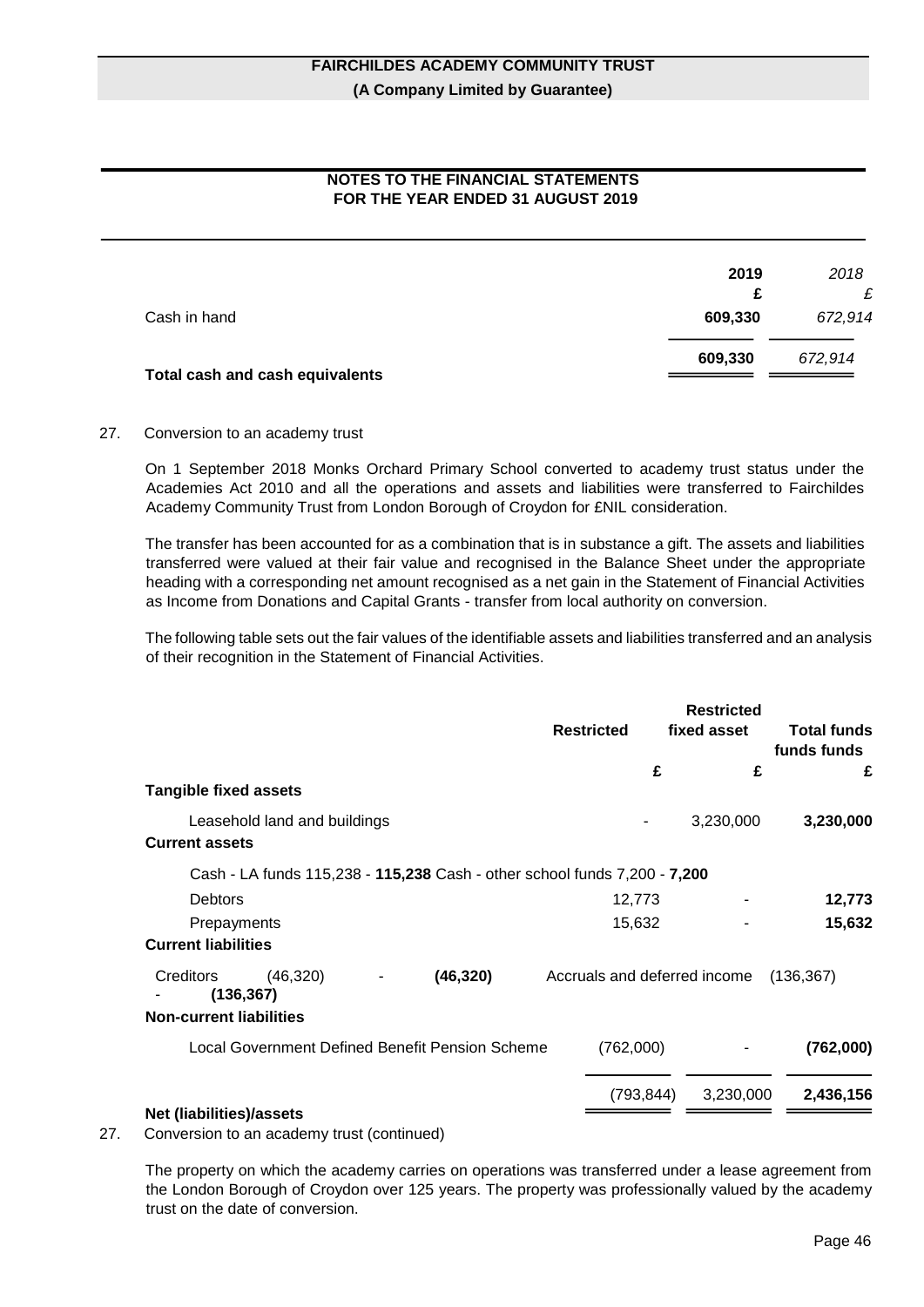# **NOTES TO THE FINANCIAL STATEMENTS FOR THE YEAR ENDED 31 AUGUST 2019**

#### 28. Pension commitments

The Academy's employees belong to two principal pension schemes: the Teachers' Pension Scheme for England and Wales (TPS) for academic and related staff; and the Local Government Pension Scheme (LGPS) for non-teaching staff, which is managed by London Borough of Croydon Pension Fund. Both are multi-employer defined benefit schemes.

The latest actuarial valuation of the TPS related to the period ended 31 March 2012 and of the LGPS 31 March 2016.

There were no outstanding or prepaid contributions at either the beginning or the end of the financial year.

#### Teachers' Pension Scheme

The Teachers' Pension Scheme (TPS or scheme) is a statutory, unfunded, defined benefit occupational scheme, governed by the Teachers' Pensions Regulations 2010 (as amended), and the Teachers' Pension Scheme Regulations 2014 (as amended). These regulations apply to teachers in schools and other educational establishments, including academies, in England and Wales that are maintained by local authorities. In addition, teachers in many independent and voluntary-aided schools and teachers and lecturers in some establishments of further and higher education may be eligible for membership. Membership is automatic for full-time teachers and lecturers and, from 1 January 2007, automatic too for teachers and lecturers in part-time employment following appointment or a change of contract. Teachers and lecturers are able to opt out of the TPS.

The Teachers' Pension Scheme Budgeting and Valuation Account

Although members may be employed by various bodies, their retirement and other pension benefits are set out in regulations made under the Superannuation Act (1972) and Public Service Pensions Act (2013) and are paid by public funds provided by Parliament. The TPS is an unfunded scheme and members contribute on a 'pay as you go 'basis – contributions from members, along with those made by employers, are credited to the Exchequer under arrangements governed by the above Acts.

The Teachers' Pensions Regulations 2010 require an annual account, the Teachers' Pension Budgeting and Valuation Account, to be kept of receipts and expenditure (including the cost of pension increases). From 1 April 2001, the Account has been credited with a real rate of return, which is equivalent to assuming that the balance in the Account is invested in notional investments that produce that real rate of return.

28. Pension commitments (continued)

Valuation of the Teachers' Pension Scheme

The latest valuation of the Teachers' Pension Scheme has now taken place, in line with directions issued by HM Treasury and using membership data as at 31 March 2016. As a result of this valuation TPS employers will pay an increased contribution rate of 23.68% from September 2019 (this includes the administration levy of 0.8%). The timing of the implementation is to align its introduction with employers' budget planning cycles. Until then, employers will pay the current rate of 16.48%.

A copy of the latest valuation report can be found by following this link to the Teachers' Pension Scheme website - https://www.teacherspensions.co.uk/public/login.asp.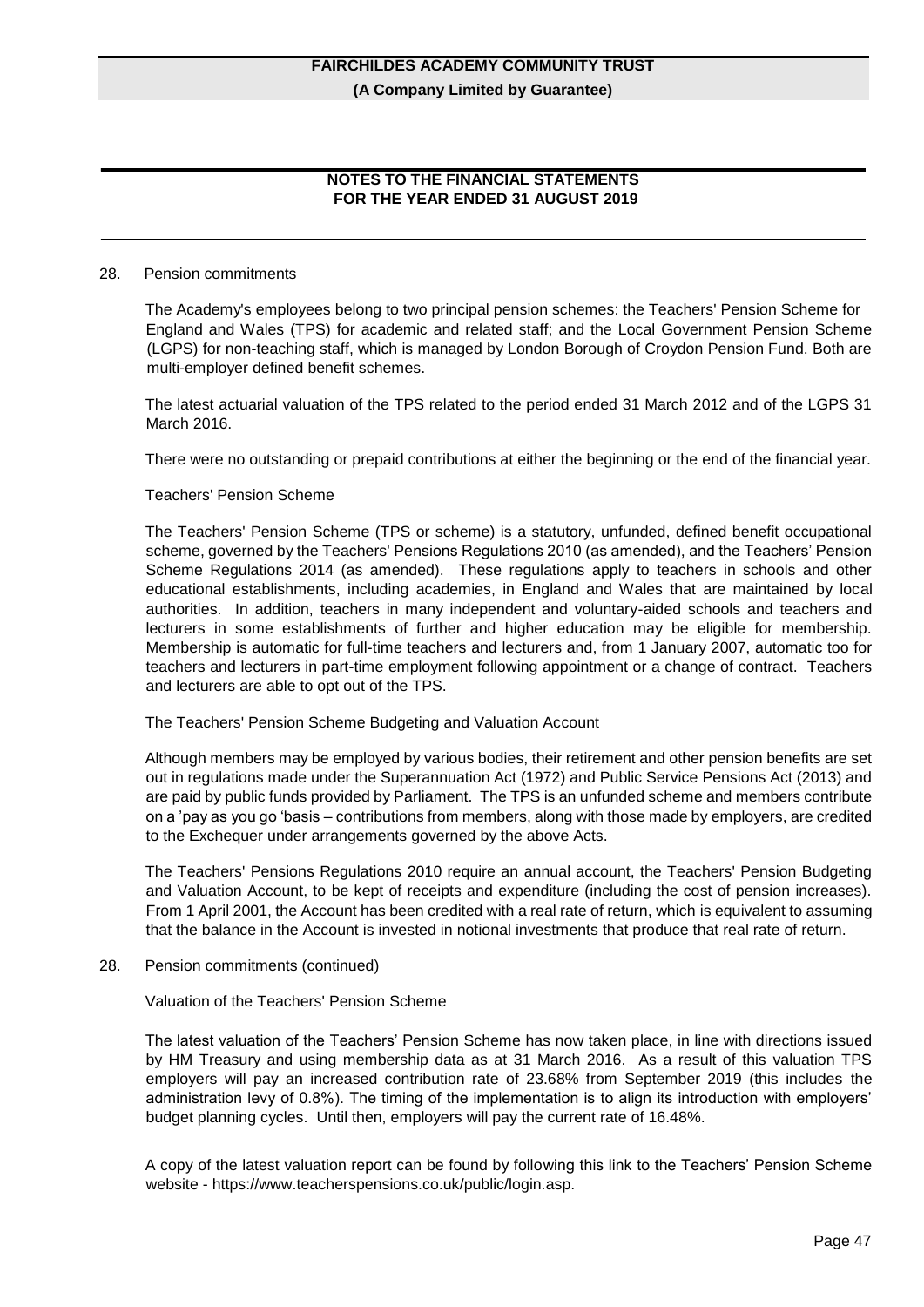# **NOTES TO THE FINANCIAL STATEMENTS FOR THE YEAR ENDED 31 AUGUST 2019**

### Scheme Changes

The arrangements for a reformed Teachers' Pension Scheme, in line with the recommendations made by Lord Hutton, in particular the introduction of a Career Average Revalued Earnings (CARE) scheme, were implemented from 1 April 2015.

In December 2018, the Court of Appeal held that transitional protection provisions contained in the reformed judicial and firefighter pension schemes, introduced as part of public service pension reforms in 2015, gave rise to direct age discrimination and were therefore unlawful. The Supreme Court, in a decision made in June 2019, have rejected the Government's application for permission to appeal the Court of Appeal's ruling. The case will now be referred to an Employment Tribunal for a decision regarding the remedy which will need to be offered to those members of the two schemes who were subject of the age discrimination.

HM Treasury are clear that the ruling has implications for the other public service schemes, including the Teachers' Pension Scheme. Those implications are currently being considered

#### Local Government Pension Scheme

The LGPS is a funded defined benefit pension scheme, with the assets held in separate trusteeadministered funds. The total contribution made for the year ended 31 August 2019 was £533,000 *(2018 £458,000)*, of which employer's contributions totalled £415,000 *(2018 - £378,000)* and employees' contributions totalled £ 118,000 *(2018 - £80)*. The agreed contribution rates for future years are between16.55 and 21.75 per cent for employers and 5.5 and 9.9 per cent for employees.

Parliament has agreed, at the request of the Secretary of State for Education, to a guarantee that, in the event of academy closure, outstanding Local Government Pension Scheme liabilities would be met by the Department for Education. The guarantee came into force on 18 July 2013. Principal actuarial assumptions

|                                                    | 2019 | 2018 |
|----------------------------------------------------|------|------|
|                                                    | %    | %    |
| Rate of increase in salaries                       | 2.9  | 2.9  |
| Rate of increase for pensions in payment/inflation | 2.4  | 2.4  |
| Discount rate for scheme liabilities               | 1.8  | 27   |
|                                                    |      |      |

#### 28. Pension commitments (continued)

The current mortality assumptions include sufficient allowance for future improvements in mortality rates. The assumed life expectations on retirement age 65 are:

|                | 2019  | 2018  |
|----------------|-------|-------|
|                | Years | Years |
| $\blacksquare$ |       |       |

*Retiring today*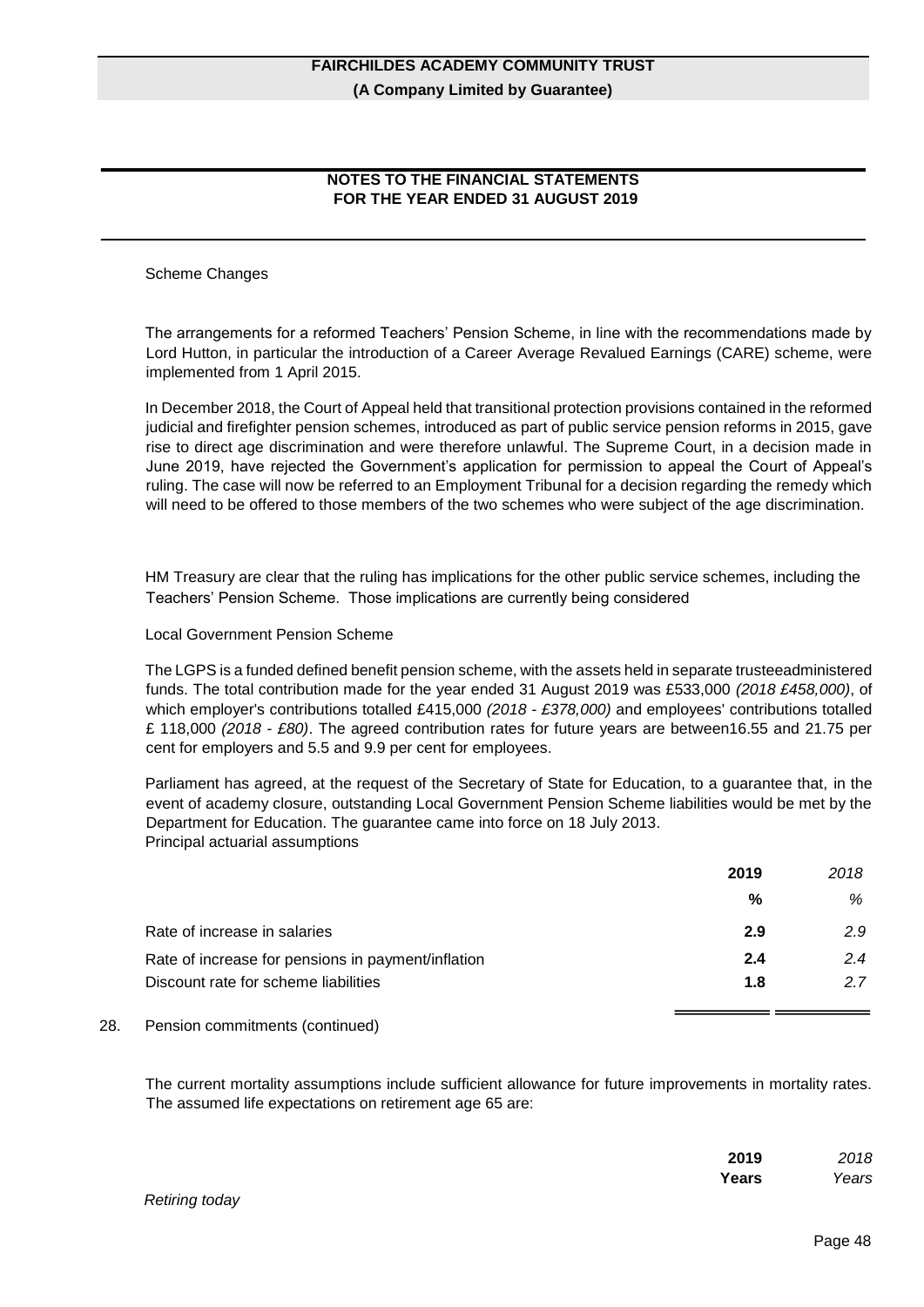# **NOTES TO THE FINANCIAL STATEMENTS FOR THE YEAR ENDED 31 AUGUST 2019**

| 22.3 | 22.3 |
|------|------|
| 24.4 | 24.4 |
|      |      |
| 24.0 | 24.0 |
| 26.2 | 26.2 |
|      |      |
|      |      |

Sensitivity analysis

|                     | 2019 | 2018 | £000 | £000 |     |     |
|---------------------|------|------|------|------|-----|-----|
| Discount rate -0.1% |      |      |      |      | 207 | 145 |
| CPI rate $+0.1\%$   |      |      |      |      | 51  | 17  |
|                     |      |      |      |      |     |     |

The Academy's share of the assets in the scheme was:

|                                          |                 | At 31                          | At 31     |
|------------------------------------------|-----------------|--------------------------------|-----------|
|                                          |                 | <b>August 2019 August 2018</b> |           |
|                                          |                 | £                              | £         |
| Equities                                 |                 | 2,582,000                      | 2,100,000 |
| Corporate bonds 958,000 473,000 Property | 583,000 354,000 |                                |           |
| Cash and other liquid assets             |                 | 42,000                         | 30,000    |
|                                          |                 | 4,165,000                      | 2,957,000 |

**Total market value of assets** 

The actual return on scheme assets was £220,000 *(2018 - £154,000)*.

28. Pension commitments (continued)

The amounts recognised in the Statement of Financial Activities are as follows:

|                      | 2019      | 2018                 |
|----------------------|-----------|----------------------|
|                      |           |                      |
| Current service cost | (764,000) | (574,000)            |
| Interest income      | 101,000   | 63,000               |
| Interest cost        | (193,000) | <del>(130,000)</del> |
|                      | (856,000) | (641,000)            |

**Total amount recognised in the Statement of Financial Activities** 

Changes in the present value of the defined benefit obligations were as follows:

|                | 2019      | 2018        |
|----------------|-----------|-------------|
|                | £.        | £           |
| At 1 September | 5,322,000 | 4,955,000   |
|                |           | $D = - - 4$ |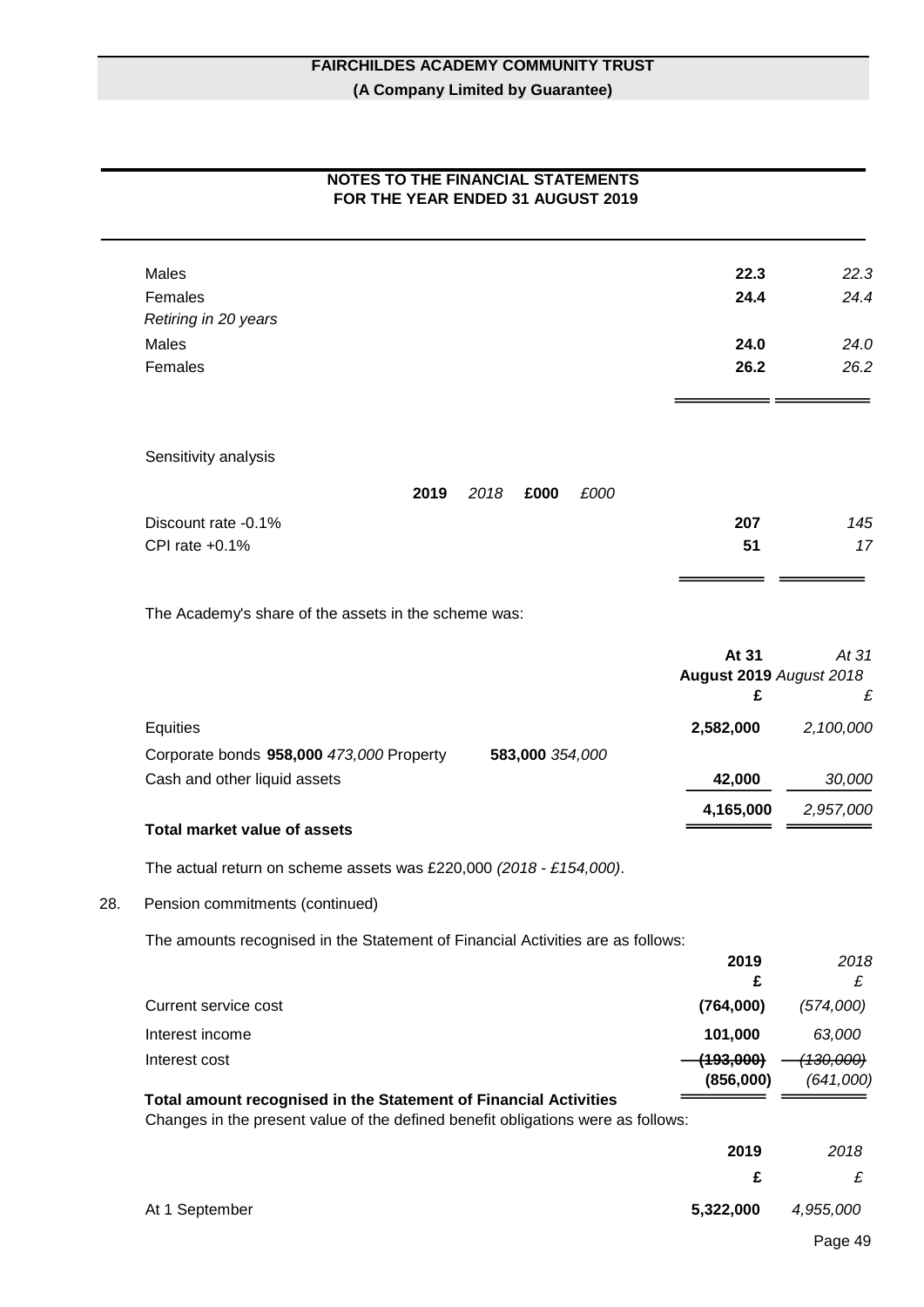# **NOTES TO THE FINANCIAL STATEMENTS FOR THE YEAR ENDED 31 AUGUST 2019**

| Conversion of academy trusts                                                       | 1,198,000                        |                                   |
|------------------------------------------------------------------------------------|----------------------------------|-----------------------------------|
| Current service cost                                                               | 764,000                          | 574,000                           |
| Interest cost                                                                      | 193,000                          | 130,000                           |
| Employee contributions                                                             | 118,000                          | 80,000                            |
| Actuarial losses/(gains)                                                           | 1,591,000                        | (350,000)                         |
| Benefits paid                                                                      | <del>(89,000)</del><br>9,097,000 | <del>(67,000)-</del><br>5,322,000 |
| At 31 August                                                                       |                                  |                                   |
| Changes in the fair value of the Academy's share of scheme assets were as follows: |                                  |                                   |
|                                                                                    | 2019                             | 2018                              |
|                                                                                    | £                                | £                                 |
| At 1 September                                                                     | 2,957,000                        | 2,349,000                         |
| Conversion of academy trusts                                                       | 436,000                          |                                   |
| Interest income                                                                    | 101,000                          | 63,000                            |
| Actuarial gains                                                                    | 220,000                          | 154,000                           |
| <b>Employer contributions</b>                                                      | 415,000                          | 378,000                           |
| Employee contributions                                                             | 118,000                          | 80,000                            |
| Benefits paid                                                                      | <del>(89,000)</del>              | <del>(67.000)</del>               |
|                                                                                    | 4,158,000                        | 2.957.000                         |
| At 31 August                                                                       |                                  |                                   |

# 29. Operating lease commitments

At 31 August 2019 the Academy had commitments to make future minimum lease payments under noncancellable operating leases as follows:

|                       | 2018  |
|-----------------------|-------|
|                       | £     |
| Not later than 1 year | 3,340 |

## 30. Members' liability

Each member of the charitable company undertakes to contribute to the assets of the company in the event of it being wound up while he/she is a member, or within one year after he/she ceases to be a member, such amount as may be required, not exceeding *£*10 for the debts and liabilities contracted before he/she ceases to be a member.

#### 31. Related party transactions

Owing to the nature of the Academy's operations and the composition of the board of trustees being drawn from local public and private sector organisations, transactions may take place with organisations in which a trustees has an interest. All transactions involving such organisations are conducted at arm's length and in accordance with the Academy's financial regulations and normal procurement procedures.